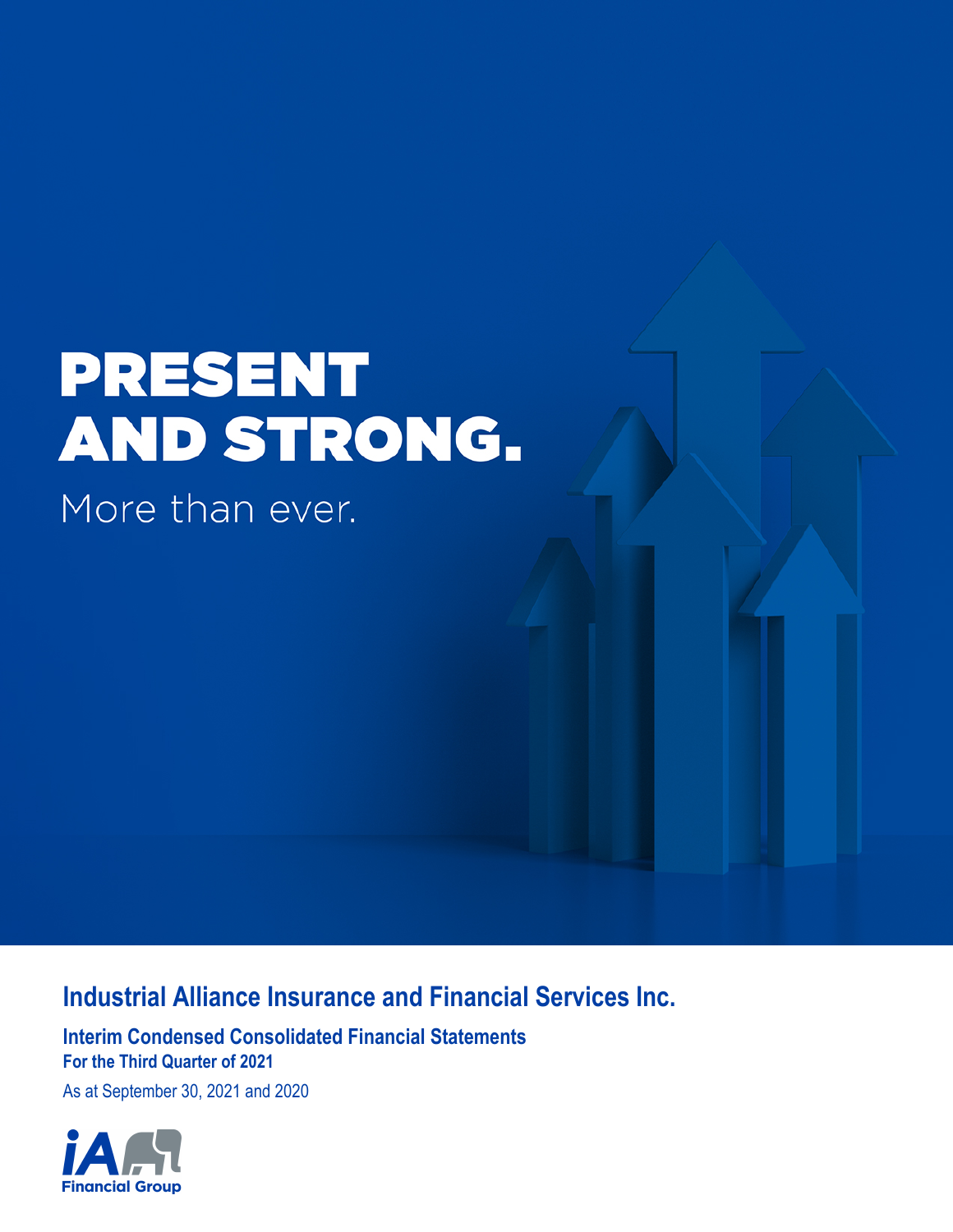## **Interim Condensed Consolidated Financial Statements (unaudited)**

- [3 Consolidated Income Statements](#page-2-0)
- [4 Consolidated Comprehensive Income Statements](#page-3-0)
- [5 Consolidated Statements of Financial Position](#page-4-0)
- [6 Consolidated Equity Statements](#page-5-0)
- [7 Consolidated Cash Flows Statements](#page-6-0)
- [8 Notes to Interim Condensed Consolidated Financial Statements](#page-7-0)
- [8 Note 1 General Information](#page-7-0)
- [8 Note](#page-7-0) 2 [Impacts of COVID-19 Pandemic](#page-7-0)
- [9 Note](#page-8-0) 3 [Changes in Accounting Policies](#page-8-0)
- [11 Note 4 Disposal of Business](#page-10-0)
- [12 Note 5 Invested Assets and Investment Income](#page-11-0)
- [14 Note 6 Fair Value of Financial Instruments and Investment Properties](#page-13-0)
- [21 Note 7 Management of Risks Associated with Financial Instruments](#page-20-0)
- [23 Note 8 Derivative Financial Instruments](#page-22-0)
- [25](#page-24-0) [Note 9](#page-24-0) [Segregated Funds Net Assets](#page-24-0)
- [25 Note 1](#page-24-0)0 [Debentures](#page-24-0)
- [26 Note 1](#page-25-0)1 [Share Capital](#page-25-0)
- [27 Note 1](#page-26-0)2 [Accumulated Other Comprehensive Income](#page-26-0)
- [28 Note 1](#page-27-0)3 [Capital Management](#page-27-0)
- [28 Note 1](#page-27-0)4 [General Expenses](#page-27-0)
- [29 Note 1](#page-28-0)5 [Income Taxes](#page-28-0)
- [29 Note 1](#page-28-0)6 [Segmented Information](#page-28-0)
- [35 Note 1](#page-34-0)7 [Basic Earnings Per Common Share](#page-34-0)
- [36 Note 1](#page-35-0)8 [Post-Employment Benefits](#page-35-0)
- [37](#page-36-0) [Note 1](#page-36-0)9 [Commitments](#page-36-0)
- [37 Note 20 Event After the Reporting Period](#page-36-0)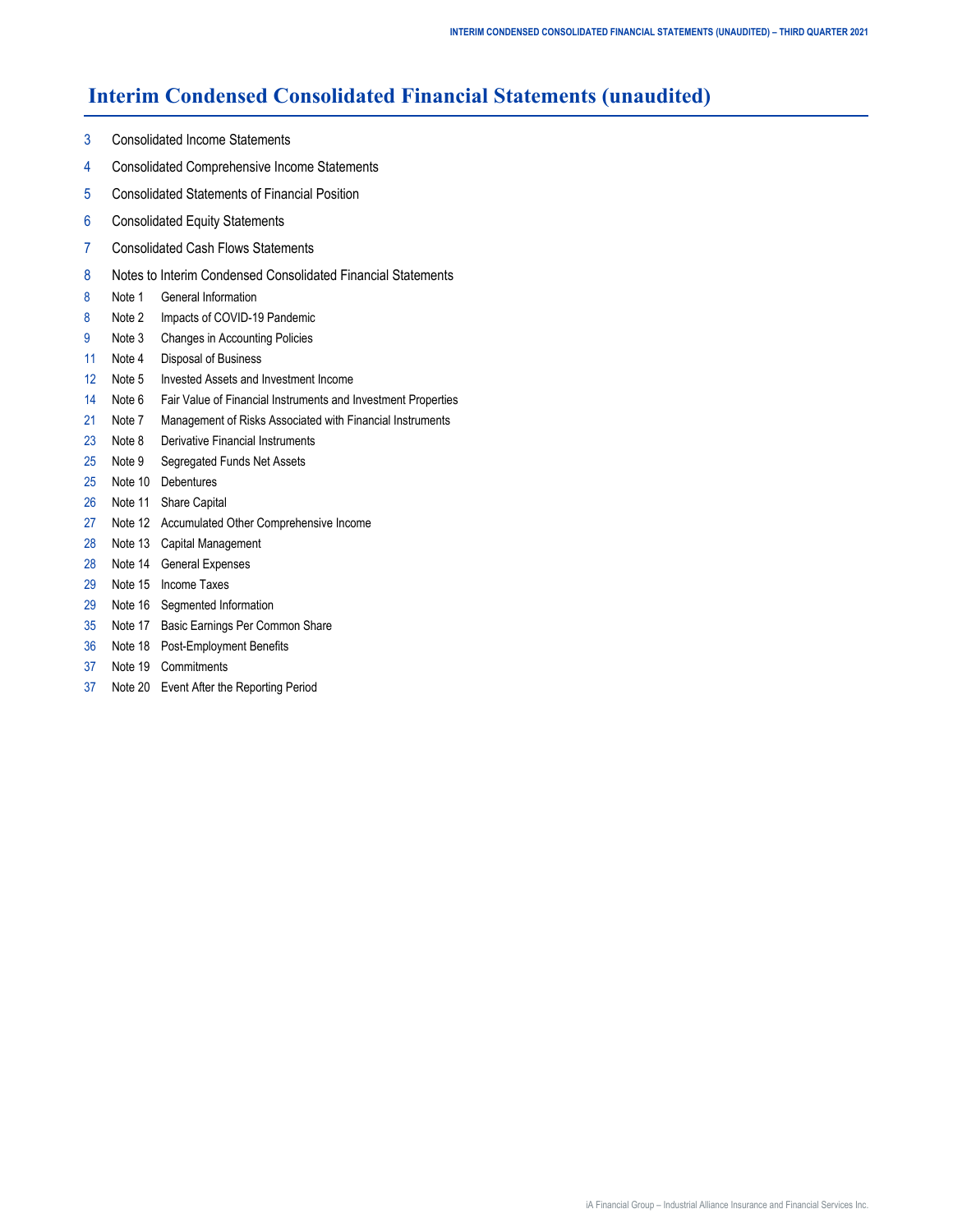## <span id="page-2-0"></span>**Consolidated Income Statements**

|                                                                 | <b>Quarters ended</b><br>September 30 |             | Nine months ended<br>September 30 |    |                |  |
|-----------------------------------------------------------------|---------------------------------------|-------------|-----------------------------------|----|----------------|--|
| (unaudited, in millions of dollars, unless otherwise indicated) | 2021                                  | 2020        | 2021                              |    | 2020           |  |
| <b>Revenues</b>                                                 |                                       |             |                                   |    |                |  |
| <b>Premiums</b>                                                 |                                       |             |                                   |    |                |  |
| Gross premiums                                                  | \$<br>3,543                           | \$<br>3,387 | \$<br>10,382                      | \$ | 8.638          |  |
| Premiums ceded                                                  | (250)                                 | (216)       | (705)                             |    | (617)          |  |
| Net premiums (Note 16)                                          | 3,293                                 | 3,171       | 9,677                             |    | 8,021          |  |
| Investment income (Note 5)                                      |                                       |             |                                   |    |                |  |
| Interest and other investment income                            | 421                                   | 359         | 1,101                             |    | 1,108          |  |
| Change in fair value of investments                             | (468)                                 | 35          | (2,976)                           |    | 2,583          |  |
|                                                                 | (47)                                  | 394         | (1, 875)                          |    | 3,691          |  |
| Other revenues                                                  | 515                                   | 422         | 1,468                             |    | 1.278          |  |
|                                                                 | 3,761                                 | 3,987       | 9,270                             |    | 12,990         |  |
| <b>Policy benefits and expenses</b>                             |                                       |             |                                   |    |                |  |
| Gross benefits and claims on contracts                          | 1,596                                 | 1,439       | 5,823                             |    | 4,267          |  |
| Ceded benefits and claims on contracts                          | (175)                                 | (129)       | (506)                             |    | (400)          |  |
| Net transfer to segregated funds                                | 1,018                                 | 622         | 2,274                             |    | 1,834          |  |
| Increase (decrease) in insurance contract liabilities           | 96                                    | 950         | (1, 935)                          |    | 4,266          |  |
| Increase (decrease) in investment contract liabilities          | 1                                     | 3           | (6)                               |    | 25             |  |
| Decrease (increase) in reinsurance assets                       | (39)                                  | (18)        | (57)                              |    | (112)          |  |
|                                                                 | 2,497                                 | 2,867       | 5,593                             |    | 9,880          |  |
| Commissions                                                     | 534                                   | 449         | 1,552                             |    | 1,283          |  |
| General expenses                                                | 388                                   | 351         | 1,155                             |    | 1,113          |  |
| Premium and other taxes                                         | 35                                    | 34          | 105                               |    | 94             |  |
| Financing charges                                               | 15                                    | 12          | 41                                |    | 39             |  |
|                                                                 | 3,469                                 | 3,713       | 8,446                             |    | 12,409         |  |
| Income before income taxes                                      | 292                                   | 274         | 824                               |    | 581            |  |
| Income taxes (Note 15)                                          | 67                                    | 50          | 191                               |    | 104            |  |
| Net income                                                      | \$<br>225                             | \$<br>224   | \$<br>633                         | \$ | 477            |  |
| Net income attributed to participating policyholders            | 3                                     | (4)         | (3)                               |    | $\overline{4}$ |  |
| Net income attributed to shareholders                           | \$<br>222                             | \$<br>228   | \$<br>636                         | \$ | 473            |  |
| Dividends attributed to preferred shares (Note 11)              | 6                                     | 6           | 17                                |    | 17             |  |
| Net income attributed to common shareholder                     | \$<br>216                             | \$<br>222   | \$<br>619                         | \$ | 456            |  |
| Basic earnings per common share (in dollars) (Note 17)          | \$<br>1.99                            | \$<br>2.04  | \$<br>5.70                        | \$ | 4.20           |  |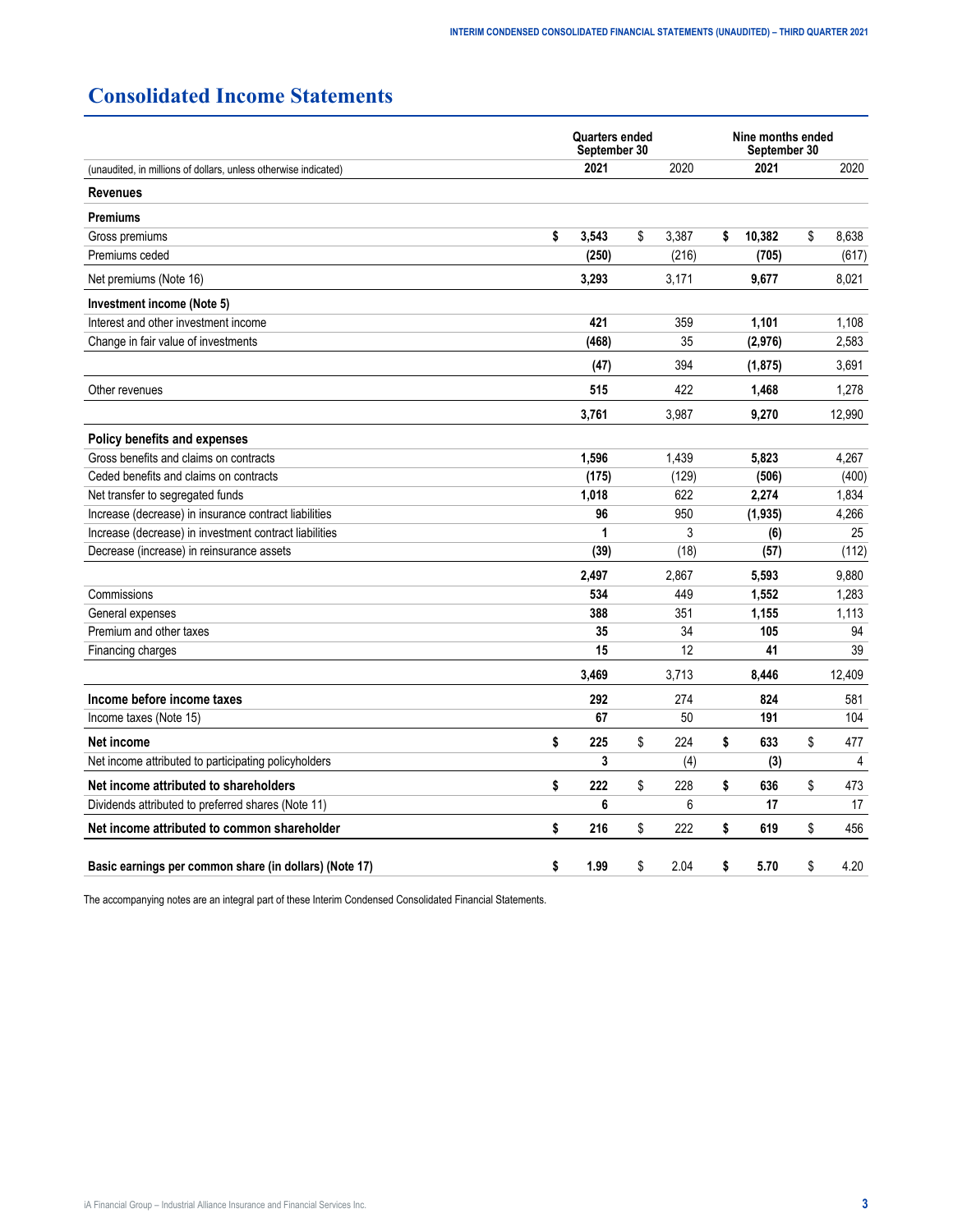## <span id="page-3-0"></span>**Consolidated Comprehensive Income Statements**

|                                                                                                     |    | Quarters ended<br>September 30 |           | Nine months ended<br>September 30 |      |    |      |  |
|-----------------------------------------------------------------------------------------------------|----|--------------------------------|-----------|-----------------------------------|------|----|------|--|
| (unaudited, in millions of dollars)                                                                 |    | 2021                           | 2020      |                                   | 2021 |    | 2020 |  |
| Net income                                                                                          |    | 225                            | \$<br>224 | S                                 | 633  | \$ | 477  |  |
| Other comprehensive income, net of income taxes                                                     |    |                                |           |                                   |      |    |      |  |
| Items that may be reclassified subsequently to net income:                                          |    |                                |           |                                   |      |    |      |  |
| Available for sale financial assets                                                                 |    |                                |           |                                   |      |    |      |  |
| Unrealized gains (losses) on available for sale financial assets                                    |    | (14)                           | 45        |                                   | (41) |    | 73   |  |
| Reclassification of losses (gains) on available for sale financial assets included in net<br>income |    | (6)                            | (2)       |                                   | (20) |    | (16) |  |
|                                                                                                     |    | (20)                           | 43        |                                   | (61) |    | 57   |  |
| Net investment hedge                                                                                |    |                                |           |                                   |      |    |      |  |
| Unrealized gains (losses) on currency translation in foreign operations                             |    | 35                             | (28)      |                                   | (7)  |    | 37   |  |
| Hedges of net investment in foreign operations                                                      |    | (33)                           | 23        |                                   | 4    |    | (28) |  |
|                                                                                                     |    | $\mathbf{2}$                   | (5)       |                                   | (3)  |    | 9    |  |
| Cash flow hedge                                                                                     |    |                                |           |                                   |      |    |      |  |
| Unrealized gains (losses) on cash flow hedges                                                       |    | (1)                            |           |                                   | (1)  |    |      |  |
| Items that will not be reclassified subsequently to net income:                                     |    |                                |           |                                   |      |    |      |  |
| Remeasurement of post-employment benefits                                                           |    | 29                             | (15)      |                                   | 183  |    | (71) |  |
| Total other comprehensive income                                                                    |    | 10                             | 23        |                                   | 118  |    | (5)  |  |
| <b>Comprehensive income</b>                                                                         | \$ | 235                            | \$<br>247 | \$                                | 751  | \$ | 472  |  |
| Comprehensive income attributed to participating policyholders                                      |    | 3                              | (4)       |                                   | (3)  |    | 4    |  |
| Comprehensive income attributed to shareholders                                                     | S  | 232                            | \$<br>251 | S                                 | 754  | \$ | 468  |  |

## **Income Taxes Included in Other Comprehensive Income**

|                                                                                                                   | Quarters ended<br>September 30 |    |      | Nine months ended<br>September 30 |   |      |  |
|-------------------------------------------------------------------------------------------------------------------|--------------------------------|----|------|-----------------------------------|---|------|--|
| (unaudited, in millions of dollars)                                                                               | 2021                           |    | 2020 | 2021                              |   | 2020 |  |
| Income tax recovery (expense) related to:                                                                         |                                |    |      |                                   |   |      |  |
| Items that may be reclassified subsequently to net income:                                                        |                                |    |      |                                   |   |      |  |
| Unrealized losses (gains) on available for sale financial assets                                                  | 5                              | S  | (16) | 14                                | S | (25) |  |
| Reclassification of gains (losses) on available for sale financial assets included in net<br><i><b>Income</b></i> | 3                              |    |      | 8                                 |   |      |  |
| Hedges of net investment in foreign operations                                                                    | 6                              |    | (4)  |                                   |   | 5    |  |
|                                                                                                                   | 14                             |    | (19) | 22                                |   | (15) |  |
| Items that will not be reclassified subsequently to net income:                                                   |                                |    |      |                                   |   |      |  |
| Remeasurement of post-employment benefits                                                                         | (11)                           |    | 5    | (66)                              |   | 25   |  |
| Total income tax recovery (expense) included in other comprehensive income                                        |                                | æ. | (14) | (44)                              | Œ | 10   |  |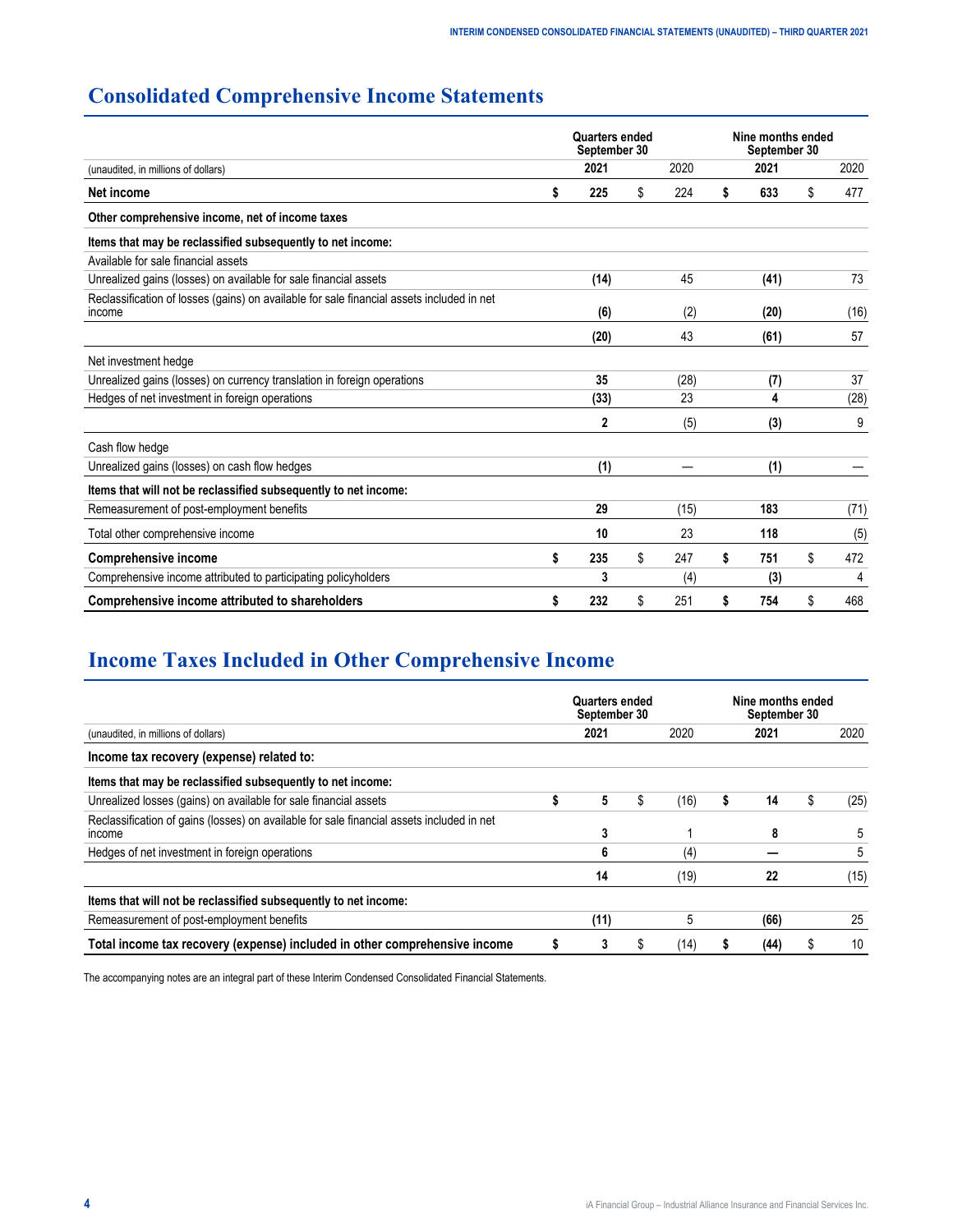# <span id="page-4-0"></span>**Consolidated Statements of Financial Position**

| As at September 30                                           |              | As at December 31 |        |  |  |
|--------------------------------------------------------------|--------------|-------------------|--------|--|--|
|                                                              | 2021         |                   | 2020   |  |  |
| (in millions of dollars)                                     | (unaudited)  |                   |        |  |  |
| <b>Assets</b>                                                |              |                   |        |  |  |
| Investments (Note 5)                                         |              |                   |        |  |  |
| Cash and short-term investments                              | \$<br>1,366  | \$                | 1,593  |  |  |
| <b>Bonds</b>                                                 | 31,568       |                   | 31,762 |  |  |
| <b>Stocks</b>                                                | 3,587        |                   | 3,168  |  |  |
| Mortgages and other loans                                    | 2,897        |                   | 2,801  |  |  |
| Derivative financial instruments (Note 8)                    | 485          |                   | 1,651  |  |  |
| Policy loans                                                 | 1,015        |                   | 881    |  |  |
| Other invested assets                                        | 457          |                   | 453    |  |  |
| Investment properties                                        | 1,875        |                   | 1,916  |  |  |
|                                                              | 43,250       |                   | 44,225 |  |  |
| Other assets                                                 | 4,035        |                   | 2,897  |  |  |
| Reinsurance assets                                           | 2,010        |                   | 1,808  |  |  |
| <b>Fixed assets</b>                                          | 354          |                   | 371    |  |  |
| Deferred income tax assets                                   | 15           |                   | 23     |  |  |
| Intangible assets                                            | 779          |                   | 773    |  |  |
| Goodwill                                                     | 557          |                   | 556    |  |  |
| General fund assets                                          | 51,000       |                   | 50,653 |  |  |
| Segregated funds net assets (Note 9)                         | 36,886       |                   | 32,815 |  |  |
| <b>Total assets</b>                                          | \$<br>87,886 | \$                | 83,468 |  |  |
| <b>Liabilities</b>                                           |              |                   |        |  |  |
| Insurance contract liabilities                               | \$<br>34,636 | \$                | 36,527 |  |  |
| Investment contract liabilities                              | 566          |                   | 575    |  |  |
| Derivative financial instruments (Note 8)                    | 804          |                   | 569    |  |  |
| Other liabilities                                            | 8,308        |                   | 6,846  |  |  |
| Deferred income tax liabilities                              | 314          |                   | 248    |  |  |
| Debentures                                                   | 653          |                   | 653    |  |  |
| General fund liabilities                                     | 45,281       |                   | 45,418 |  |  |
| Liabilities related to segregated funds net assets (Note 9)  | 36,886       |                   | 32,815 |  |  |
| <b>Total liabilities</b>                                     | \$<br>82,167 | \$                | 78,233 |  |  |
| <b>Equity</b>                                                |              |                   |        |  |  |
| Share capital                                                | \$<br>2,180  | \$                | 2,180  |  |  |
| Retained earnings and accumulated other comprehensive income | 3,501        |                   | 3,014  |  |  |
| Participating policyholders' accounts                        | 38           |                   | 41     |  |  |
|                                                              | 5,719        |                   | 5,235  |  |  |
| <b>Total liabilities and equity</b>                          | \$<br>87,886 | \$                | 83,468 |  |  |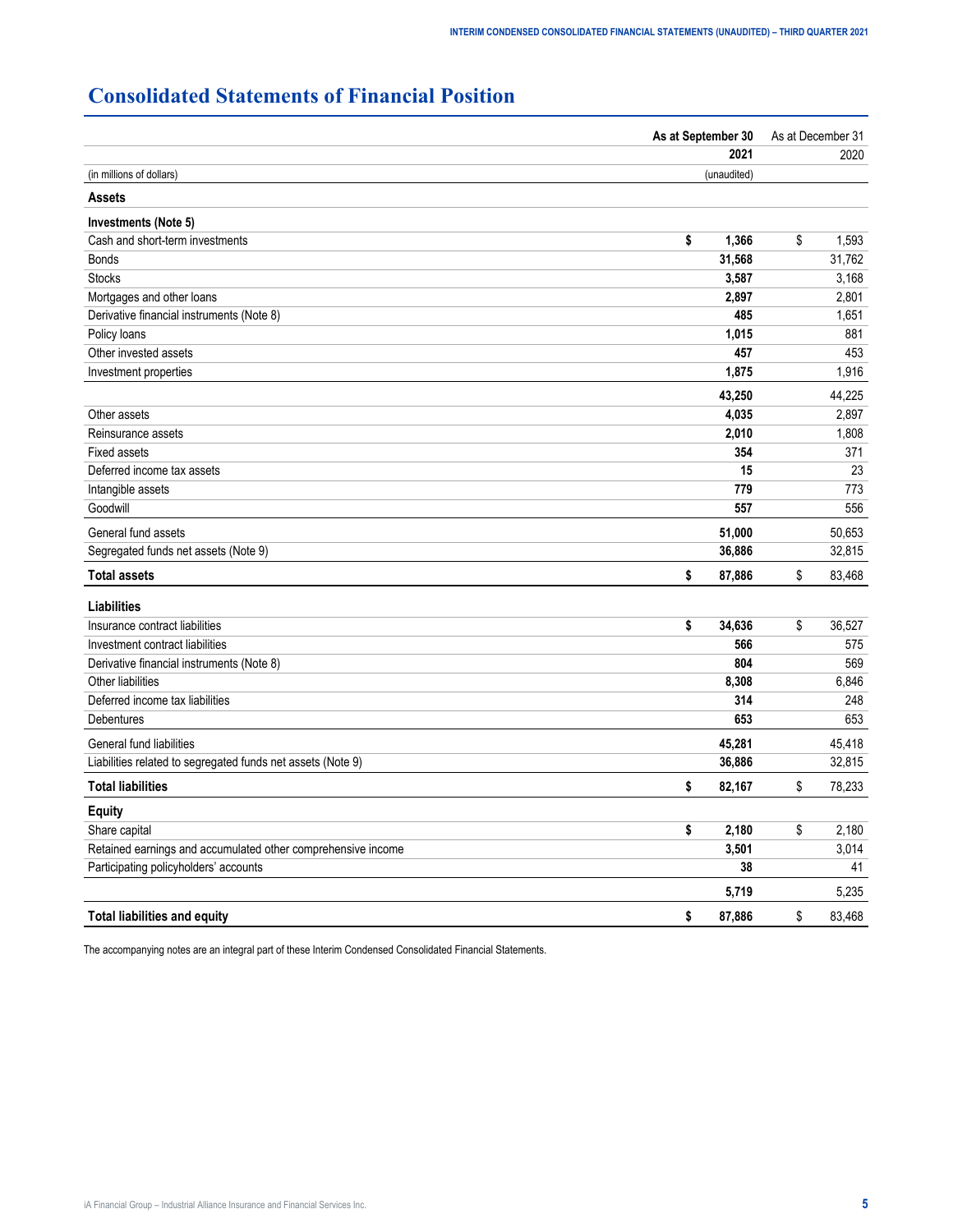# <span id="page-5-0"></span>**Consolidated Equity Statements**

|                                                                |                                 |          |                               |                                  | As at September 30, 2021    |                                                              |             |
|----------------------------------------------------------------|---------------------------------|----------|-------------------------------|----------------------------------|-----------------------------|--------------------------------------------------------------|-------------|
|                                                                | Participating<br>policyholders' | accounts | Common<br>shares<br>(Note 11) | Preferred<br>shares<br>(Note 11) | Retained<br>earnings        | Accumulated<br>other<br>comprehensive<br>income<br>(Note 12) | Total       |
| (unaudited, in millions of dollars)                            |                                 |          |                               |                                  |                             |                                                              |             |
| Balance as at December 31, 2019                                | \$                              | 42       | \$<br>1,655                   | \$<br>525                        | \$<br>3,460                 | \$<br>77                                                     | \$<br>5,759 |
| Net income attributed to shareholders                          |                                 |          |                               |                                  | 660                         |                                                              | 660         |
| Net income attributed to participating policyholders' accounts |                                 | (1)      |                               |                                  |                             |                                                              | (1)         |
| Other comprehensive income                                     |                                 |          |                               |                                  |                             | 19                                                           | 19          |
| Comprehensive income for the year                              |                                 | (1)      |                               |                                  | 660                         | 19                                                           | 678         |
| <b>Equity transactions</b>                                     |                                 |          |                               |                                  |                             |                                                              |             |
| Transfer of post-employment benefits                           |                                 |          |                               |                                  | (54)                        | 54                                                           |             |
| Dividends on common shares                                     |                                 |          |                               |                                  | (1, 181)                    | —                                                            | (1, 181)    |
| Dividends on preferred shares                                  |                                 |          |                               |                                  | (22)                        |                                                              | (22)        |
| Other                                                          |                                 |          |                               |                                  | 1                           |                                                              |             |
|                                                                |                                 |          |                               |                                  | (1,256)                     | 54                                                           | (1,202)     |
| Balance as at December 31, 2020                                |                                 | 41       | 1,655                         | 525                              | 2,864                       | 150                                                          | 5,235       |
| Net income attributed to shareholders                          |                                 |          |                               |                                  | 636                         |                                                              | 636         |
| Net income attributed to participating policyholders' accounts |                                 | (3)      |                               |                                  |                             |                                                              | (3)         |
| Other comprehensive income                                     |                                 |          |                               |                                  |                             | 118                                                          | 118         |
| Comprehensive income for the period                            |                                 | (3)      |                               |                                  | 636                         | 118                                                          | 751         |
| <b>Equity transactions</b>                                     |                                 |          |                               |                                  |                             |                                                              |             |
| Transfer of post-employment benefits                           |                                 |          |                               |                                  | 183                         | (183)                                                        |             |
| Dividends on common shares                                     |                                 |          |                               |                                  | (250)                       |                                                              | (250)       |
| Dividends on preferred shares                                  |                                 |          |                               |                                  | (17)                        |                                                              | (17)        |
|                                                                |                                 |          |                               |                                  | (84)                        | (183)                                                        | (267)       |
| Balance as at September 30, 2021                               | \$                              | 38       | \$<br>1,655                   | \$<br>525                        | 3,416<br>$\pmb{\mathsf{s}}$ | \$<br>85                                                     | \$<br>5,719 |

|                                                                |                                 |          |   |                  |    |                     |    | As at September 30, 2020 |               |    |                                                                 |   |       |
|----------------------------------------------------------------|---------------------------------|----------|---|------------------|----|---------------------|----|--------------------------|---------------|----|-----------------------------------------------------------------|---|-------|
|                                                                | Participating<br>policyholders' | accounts |   | Common<br>shares |    | Preferred<br>shares |    | Retained<br>earnings     | comprehensive |    | Accumulated<br>other<br>income<br>(Note 12)<br>77<br>(5)<br>(5) |   | Total |
| (unaudited, in millions of dollars)                            |                                 |          |   | (Note 11)        |    | (Note 11)           |    |                          |               |    |                                                                 |   |       |
| Balance as at December 31, 2019                                | \$                              | 42       | S | 1,655            | S  | 525                 | \$ | 3,460                    |               | S  |                                                                 | S | 5,759 |
| Net income attributed to shareholders                          |                                 |          |   |                  |    |                     |    | 473                      |               |    |                                                                 |   | 473   |
| Net income attributed to participating policyholders' accounts |                                 | 4        |   |                  |    |                     |    |                          |               |    |                                                                 |   | 4     |
| Other comprehensive income                                     |                                 |          |   |                  |    |                     |    |                          |               |    |                                                                 |   | (5)   |
| Comprehensive income for the period                            |                                 | 4        |   |                  |    |                     |    | 473                      |               |    |                                                                 |   | 472   |
| <b>Equity transactions</b>                                     |                                 |          |   |                  |    |                     |    |                          |               |    |                                                                 |   |       |
| Transfer of post-employment benefits                           |                                 |          |   |                  |    |                     |    | (71)                     |               |    | 71                                                              |   |       |
| Dividends on common shares                                     |                                 |          |   |                  |    |                     |    | (671)                    |               |    |                                                                 |   | (671) |
| Dividends on preferred shares                                  |                                 |          |   |                  |    |                     |    | (17)                     |               |    |                                                                 |   | (17)  |
| Other                                                          |                                 |          |   |                  |    |                     |    | 2                        |               |    |                                                                 |   | 2     |
|                                                                |                                 |          |   |                  |    |                     |    | (757)                    |               |    | 71                                                              |   | (686) |
| Balance as at September 30, 2020                               | \$                              | 46       | S | 1,655            | \$ | 525                 | S  | 3,176                    |               | \$ | 143                                                             | S | 5,545 |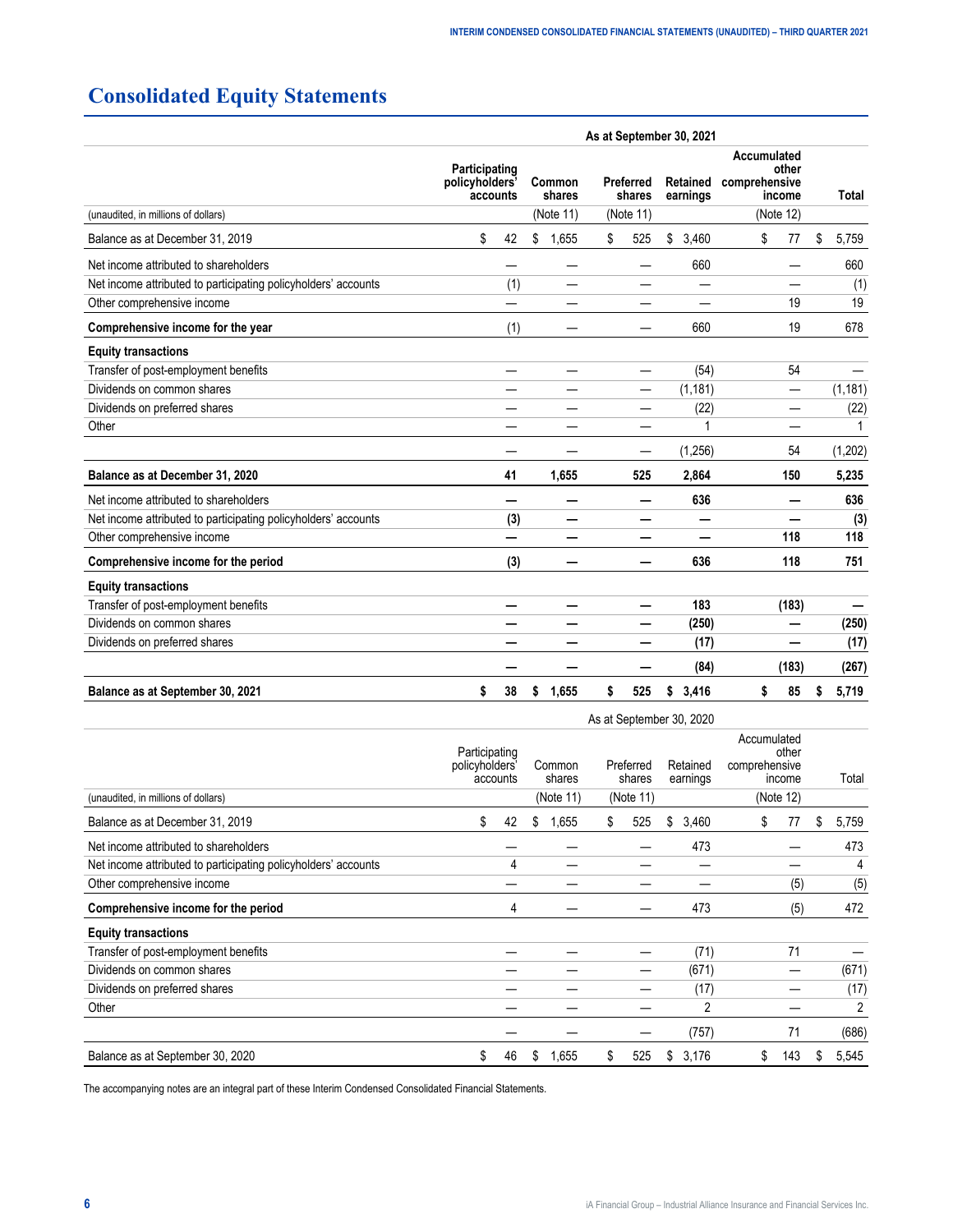## <span id="page-6-0"></span>**Consolidated Cash Flows Statements**

|                                                        | Nine months ended<br>September 30 |             |
|--------------------------------------------------------|-----------------------------------|-------------|
| (unaudited, in millions of dollars)                    | 2021                              | 2020        |
| Cash flows from operating activities                   |                                   |             |
| Income before income taxes                             | \$<br>824                         | \$<br>581   |
| Financing charges                                      | 41                                | 39          |
| Income taxes paid, net of refunds                      | (182)                             | (134)       |
| Operating activities not affecting cash:               |                                   |             |
| Increase (decrease) in insurance contract liabilities  | (1,889)                           | 4,390       |
| Increase (decrease) in investment contract liabilities | (9)                               | (65)        |
| Decrease (increase) in reinsurance assets              | (209)                             | (168)       |
| Unrealized losses (gains) on investments               | 2,976                             | (2,579)     |
| Provisions for losses                                  | 20                                | 45          |
| Amortization of premiums and discounts                 | 20                                | 14          |
| Other depreciation                                     | 186                               | 162         |
| Goodwill impairment (Note 14)                          |                                   | 24          |
| Gain on disposal of business                           |                                   | (16)        |
| Other items not affecting cash                         | (11)                              | (523)       |
| Operating activities affecting cash:                   |                                   |             |
| Sales, maturities and repayments on investments        | 15,907                            | 11,624      |
| Purchases of investments                               | (18,030)                          | (11,996)    |
| Realized losses (gains) on investments                 | (22)                              | (41)        |
| Other items affecting cash                             | 520                               | 32          |
| Net cash from (used in) operating activities           | 142                               | 1,389       |
| Cash flows from investing activities                   |                                   |             |
| Disposal of business, net of cash                      |                                   | 79          |
| Sales (purchases) of fixed and intangible assets       | (65)                              | (47)        |
| Net cash from (used in) investing activities           | (65)                              | 32          |
| Cash flows from financing activities                   |                                   |             |
| Reimbursement of lease liabilities <sup>1</sup>        | (14)                              | (22)        |
| Dividends paid on common shares                        | (250)                             | (671)       |
| Dividends paid on preferred shares                     | (17)                              | (17)        |
| Interest paid on debentures                            | (20)                              | (20)        |
| Interest paid on lease liabilities                     | (3)                               | (4)         |
| Net cash from (used in) financing activities           | (304)                             | (734)       |
| Foreign currency gains (losses) on cash                |                                   | 2           |
| Increase (decrease) in cash and short-term investments | (227)                             | 689         |
| Cash and short-term investments at beginning           | 1,593                             | 1,005       |
| Cash and short-term investments at end                 | 1,366<br>\$                       | \$<br>1,694 |
| Supplementary information:                             |                                   |             |
| Cash                                                   | \$<br>1,212                       | \$<br>1,219 |
| Short-term investments                                 | 154                               | 475         |
| Total cash and short-term investments                  | 1,366<br>\$                       | \$<br>1,694 |

<sup>1</sup> For the nine months ended September 30, 2021, lease liabilities, presented in Other liabilities in the Consolidated Statements of Financial Position, include an amount of \$3 (\$18 for the nine<br>months ended September 30,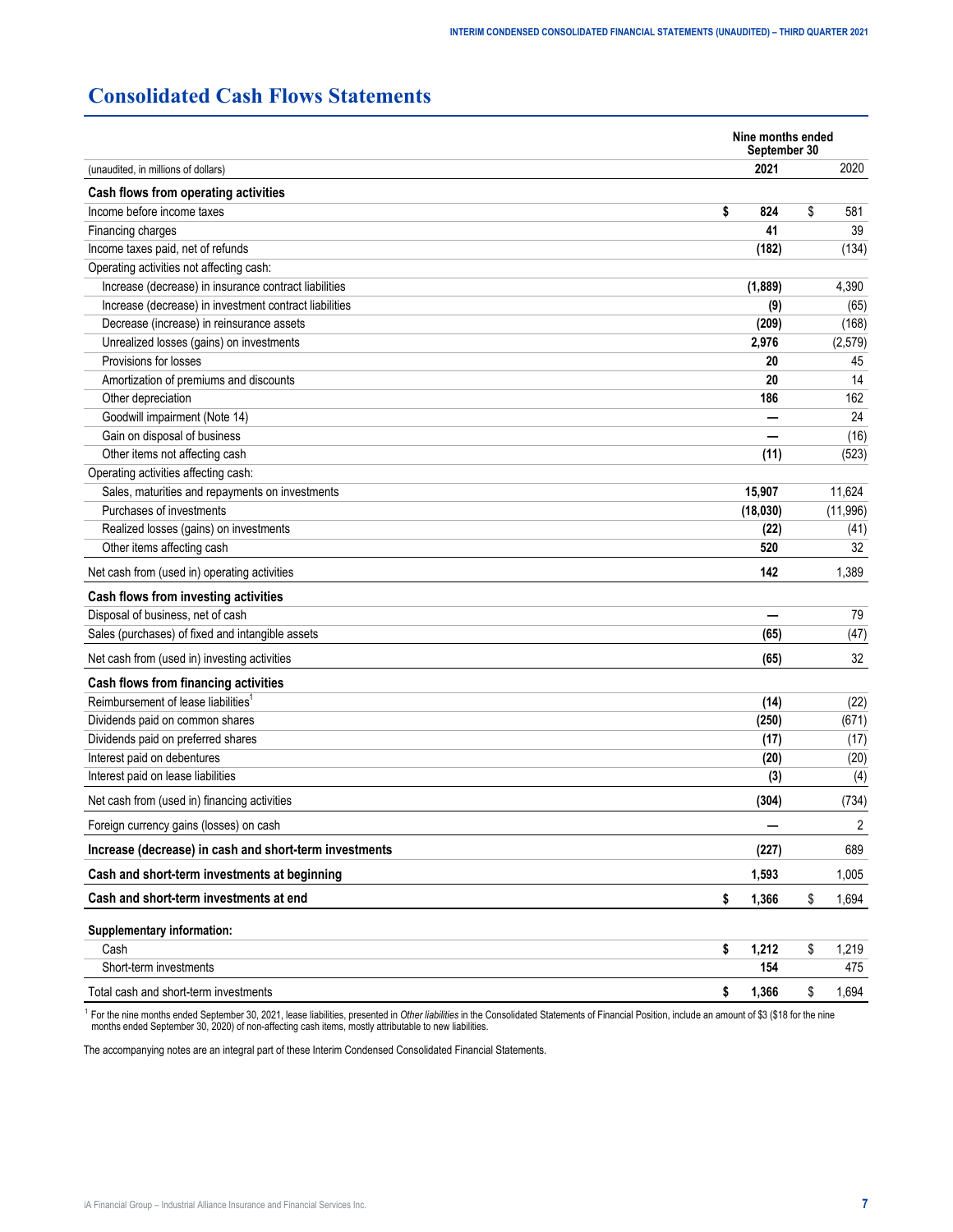## <span id="page-7-0"></span>**Notes to Interim Condensed Consolidated Financial Statements**

Nine months ended September 30, 2021 and 2020 (unaudited) (in millions of dollars, unless otherwise indicated)

#### **1 › General Information**

Industrial Alliance Insurance and Financial Services Inc. is a life and health insurance company incorporated under the *Business Corporations Act* (Quebec), governed by the *Insurers Act* and regulated by the Autorité des marchés financiers (AMF). Industrial Alliance Insurance and Financial Services Inc. and its subsidiaries (iA Insurance or the "Company"), a wholly owned subsidiary of iA Financial Corporation Inc. (iA Financial Corporation), offer a wide range of life and health insurance products, savings and retirement plans, mutual funds, securities, mortgages, auto and home insurance, creditor insurance, replacement insurance, replacement warranties, extended warranties and other ancillary products for dealer services and other financial products and services. The Company's products and services are offered on both an individual and group basis and extend throughout Canada and the United States.

On January 1, 2020, Industrial Alliance Insurance and Financial Services Inc. and its subsidiary The Excellence Life Insurance Company merged. The merger was recorded at book value and had no effect on the Interim Condensed Consolidated Financial Statements.

The Company's Interim Condensed Consolidated Financial Statements (the "Financial Statements") are prepared on the basis of International Financial Reporting Standards (IFRS) in accordance with IAS 34 *Interim Financial Reporting*, issued by the International Accounting Standards Board (IASB). These Financial Statements do not contain all the information required in a complete annual financial statement and should be read in conjunction with the Consolidated Financial Statements for the year ended December 31, 2020. The significant accounting policies used to prepare these Financial Statements are consistent with those found in the Consolidated Financial Statements for the year ended December 31, 2020, except for items mentioned in Note 3.

Publication of these Financial Statements was authorized for issue by the Company's Board of Directors on November 3, 2021.

#### **2 › Impacts of COVID-19 Pandemic**

Since the beginning of 2020, the spread of the COVID-19 virus, elevated to a pandemic by the World Health Organization (WHO) on March 11, 2020, has caused turbulence in the financial markets, resulted in economic uncertainty and disrupted the activities of the business community and citizens. The COVID-19 pandemic has forced governments to implement exceptional measures to slow the progression of this crisis. Governments and central banks implemented significant monetary and fiscal interventions to stabilize economic conditions. The risk management program established by the Company has made it possible, since the beginning of the pandemic, to mitigate the negative effects of this crisis on its results. The initiatives deployed by the Company help to ensure the continuity of all of its activities, while protecting the health and the safety of its employees. More detailed information regarding the pandemic's impact on the valuation of the Company's assets and liabilities as at December 31, 2020, is provided in the Financial Statements as at that date, in Note 2, section b) "Important Estimates, Assumptions, Judgments and Impacts of COVID-19 Pandemic".

At this time, it is impossible to reliably assess the duration and extent of the impacts that the pandemic could have on the Company's future financial results, due to uncertainties still prevailing as at September 30, 2021. The significant estimates, assumptions and judgments made by management in the preparation of these Financial Statements take into account these uncertainties.

As at December 31, 2020, during the annual assumption review, the Company increased the *Insurance contract liabilities* to take into account the temporary rise in mortality and the lapse assumptions for certain policies, both caused by the COVID-19 pandemic. For the nine months ended September 30, 2021, the Company paid benefits that were related to the pandemic and has consequently reduced the *Insurance contract liabilities*.

The effect of the pandemic on the results for the nine months ended September 30, 2021, are not significant.

Actual results could differ from best estimates, as mentioned in Note 2, section b) "Important Estimates, Assumptions, Judgments and Impacts of COVID-19 Pandemic" of the Financial Statements for the year ended December 31, 2020.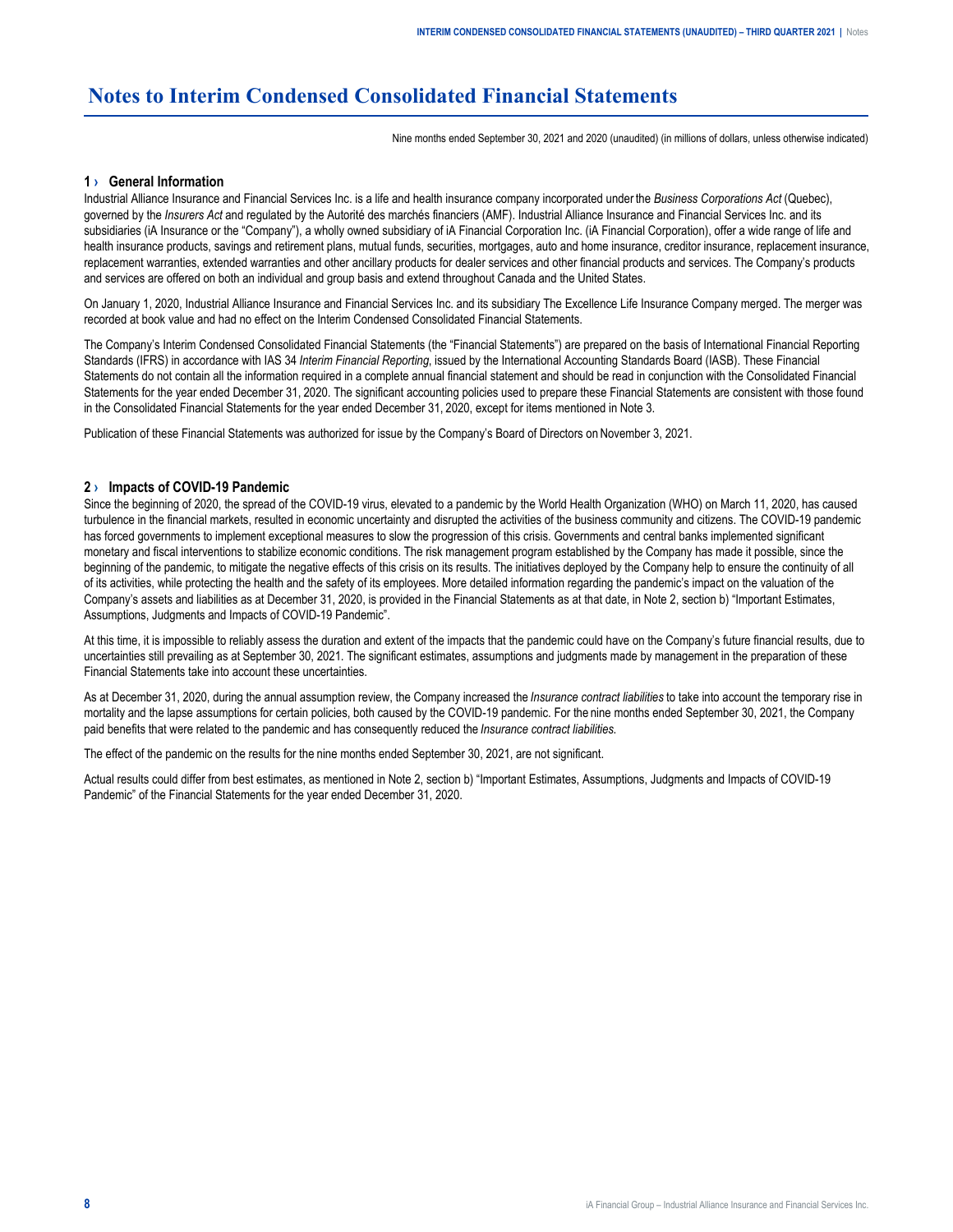#### <span id="page-8-0"></span>**3 › Changes in Accounting Policies**

#### **New Accounting Policies Applied**

These standards or amendments apply to financial statements beginning on or after January 1, 2021.

| <b>Standards or amendments</b>                                                                                                                                                          | Description of the standards or amendments and impacts on financial statements of the Company                                                                                                                                                                                                                                                                                                                                                                                                                                                                                                                                                            |  |  |  |  |  |  |  |
|-----------------------------------------------------------------------------------------------------------------------------------------------------------------------------------------|----------------------------------------------------------------------------------------------------------------------------------------------------------------------------------------------------------------------------------------------------------------------------------------------------------------------------------------------------------------------------------------------------------------------------------------------------------------------------------------------------------------------------------------------------------------------------------------------------------------------------------------------------------|--|--|--|--|--|--|--|
| <b>IFRS 4 Insurance Contracts</b>                                                                                                                                                       | Description: On September 12, 2016, the IASB published an amendment to IFRS 4 Insurance Contracts. This amendment,<br>Applying IFRS 9 Financial Instruments with IFRS 4 Insurance Contracts, provides two options to entities applying IFRS 4:<br>the deferral approach is an optional temporary exemption from applying IFRS 9 until January 1, 2021 for entities<br>whose predominant activity is issuing contracts within the scope of IFRS 4;<br>the overlay approach permits entities to adopt IFRS 9 but adjust some of the impacts arising from designated financial<br>assets, those being assets related to the insurance contract liabilities. |  |  |  |  |  |  |  |
|                                                                                                                                                                                         | On June 25, 2020, the IASB published an amendment to IFRS 4 <i>Insurance Contracts</i> to extend the deferral approach until<br>January 1, 2023.                                                                                                                                                                                                                                                                                                                                                                                                                                                                                                         |  |  |  |  |  |  |  |
|                                                                                                                                                                                         | Status: The Company met all criteria and chose the deferral approach, as described below in the section "Information on<br>the Deferral of the Application of IFRS 9 Financial Instruments". The Company will apply IFRS 9 only to financial<br>statements beginning on or after January 1, 2023.                                                                                                                                                                                                                                                                                                                                                        |  |  |  |  |  |  |  |
| <b>IFRS 16 Leases</b>                                                                                                                                                                   | Description: On May 28, 2020, the IASB published an amendment to IFRS 16 Leases. The amendment COVID-19-Related<br>Rent Concessions exempts lessees from having to consider individual lease contracts to determine whether rent<br>concessions occurring as a direct consequence of the COVID-19 pandemic are lease modifications and allows lessees to<br>account for such rent concessions as if they were not lease modifications. It applies to COVID-19-related rent concessions<br>that reduce lease payments due on or before June 30, 2021. This amendment applies retrospectively.                                                             |  |  |  |  |  |  |  |
|                                                                                                                                                                                         | On March 31, 2021, the IASB published an amendment to IFRS 16 Leases. The amendment COVID-19-Related Rent<br>Concessions beyond 30 June 2021 extends the practical relief regarding COVID-19-related rent concessions until<br>June 30, 2022.                                                                                                                                                                                                                                                                                                                                                                                                            |  |  |  |  |  |  |  |
|                                                                                                                                                                                         | <i>Impact:</i> No impact on the Company's financial statements.                                                                                                                                                                                                                                                                                                                                                                                                                                                                                                                                                                                          |  |  |  |  |  |  |  |
| IAS 39 Financial Instruments:<br>Recognition and Measurement,<br><b>IFRS 7 Financial Instruments:</b><br>Disclosures,<br><b>IFRS 4 Insurance Contracts and</b><br><b>IFRS 16 Leases</b> | Description: On August 27, 2020, the IASB published an amendment to IAS 39 Financial Instruments: Recognition and<br>Measurement, IFRS 7 Financial Instruments: Disclosures, IFRS 4 Insurance Contracts and IFRS 16 Leases. The<br>amendment, Interest Rate Benchmark Reform - Phase 2, clarifies the requirements related to financial assets, financial<br>liabilities and lease liabilities, specific hedge accounting requirements, and disclosure requirements of financial instruments<br>when an existing interest rate benchmark is replaced. This amendment applies on a modified retrospective basis.                                          |  |  |  |  |  |  |  |
|                                                                                                                                                                                         | Impact: No impact on the Company's financial statements.                                                                                                                                                                                                                                                                                                                                                                                                                                                                                                                                                                                                 |  |  |  |  |  |  |  |

#### **Future Changes in Accounting Policies**

Standards or amendments are presented on the basis of their publication date unless a more relevant approach allows for better information.

| <b>Standards or amendments</b>      | Description of the standards or amendments                                                                                                                                                                                                                                                                                                                                                                                                                                                                                                                                                                                                                                                                                                                                                                                                                                                                                                                                                                             |
|-------------------------------------|------------------------------------------------------------------------------------------------------------------------------------------------------------------------------------------------------------------------------------------------------------------------------------------------------------------------------------------------------------------------------------------------------------------------------------------------------------------------------------------------------------------------------------------------------------------------------------------------------------------------------------------------------------------------------------------------------------------------------------------------------------------------------------------------------------------------------------------------------------------------------------------------------------------------------------------------------------------------------------------------------------------------|
| <b>IFRS 9 Financial Instruments</b> | The Company adopted the amendment to IFRS 4 Insurance Contracts described in the section "New Accounting Policies<br>Applied". Consequently, even if the provisions of IFRS 9 applied to financial statements beginning on or after January 1,<br>2018, the Company will apply these provisions simultaneously to the application of the standard IFRS 17.                                                                                                                                                                                                                                                                                                                                                                                                                                                                                                                                                                                                                                                             |
|                                     | Description: On July 24, 2014, the IASB published the standard IFRS 9 Financial Instruments which replaces the<br>provisions of the standard IAS 39 Financial Instruments: Recognition and Measurement. The standard IFRS 9:<br>requires financial assets to be measured at amortized cost or at fair value on the basis of the entity's business model<br>for managing assets:<br>changes the accounting for financial liabilities measured using the fair value option;<br>proposes a new accounting model related to the recognition of expected credit losses, requiring the entity to recognize<br>expected credit losses on financial assets using current estimates of expected shortfalls in cash flows on those<br>instruments as at the reporting date:<br>modifies the hedge accounting model, which aims to present in the financial statements the effect of risk management<br>activities.<br>The provisions of the new standard IFRS 9 will apply retrospectively or on a modified retrospective basis. |
|                                     | On October 12, 2017, the IASB published an amendment to IFRS 9 Financial Instruments. The amendment Prepayment<br>Features with Negative Compensation enables entities to measure at amortized cost some prepayable financial assets<br>with so-called negative compensation.                                                                                                                                                                                                                                                                                                                                                                                                                                                                                                                                                                                                                                                                                                                                          |
|                                     | On August 27, 2020, the IASB published an amendment to IFRS 9 Financial Instruments. The amendment, Interest Rate<br>Benchmark Reform – Phase 2, clarifies among other things the requirements related to financial assets, financial liabilities<br>and specific hedge accounting requirements when an existing interest rate benchmark is replaced.                                                                                                                                                                                                                                                                                                                                                                                                                                                                                                                                                                                                                                                                  |
|                                     | Status: The Company is currently evaluating the impact of this standard on its financial statements.                                                                                                                                                                                                                                                                                                                                                                                                                                                                                                                                                                                                                                                                                                                                                                                                                                                                                                                   |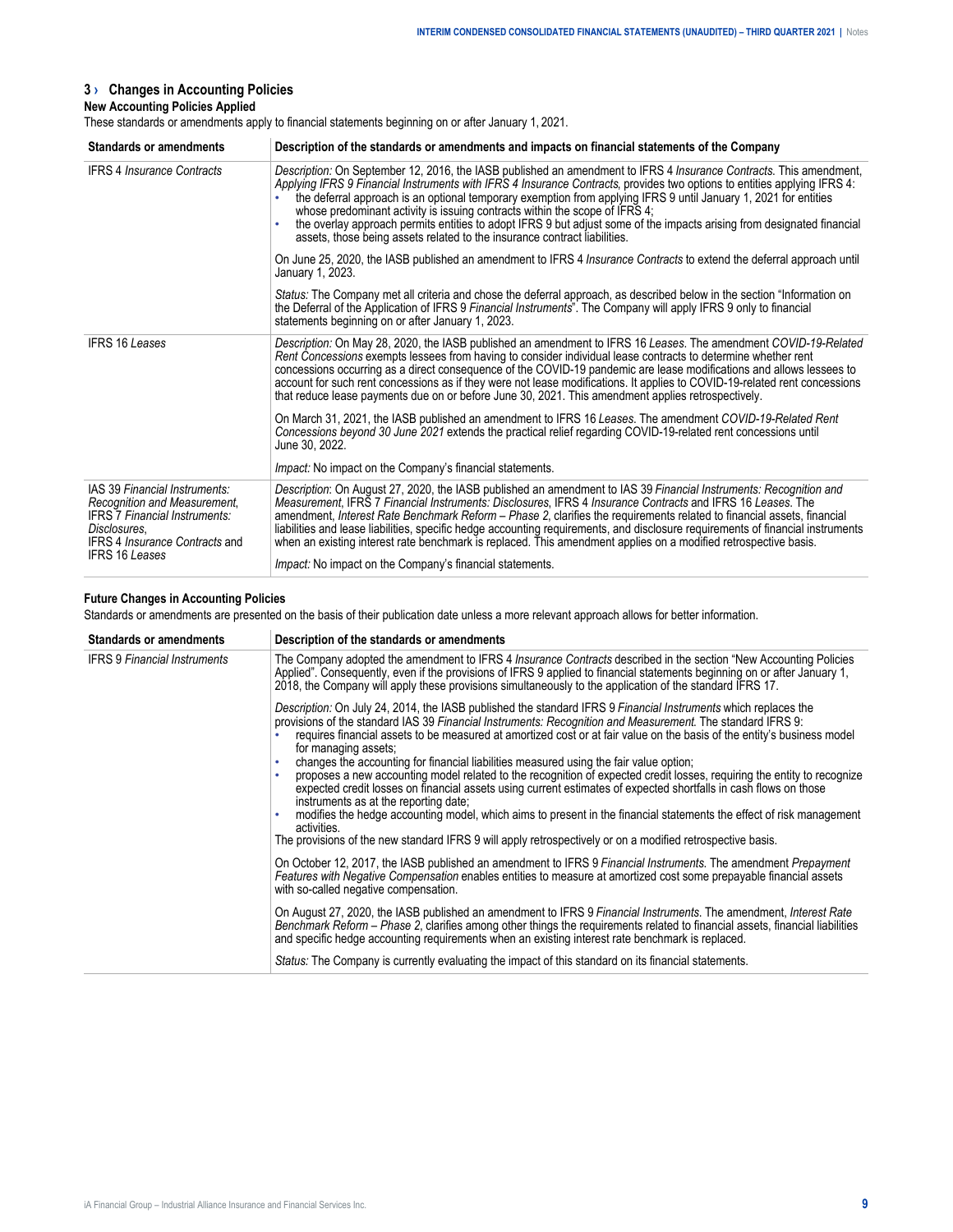| <b>IFRS 17 Insurance Contracts</b>                                        | Description: On May 18, 2017, the IASB published the standard IFRS 17 Insurance Contracts which replaces the<br>provisions of the standard IFRS 4 Insurance Contracts. The standard IFRS 17:<br>has an objective to ensure that an entity provides relevant information that faithfully represents those contracts and<br>gives a basis for users of financial statements to assess the effect that insurance contracts have on the financial<br>position, income statement and cash flows statement;<br>establishes the principles for recognition, measurement, presentation and disclosure;<br>defines a general model and a variable fee approach applicable to all insurance contracts and reinsurance contracts to<br>measure the insurance contract liabilities;<br>defines a specific model for contracts of one year or less.<br>The provisions of the new standard IFRS 17 will apply retrospectively to each group of insurance contracts and, if and only<br>if impracticable, an entity shall apply the modified retrospective or fair value approach to financial statements beginning on<br>or after January 1, 2021. Early adoption is permitted if IFRS 9 Financial Instruments and IFRS 15 Revenue from Contracts<br>with Customers are previously applied.<br>On June 25, 2020, the IASB published an amendment to IFRS 17 Insurance Contracts that clarifies different subjects and                                                                                                                                                                                                                                                                                                                                                                                                                                                                                   |
|---------------------------------------------------------------------------|-------------------------------------------------------------------------------------------------------------------------------------------------------------------------------------------------------------------------------------------------------------------------------------------------------------------------------------------------------------------------------------------------------------------------------------------------------------------------------------------------------------------------------------------------------------------------------------------------------------------------------------------------------------------------------------------------------------------------------------------------------------------------------------------------------------------------------------------------------------------------------------------------------------------------------------------------------------------------------------------------------------------------------------------------------------------------------------------------------------------------------------------------------------------------------------------------------------------------------------------------------------------------------------------------------------------------------------------------------------------------------------------------------------------------------------------------------------------------------------------------------------------------------------------------------------------------------------------------------------------------------------------------------------------------------------------------------------------------------------------------------------------------------------------------------------------------------------------------------------------------------------------|
|                                                                           | that postpones the effective date to financial statements beginning on or after January 1, 2023.<br>On July 28, 2021, the IASB proposed a narrow-scope amendment to the transition requirements for entities that first apply<br>IFRS 17 Insurance Contracts and IFRS 9 Financial Instruments at the same time to improve the usefulness of the<br>comparative information at the time of initial application. The IASB expects to issue the amendment to IFRS 17 Insurance<br>Contracts in the fourth quarter of 2021.                                                                                                                                                                                                                                                                                                                                                                                                                                                                                                                                                                                                                                                                                                                                                                                                                                                                                                                                                                                                                                                                                                                                                                                                                                                                                                                                                                   |
|                                                                           | Status: The Company is currently evaluating the impact on presentation, disclosure and measurement of the insurance<br>contract liabilities that this standard will have on its financial statements.                                                                                                                                                                                                                                                                                                                                                                                                                                                                                                                                                                                                                                                                                                                                                                                                                                                                                                                                                                                                                                                                                                                                                                                                                                                                                                                                                                                                                                                                                                                                                                                                                                                                                     |
| IAS 1 Presentation of Financial<br><b>Statements</b>                      | Description: On January 23, 2020, the IASB published an amendment to IAS 1 Presentation of Financial Statements. The<br>amendment concerns the classification of liabilities as current or non-current and only affects the presentation of liabilities<br>in the statement of financial position, and not the amount or timing of recognition of any asset, liability, income or expense,<br>or the information that entities disclose about those items. The provisions of this amendment will apply retrospectively to<br>financial statements beginning on or after January 1, 2022. Early adoption is permitted.                                                                                                                                                                                                                                                                                                                                                                                                                                                                                                                                                                                                                                                                                                                                                                                                                                                                                                                                                                                                                                                                                                                                                                                                                                                                     |
|                                                                           | On July 15, 2020, the IASB published an amendment to IAS 1 Presentation of Financial Statements that postpones the<br>effective date to financial statements beginning on or after January 1, 2023.                                                                                                                                                                                                                                                                                                                                                                                                                                                                                                                                                                                                                                                                                                                                                                                                                                                                                                                                                                                                                                                                                                                                                                                                                                                                                                                                                                                                                                                                                                                                                                                                                                                                                       |
|                                                                           | Status: The Company is currently evaluating the impact of this amendment on its financial statements.                                                                                                                                                                                                                                                                                                                                                                                                                                                                                                                                                                                                                                                                                                                                                                                                                                                                                                                                                                                                                                                                                                                                                                                                                                                                                                                                                                                                                                                                                                                                                                                                                                                                                                                                                                                     |
| IAS 16 Property, Plant and<br>Equipment                                   | Description: On May 14, 2020, the IASB published an amendment to IAS 16 Property, Plant and Equipment. The<br>amendment clarifies the accounting for the net proceeds from selling any items produced while bringing an item of<br>property, plant and equipment into use. The provisions of this amendment will apply retrospectively to financial statements<br>beginning on or after January 1, 2022. Early adoption is permitted.                                                                                                                                                                                                                                                                                                                                                                                                                                                                                                                                                                                                                                                                                                                                                                                                                                                                                                                                                                                                                                                                                                                                                                                                                                                                                                                                                                                                                                                     |
|                                                                           | Status: The Company has completed the analysis of this amendment and does not expect any significant impact on its<br>financial statements.                                                                                                                                                                                                                                                                                                                                                                                                                                                                                                                                                                                                                                                                                                                                                                                                                                                                                                                                                                                                                                                                                                                                                                                                                                                                                                                                                                                                                                                                                                                                                                                                                                                                                                                                               |
| IAS 37 Provisions, Contingent<br><b>Liabilities and Contingent Assets</b> | Description: On May 14, 2020, the IASB published an amendment to IAS 37 Provisions, Contingent Liabilities and<br>Contingent Assets. The amendment clarifies that for the purpose of assessing whether a contract is onerous, the cost of<br>fulfilling the contract includes both the incremental costs of fulfilling that contract and an allocation of other costs that relate<br>directly to fulfilling the contract. The provisions of this amendment will apply on a modified retrospective basis to financial<br>statements beginning on or after January 1, 2022. Early adoption is permitted.                                                                                                                                                                                                                                                                                                                                                                                                                                                                                                                                                                                                                                                                                                                                                                                                                                                                                                                                                                                                                                                                                                                                                                                                                                                                                    |
|                                                                           | Status: The Company has completed the analysis of this amendment and does not expect any significant impact on its<br>financial statements.                                                                                                                                                                                                                                                                                                                                                                                                                                                                                                                                                                                                                                                                                                                                                                                                                                                                                                                                                                                                                                                                                                                                                                                                                                                                                                                                                                                                                                                                                                                                                                                                                                                                                                                                               |
| <b>IFRS 3 Business Combinations</b>                                       | Description: On May 14, 2020, the IASB published an amendment to IFRS 3 Business Combinations. The amendment<br>updates the reference to the Conceptual Framework and adds an exception to its requirement for an entity to refer to the<br>Conceptual Framework to determine what constitutes an asset or a liability. The exception specifies that, for some types of<br>liabilities and contingent liabilities, an entity applying IFRS 3 should instead refer to IAS 37 Provisions, Contingent<br>Liabilities and Contingent Assets. The provisions of this amendment will apply prospectively to financial statements<br>beginning on or after January 1, 2022. Early adoption is permitted.                                                                                                                                                                                                                                                                                                                                                                                                                                                                                                                                                                                                                                                                                                                                                                                                                                                                                                                                                                                                                                                                                                                                                                                         |
|                                                                           | Status: The Company has completed the analysis of this amendment and does not expect any significant impact on its<br>financial statements.                                                                                                                                                                                                                                                                                                                                                                                                                                                                                                                                                                                                                                                                                                                                                                                                                                                                                                                                                                                                                                                                                                                                                                                                                                                                                                                                                                                                                                                                                                                                                                                                                                                                                                                                               |
| Annual Improvements to IFRSs<br>2018-2020 Cycle                           | Description: On May 14, 2020, the IASB published the Annual Improvements to IFRSs 2018-2020 Cycle. The Annual<br>Improvements clarify situations specific to four standards:<br>IFRS 1 First-time Adoption of International Financial Reporting Standards related to the fact that a subsidiary that<br>becomes a first-time adopter later than its parent is allowed to measure cumulative translation differences using the<br>amounts reported by its parent, based on the parent's date of transition to IFRSs;<br>IFRS 9 Financial Instruments related to the fact that only fees paid or received between the entity and the lender,<br>including fees paid or received by either the entity or the lender on the other's behalf, are included when the entity<br>applies the '10 per cent' test in assessing whether to derecognize a financial liability;<br>IFRS 16 Leases related to Illustrative Example 13 accompanying IFRS 16 that removes from the example the<br>illustration of the reimbursement of leasehold improvements by the lessor in order to resolve any potential confusion;<br>IAS 41 Agriculture related to the fact that an entity no longer excludes taxation cash flows when measuring the fair<br>value of a biological asset using a present value technique to ensure consistency with the requirements in IFRS 13<br>Fair Value Measurement.<br>The provisions of IFRS 1, IFRS 9, and IAS 41 will apply prospectively to financial statements beginning on or after<br>January 1, 2022. Considering that the Company met all criteria and chose the IFRS 9 deferral approach, the Company will<br>apply the annual improvement to IFRS 9 only to financial statements beginning on or after January 1, 2023. Early adoption<br>is permitted. The Annual Improvement to IFRS 16 only regards an illustrative example, so it is applicable immediately. |
|                                                                           | Status: The Company has completed the analysis of these improvements and does not expect any significant impact on its<br>financial statements.                                                                                                                                                                                                                                                                                                                                                                                                                                                                                                                                                                                                                                                                                                                                                                                                                                                                                                                                                                                                                                                                                                                                                                                                                                                                                                                                                                                                                                                                                                                                                                                                                                                                                                                                           |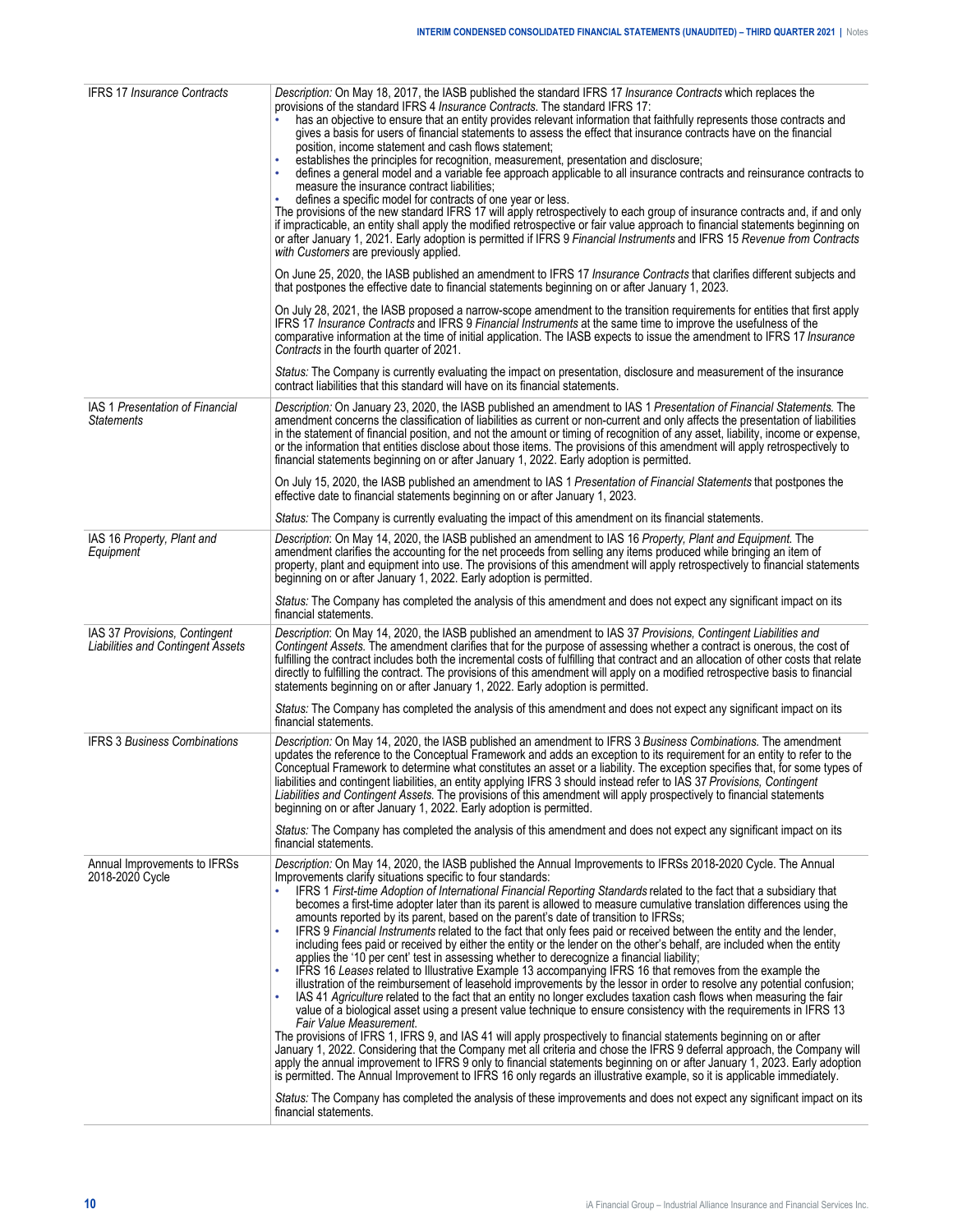<span id="page-10-0"></span>

| IAS 1 Presentation of Financial<br><b>Statements</b>                     | Description: On February 12, 2021, the IASB published an amendment to IAS 1 Presentation of Financial Statements. The<br>amendment Disclosure of Accounting Policies requires entities to disclose their material accounting policy information<br>rather than their significant accounting policies. The provisions of this amendment will apply prospectively to financial<br>statements beginning on or after January 1, 2023. Early adoption is permitted.<br>Status: The Company is currently evaluating the impact of this amendment on its financial statements.                                                                                                                        |
|--------------------------------------------------------------------------|------------------------------------------------------------------------------------------------------------------------------------------------------------------------------------------------------------------------------------------------------------------------------------------------------------------------------------------------------------------------------------------------------------------------------------------------------------------------------------------------------------------------------------------------------------------------------------------------------------------------------------------------------------------------------------------------|
| IAS 8 Accounting Policies, Changes<br>in Accounting Estimates and Errors | Description: On February 12, 2021, the IASB published an amendment to IAS 8 Accounting Policies, Changes in<br>Accounting Estimates and Errors. The amendment Definition of Accounting Estimates introduces the definition of<br>accounting estimates and clarifies the distinction between a change in accounting estimate and a change in accounting<br>policy. The provisions of this amendment will apply prospectively to financial statements beginning on or after January 1,<br>2023. Early adoption is permitted.<br>Status: The Company is currently evaluating the impact of this amendment on its financial statements.                                                            |
| IAS 12 Income Taxes                                                      | Description: On May 7, 2021, the IASB published an amendment to IAS 12 Income Taxes. The amendment Deferred Tax<br>related to Assets and Liabilities arising from a Single Transaction clarifies the accounting for deferred tax on transactions<br>that give rise to equal taxable and deductible temporary differences on initial recognition, such as with leases and<br>decommissioning obligations. The provisions of this amendment will apply on a modified retrospective basis to financial<br>statements beginning on or after January 1, 2023. Early adoption is permitted.<br>Status: The Company is currently evaluating the impact of this amendment on its financial statements. |

#### **Information on the Deferral of the Application of IFRS 9** *Financial Instruments*

The Company applies IFRS 4 *Insurance Contracts* in its operations. This standard was amended in 2016 to allow entities that apply IFRS 4 to defer the application of IFRS 9 *Financial Instruments* if total liabilities for insurance activities represent more than 90% of the entity's total liabilities. This calculation is made as of the closing date preceding April 1, 2016, the calculation date identified in the standard.

For this calculation, the Company primarily considered insurance contract liabilities, investment contract liabilities, liabilities related to segregated funds net assets and debentures as at December 31, 2015. Liabilities related to its insurance activities are greater than 90% of total liabilities.

The Company has decided to defer the application of IFRS 9 until IFRS 17 *Insurance Contracts* is adopted. IFRS 17 includes the measurement principles of these policies. If the Company had applied IFRS 9, this would not have had a significant impact on the classification of financial assets designated at fair value through profit or loss in accordance with IAS 39 *Financial Instruments: Recognition and Measurement* given the very close relationship between invested assets and insurance contract liabilities. For financial assets classified as loans and receivables, held to maturity or available for sale as at September 30, 2021, an amount of \$693 (\$818 as at December 31, 2020) would not have met the solely payments of principal and interest test in accordance with IFRS 9. In addition, for mortgages, the Company could not have used the low credit risk exemption in the calculation of expected credit losses.

#### **4 › Disposal of Business**

On June 1, 2020, the Company sold a subsidiary, iA Investment Counsel Inc., to CWB Financial Group. The sale reflects the Company's decision to focus on serving wealth management needs of high-net-worth Canadians exclusively through its expanding network of independent, entrepreneur-owned investment advisory practices.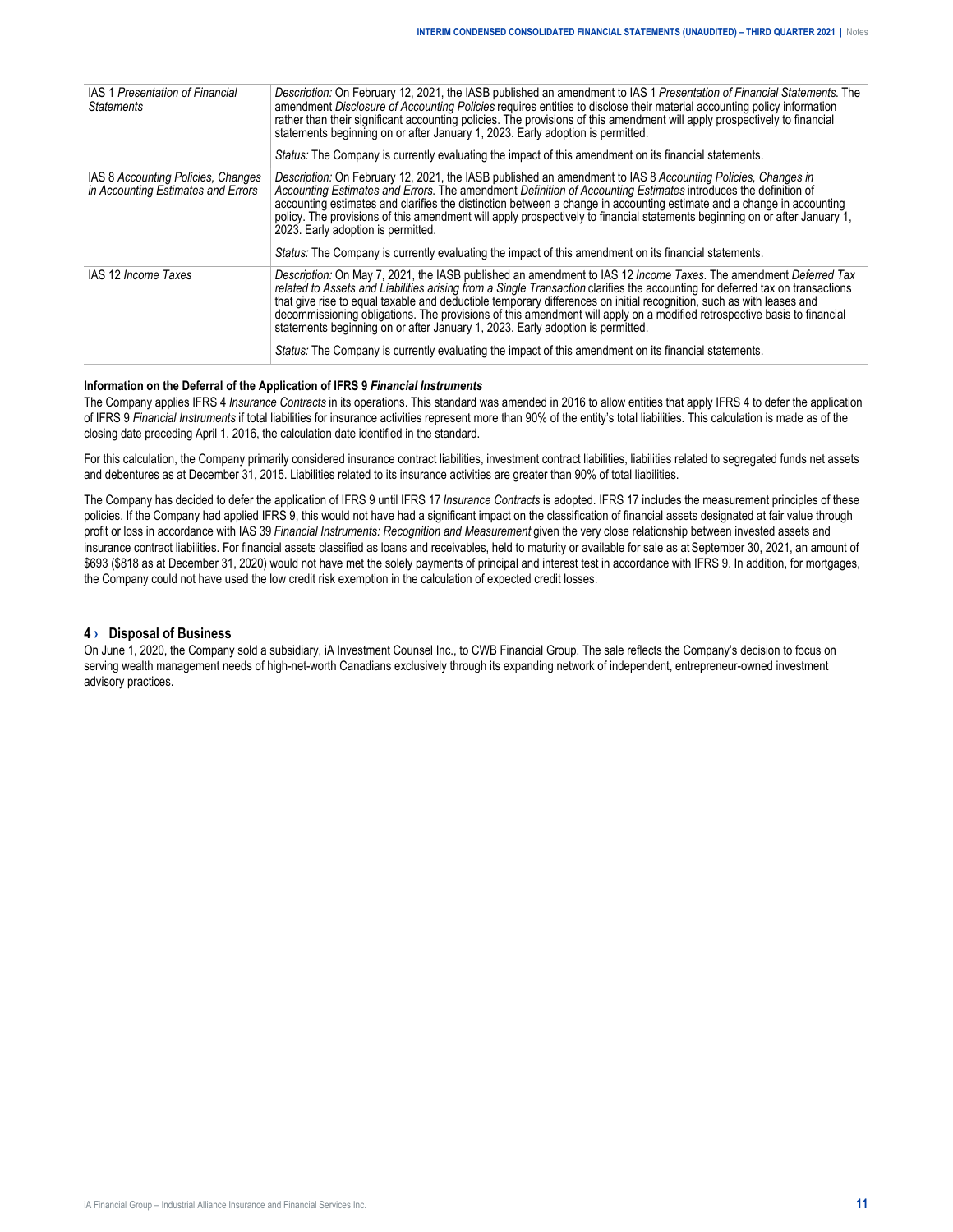#### <span id="page-11-0"></span>**5 › Invested Assets and Investment Income**

**a) Carrying Value and Fair Value**

|                                  | As at September 30, 2021                   |                          |                       |                |    |                     |    |                          |    |       |    |              |    |            |
|----------------------------------|--------------------------------------------|--------------------------|-----------------------|----------------|----|---------------------|----|--------------------------|----|-------|----|--------------|----|------------|
| (in millions of dollars)         | At fair value<br>through<br>profit or loss |                          | Available<br>for sale |                |    | Held to<br>maturity |    | Loans and<br>receivables |    | Other |    | <b>Total</b> |    | Fair value |
| Cash and short-term investments  | \$                                         | 290                      | \$                    |                | \$ |                     | \$ | 1,076                    | \$ |       | \$ | 1,366        | \$ | 1,366      |
| <b>Bonds</b>                     |                                            |                          |                       |                |    |                     |    |                          |    |       |    |              |    |            |
| Governments                      |                                            | 11,828                   |                       | 1,789          |    | 307                 |    | 107                      |    |       |    | 14,031       |    |            |
| Municipalities                   |                                            | 1,121                    |                       | 223            |    | —                   |    | 39                       |    |       |    | 1,383        |    |            |
| Corporate and other              |                                            | 11,496                   |                       | 1,998          |    | —                   |    | 2,660                    |    |       |    | 16,154       |    |            |
|                                  |                                            | 24,445                   |                       | 4,010          |    | 307                 |    | 2,806                    |    | —     |    | 31,568       |    | 31,829     |
| <b>Stocks</b>                    |                                            |                          |                       |                |    |                     |    |                          |    |       |    |              |    |            |
| Common                           |                                            | 2,051                    |                       | 62             |    | —                   |    | —                        |    |       |    | 2,113        |    |            |
| Preferred                        |                                            | 236                      |                       | 352            |    |                     |    |                          |    |       |    | 588          |    |            |
| Stock indexes                    |                                            | 139                      |                       | $\overline{7}$ |    |                     |    |                          |    |       |    | 146          |    |            |
| Investment fund units            |                                            | 733                      |                       | 7              |    |                     |    |                          |    |       |    | 740          |    |            |
|                                  |                                            | 3,159                    |                       | 428            |    |                     |    |                          |    |       |    | 3,587        |    | 3,587      |
| Mortgages and other loans        |                                            |                          |                       |                |    |                     |    |                          |    |       |    |              |    |            |
| Insured mortgages                |                                            |                          |                       |                |    |                     |    |                          |    |       |    |              |    |            |
| Multi-residential                |                                            | $\overline{\phantom{0}}$ |                       | —              |    | —                   |    | 1,344                    |    | —     |    | 1,344        |    |            |
| Non-residential                  |                                            |                          |                       |                |    |                     |    | 4                        |    |       |    | 4            |    |            |
|                                  |                                            | —                        |                       | —              |    | —                   |    | 1,348                    |    | —     |    | 1,348        |    |            |
| Conventional mortgages           |                                            |                          |                       |                |    |                     |    |                          |    |       |    |              |    |            |
| Multi-residential                |                                            | 35                       |                       | —              |    | —                   |    | 191                      |    | —     |    | 226          |    |            |
| Non-residential                  |                                            | 31                       |                       |                |    |                     |    | 257                      |    |       |    | 288          |    |            |
|                                  |                                            | 66                       |                       | —              |    | —                   |    | 448                      |    |       |    | 514          |    |            |
| Other loans                      |                                            | —                        |                       |                |    | —                   |    | 1,035                    |    |       |    | 1,035        |    |            |
|                                  |                                            | 66                       |                       | —              |    | —                   |    | 2,831                    |    | —     |    | 2,897        |    | 2,984      |
| Derivative financial instruments |                                            | 485                      |                       |                |    |                     |    |                          |    |       |    | 485          |    | 485        |
| <b>Policy loans</b>              |                                            |                          |                       | —              |    | —                   |    | 1,015                    |    | —     |    | 1,015        |    | 1,015      |
| <b>Other invested assets</b>     |                                            | –                        |                       | -              |    | —<br>——             |    | 3                        |    | 454   |    | 457          |    | 457        |
| <b>Investment properties</b>     |                                            |                          |                       | —              |    | —                   |    |                          |    | 1,875 |    | 1,875        |    | 1,904      |
| <b>Total investments</b>         | \$                                         | 28,445                   | \$                    | 4,438          | \$ | 307                 | \$ | 7,731                    | \$ | 2,329 | \$ | 43,250       | \$ | 43,627     |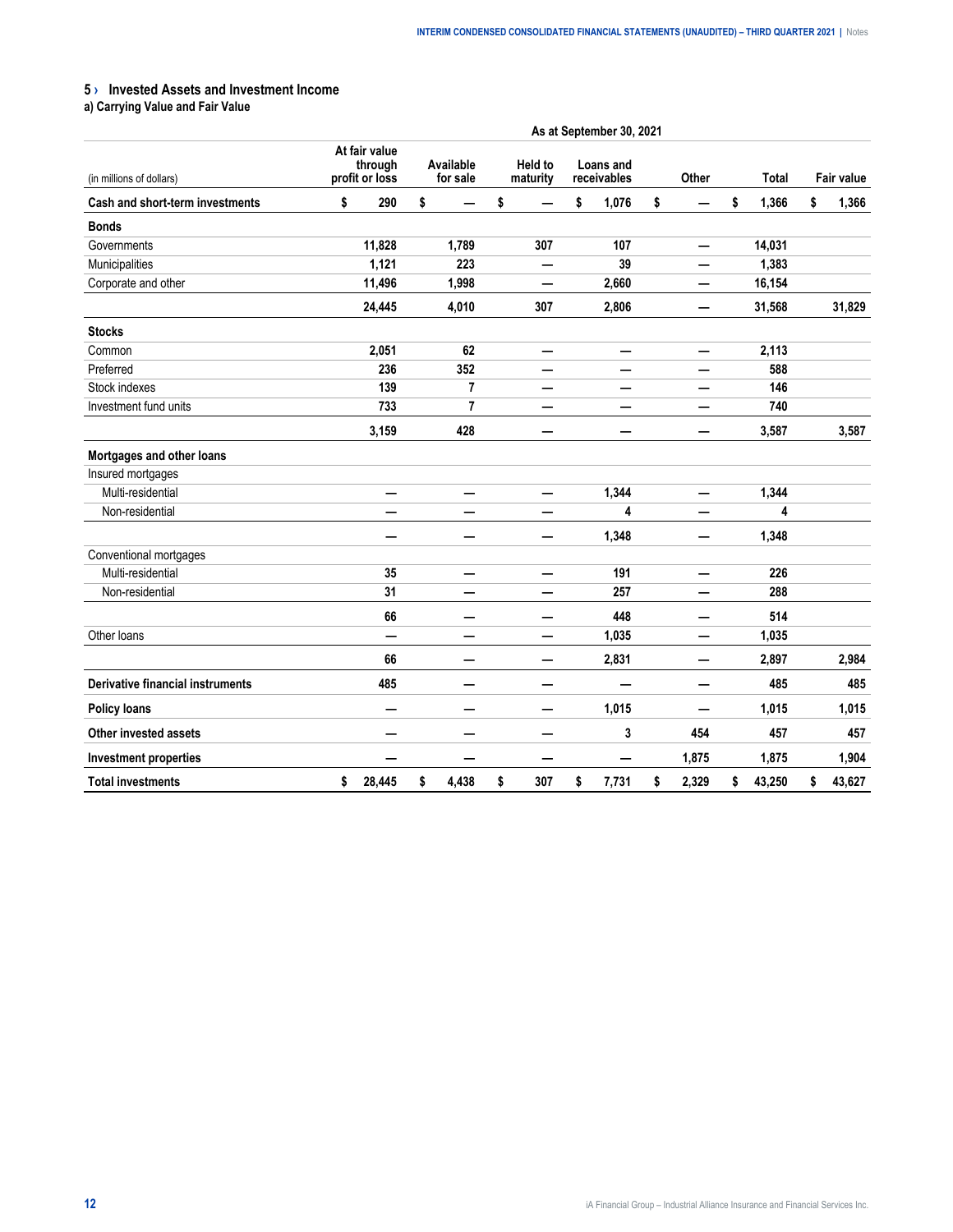|                                         | As at December 31, 2020 |                                            |    |                          |    |                          |    |                          |    |                          |    |        |    |            |
|-----------------------------------------|-------------------------|--------------------------------------------|----|--------------------------|----|--------------------------|----|--------------------------|----|--------------------------|----|--------|----|------------|
| (in millions of dollars)                |                         | At fair value<br>through profit<br>or loss |    | Available<br>for sale    |    | Held to<br>maturity      |    | Loans and<br>receivables |    | Other                    |    | Total  |    | Fair value |
| Cash and short-term investments         | \$                      | 601                                        | \$ |                          | \$ |                          | \$ | 992                      | \$ |                          | \$ | 1,593  | \$ | 1,593      |
| <b>Bonds</b>                            |                         |                                            |    |                          |    |                          |    |                          |    |                          |    |        |    |            |
| Governments                             |                         | 12,729                                     |    | 1,764                    |    | 494                      |    | 117                      |    |                          |    | 15,104 |    |            |
| Municipalities                          |                         | 1,306                                      |    | 191                      |    | $\overline{\phantom{0}}$ |    | 40                       |    |                          |    | 1,537  |    |            |
| Corporate and other                     |                         | 10,923                                     |    | 1,720                    |    |                          |    | 2,478                    |    |                          |    | 15,121 |    |            |
|                                         |                         | 24,958                                     |    | 3,675                    |    | 494                      |    | 2,635                    |    |                          |    | 31,762 |    | 32,164     |
| <b>Stocks</b>                           |                         |                                            |    |                          |    |                          |    |                          |    |                          |    |        |    |            |
| Common                                  |                         | 1,774                                      |    | 50                       |    | —                        |    | $\overline{\phantom{0}}$ |    |                          |    | 1,824  |    |            |
| Preferred                               |                         | 233                                        |    | 413                      |    |                          |    |                          |    |                          |    | 646    |    |            |
| Stock indexes                           |                         | 61                                         |    | $\overline{7}$           |    |                          |    |                          |    |                          |    | 68     |    |            |
| Investment fund units                   |                         | 623                                        |    | 7                        |    | —                        |    | $\qquad \qquad$          |    |                          |    | 630    |    |            |
|                                         |                         | 2,691                                      |    | 477                      |    | —                        |    |                          |    |                          |    | 3,168  |    | 3,168      |
| Mortgages and other loans               |                         |                                            |    |                          |    |                          |    |                          |    |                          |    |        |    |            |
| Insured mortgages                       |                         |                                            |    |                          |    |                          |    |                          |    |                          |    |        |    |            |
| Multi-residential                       |                         | —                                          |    | $\overline{\phantom{0}}$ |    | $\overline{\phantom{0}}$ |    | 1,379                    |    | —                        |    | 1,379  |    |            |
| Non-residential                         |                         |                                            |    |                          |    |                          |    | 5                        |    |                          |    | 5      |    |            |
|                                         |                         |                                            |    | —                        |    |                          |    | 1,384                    |    | —                        |    | 1,384  |    |            |
| Conventional mortgages                  |                         |                                            |    |                          |    |                          |    |                          |    |                          |    |        |    |            |
| Multi-residential                       |                         | 48                                         |    | —                        |    | —                        |    | 200                      |    | $\overline{\phantom{0}}$ |    | 248    |    |            |
| Non-residential                         |                         | 33                                         |    |                          |    |                          |    | 226                      |    |                          |    | 259    |    |            |
|                                         |                         | 81                                         |    | —                        |    | $\qquad \qquad$          |    | 426                      |    |                          |    | 507    |    |            |
| Other loans                             |                         |                                            |    |                          |    |                          |    | 910                      |    |                          |    | 910    |    |            |
|                                         |                         | 81                                         |    | —                        |    | $\overline{\phantom{m}}$ |    | 2,720                    |    | —                        |    | 2,801  |    | 2,935      |
| <b>Derivative financial instruments</b> |                         | 1,651                                      |    | —                        |    |                          |    |                          |    | —                        |    | 1,651  |    | 1,651      |
| <b>Policy loans</b>                     |                         |                                            |    |                          |    |                          |    | 881                      |    |                          |    | 881    |    | 881        |
| Other invested assets                   |                         |                                            |    | $\overline{\phantom{0}}$ |    | $\overline{\phantom{0}}$ |    | 4                        |    | 449                      |    | 453    |    | 453        |
| <b>Investment properties</b>            |                         |                                            |    | —                        |    |                          |    |                          |    | 1,916                    |    | 1,916  |    | 1,943      |
| <b>Total investments</b>                | \$                      | 29,982                                     | \$ | 4,152                    | \$ | 494                      | \$ | 7,232                    | \$ | 2,365                    | \$ | 44,225 | \$ | 44,788     |

The majority of bonds and stocks, designated at fair value through profit or loss, are assets used by the Company to match insurance contract liabilities and investment contract liabilities. The change in the fair value of financial assets designated at fair value through profit or loss is therefore reflected in insurance contract liabilities and investment contract liabilities.

The *At fair value through profit or loss* category includes securities held for trading, mainly derivative financial instruments and short-term investments, as well as securities designated at fair value through profit or loss.

Other invested assets are made up of notes receivable and investments in associates and joint ventures. Notes receivable are classified as loans and receivables. Investments in associates and joint ventures, accounted for using the equity method, are presented in the *Other* column.

The fair value of investment properties includes the carrying value of investment properties accounted for at fair value and the fair value of linearization of rents accounted for in *Other Assets*.

#### **b) Investments in Associates and Joint Ventures**

The Company holds interests ranging from 25% to 50% as at September 30, 2021 and as at December 31, 2020. The carrying value of these investments as at September 30, 2021 is \$441 (\$436 as at December 31, 2020). The share of net income and comprehensive income for the nine months ended September 30, 2021 amounts to \$13 (\$13 for the nine months ended September 30, 2020).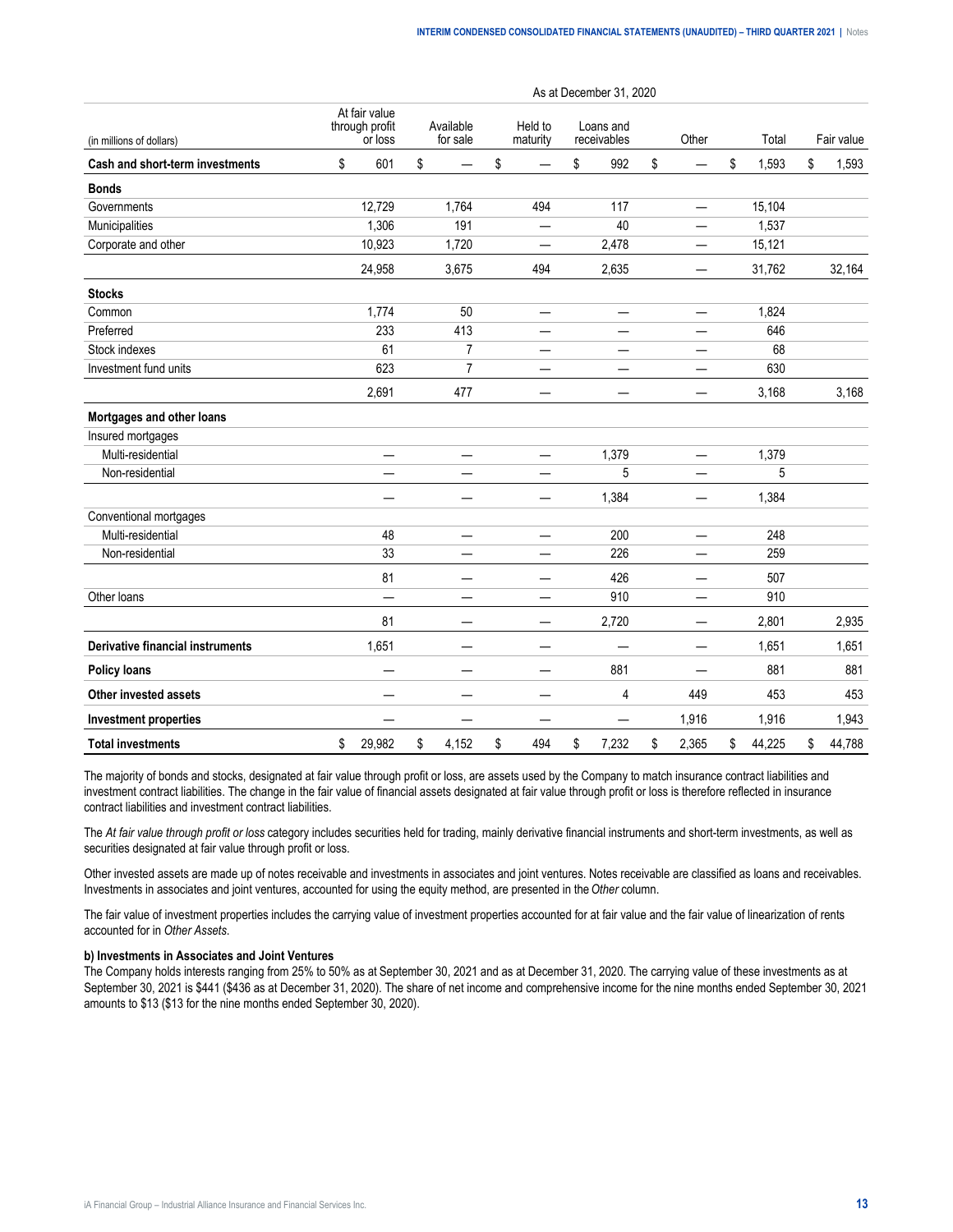#### <span id="page-13-0"></span>**c) Investment Income**

|                                      |    | <b>Quarters ended</b><br>September 30 |           | Nine months ended<br>September 30 |          |             |
|--------------------------------------|----|---------------------------------------|-----------|-----------------------------------|----------|-------------|
| (in millions of dollars)             |    | 2021                                  | 2020      |                                   | 2021     | 2020        |
| Interest and other investment income |    |                                       |           |                                   |          |             |
| Interest                             | \$ | 296                                   | \$<br>260 | \$                                | 792      | \$<br>821   |
| <b>Dividends</b>                     |    | 74                                    | 25        |                                   | 146      | 108         |
| Derivative financial instruments     |    | 3                                     |           |                                   | 9        | (2)         |
| Rental income                        |    | 43                                    | 56        |                                   | 138      | 162         |
| Gains (losses) realized              |    | 7                                     | 20        |                                   | 22       | 41          |
| Variation in provisions for losses   |    | (8)                                   | (8)       |                                   | (20)     | (45)        |
| Other                                |    | 6                                     | 5         |                                   | 14       | 23          |
|                                      |    | 421                                   | 359       |                                   | 1,101    | 1,108       |
| Change in fair value of investments  |    |                                       |           |                                   |          |             |
| Cash and short-term investments      |    |                                       | -1        |                                   |          | 4           |
| <b>Bonds</b>                         |    | (287)                                 | (127)     |                                   | (2, 170) | 2,048       |
| <b>Stocks</b>                        |    | 52                                    | 88        |                                   | 257      | (51)        |
| Mortgages and other loans            |    | $\mathbf{2}$                          | (2)       |                                   | (1)      | 4           |
| Derivative financial instruments     |    | (252)                                 | 76        |                                   | (1,049)  | 654         |
| Investment properties                |    |                                       | (4)       |                                   | (13)     | (75)        |
| Other                                |    | 17                                    | 3         |                                   |          | (1)         |
|                                      |    | (468)                                 | 35        |                                   | (2,976)  | 2,583       |
| <b>Total investment income</b>       | S  | (47)                                  | \$<br>394 | \$                                | (1, 875) | \$<br>3,691 |

#### **6 › Fair Value of Financial Instruments and Investment Properties**

#### **a) Methods and Assumptions Used to Estimate Fair Values**

Fair value is the consideration that would be received to sell an asset or paid to transfer a liability in an orderly transaction between market participants at the measurement date. Management exercises its judgment to determine the data that will be used to measure the fair value of financial assets and liabilities, particularly for financial instruments classified as Level 3. Fair value of various categories of financial instruments and investment properties is determined as described below.

#### **Financial Assets**

*Short-Term Investments –* Carrying value of these investments represents the fair value due to their short-term maturity.

*Bonds* – Bonds are valued based on quoted price, observed on active markets for identical or similar assets. If prices are not available on active markets, fair value is estimated using current valuation methods, including a model based on discounting expected cash flows or other similar techniques. These methods take into account current data observable on the market for financial instruments that have similar risk profiles and comparable terms. The significant data used in these models include, but are not limited to, rate curves, credit risk, issuer spread, volatility and liquidity valuation, and other reference data published by the market. Management makes its best estimates when such data are not available.

*Stocks* – Stocks are valued based on quote price, observed on active markets. If the price is not available on the active markets, fair value is determined using equity valuation models, which analyze the fair value of the net asset, and other techniques that rely on comparisons with reference data, such as market indices. Investment fund units are evaluated at the net asset value published by the fund manager.

*Mortgages and Other Loans* – The fair value of mortgages and other loans is estimated by discounting the cash flows with the interest rates currently prevailing on the market for loans with substantially the same credit risk and terms.

*Derivative Financial Instruments* – Fair value of derivative financial instruments is determined according to the type of derivative financial instrument. Fair value of derivative financial instruments such as futures contracts and options traded on the stock exchanges is determined in accordance with quoted prices on active markets. Derivative financial instruments that are traded over the counter are valued using valuation models such as actualized cash flow analysis and other valuation models used on the market. These valuations are based on observable data on the market, including interest rates, foreign exchange rates, financial indices, rate differentials, credit risk and volatility.

Among derivative financial instruments, certain other derivative contracts are subject to trading restrictions. In such situations, an illiquidity premium based on data that are not observable on the market is used to ascertain the fair value of these derivative financial instruments. While these data are not observable, they are based on assumptions deemed appropriate given the circumstances. Once the restricted trading period ends, the instruments are valued using standard valuation models based on data observable on the market, as described previously. The Company's use of non-observable data is limited to the trading restrictions period, and their effect on the fair value of derivative financial instruments does not represent a significant amount.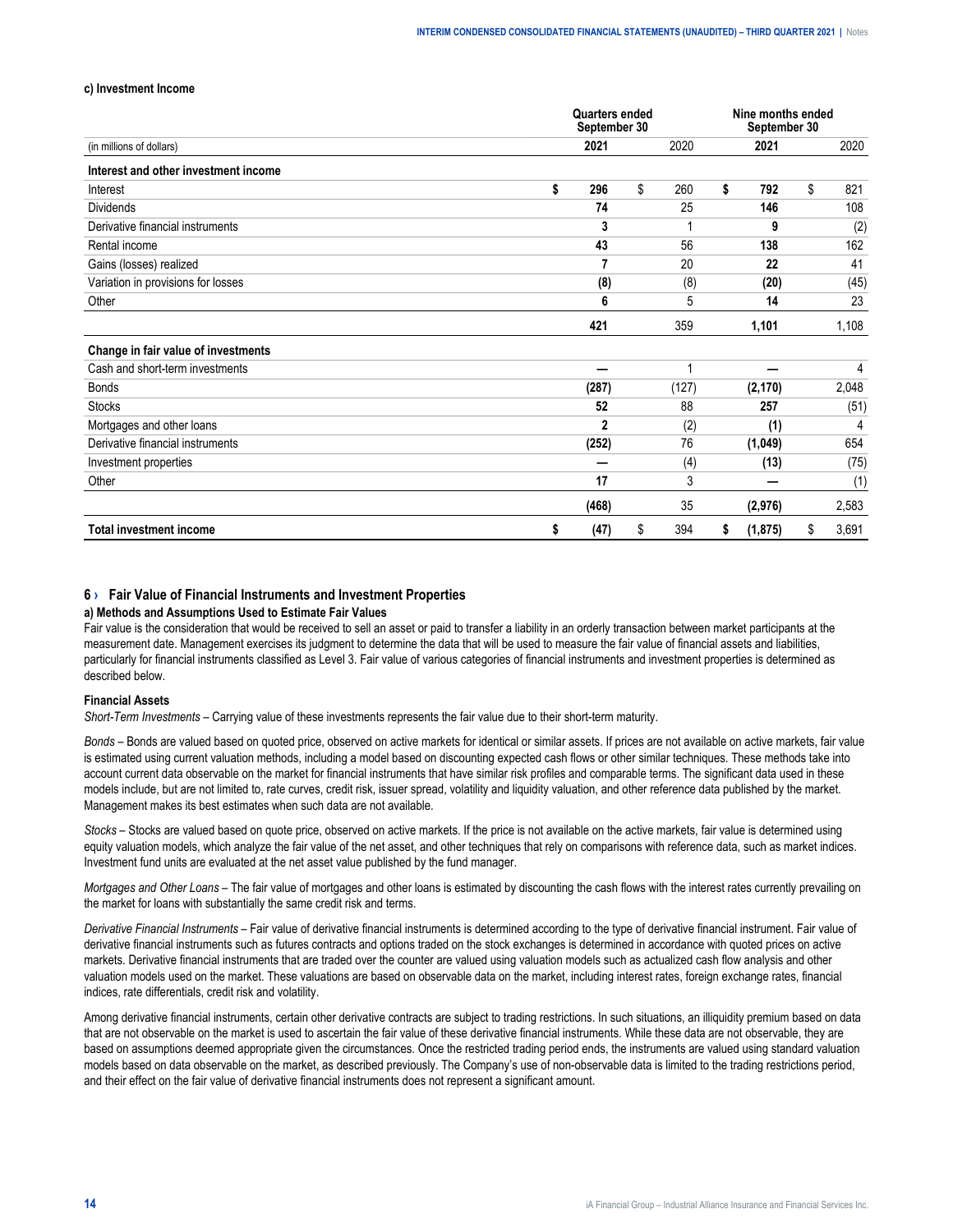*Policy Loans* – Policy loans are carried at amortized cost. They are guaranteed and may be reimbursed at any time. Their fair value approximates their carrying value due to their nature.

*Other Invested Assets –* The fair value of other invested assets is approximately the same as the carrying value due to the nature of these elements.

*Other Assets* – The fair value of the other financial assets is approximately the same as the carrying value due to their short-term nature.

#### **Investment Properties**

The fair value of investment properties is determined using various recognized methods and standards of assessment in the real estate sector. Among these methods, the income approach is the most commonly used, as it is based on an investor's behaviour in relation to income expected to be generated by an investment property. Under this approach, discounting of the cash flows generated by an investment property is preferred as it measures the relationship between the market value and the reasonably discounted incomes over an investment horizon. Expected cash flows include contractual and projected income as well as the investment property's operating expenses. These cash flows reflect the interest, rental and occupancy rates established based on market studies, rental income expected from leases in effect and estimates of future cash inflows, including revenues projected for future leases, and estimates of future cash inflows made according to the current market circumstances. Future lease rates are estimated based on the location, current type and quality of the building, and market data and projections as of the date of the valuation. Fair values are usually compared to market information, including recent transactions for similar assets to verify their reasonableness. Highest and best use is one of the possible valuation methods. Highest and best use of a site is an integral part of the process to establish the fair value of an investment property. This use is the one that, at the time of the appraisal, provides the highest fair value for the investment property. As a result, this use is determined by considering possible physical use that is legally admissible, financially feasible and achievable in the short term based on demand, and must be tied to the likelihood of being achieved rather than to the simple possibility. Assessments are carried out by external independent appraisers on an annual basis or by qualified Company personnel quarterly.

#### **Financial Liabilities**

*Derivative Financial Instruments –* The fair value of derivative financial instruments recorded as financial liabilities is presented in Note 8 "Derivative Financial Instruments" and is equal to the carrying amounts reported in the negative fair value column. The fair value is determined according to the method and assumptions previously described in the "Financial Assets" section.

*Other Liabilities –* The fair value of other liabilities, except short-selling securities, securitization liabilities and mortgage debt, is approximately the same as the carrying value due to their short-term nature.

Short-selling securities, classified as held for trading, are measured using the observed market prices in active markets for identical or similar financial instruments. If quoted prices in active markets are not available, fair value is estimated using standard methods of assessment, such as a model based on discounted future cash flows or similar techniques. These methods take into account the current observable market data for financial instruments with a similar risk profile and comparable terms. The significant data used in these models include, but are not limited to, yield curves, credit risks, issuer spreads, volatility and liquidity valuation and other reference data published by the markets.

The fair value of securitization liabilities and mortgage debt is estimated by discounting cash flows with the interest rates currently prevailing on the market for new debts with substantially the same terms.

The fair value of the mortgage debt is \$71 (\$76 as at December 31, 2020). The mortgage debt is secured by an investment property with a carrying value of \$168 (\$174 as at December 31, 2020), bearing interest of 3.143% and maturing on May 1, 2022. The interest expense on the mortgage debt is \$2 (\$2 for the nine months ended September 30, 2020).

*Debentures –* The fair value of debentures classified as financial liabilities at amortized cost is estimated using a valuation model that takes into account instruments on the market that have substantially the same conditions. This fair value can fluctuate due to interest rates and credit risks associated with these instruments.

#### **b) Hierarchy of the Fair Value**

Disclosures regarding financial instruments and investment properties must be presented as a hierarchy that categorizes the inputs to valuation models used to measure the fair value of financial assets and financial liabilities. The hierarchy gives the highest priority to readily available unadjusted quoted prices in active markets for identical assets or liabilities and lowest priority to unobserved inputs. The three levels of the hierarchy are described below:

- Level 1 Valuation based on quoted prices in active markets (unadjusted) for identical assets or liabilities. Stocks traded on the market, among other things, are classified in Level 1.
- Level 2 Valuation model based on inputs other than quoted prices included in Level 1 that are observable on the market for the asset or liability, either directly or indirectly. Most bonds, short-term investments and certain derivative financial instruments are classified in Level 2.
- Level 3 Valuation model based on valuation techniques that use largely unobservable market parameters and that reflect management's best estimates. Most private placements are classified in Level 3.

If a financial instrument classified as Level 1 subsequently ceases to be actively traded, it is reclassified into Level 2. If the measurement of its fair value requires the use of significant unobservable inputs, it is directly reclassified into Level 3.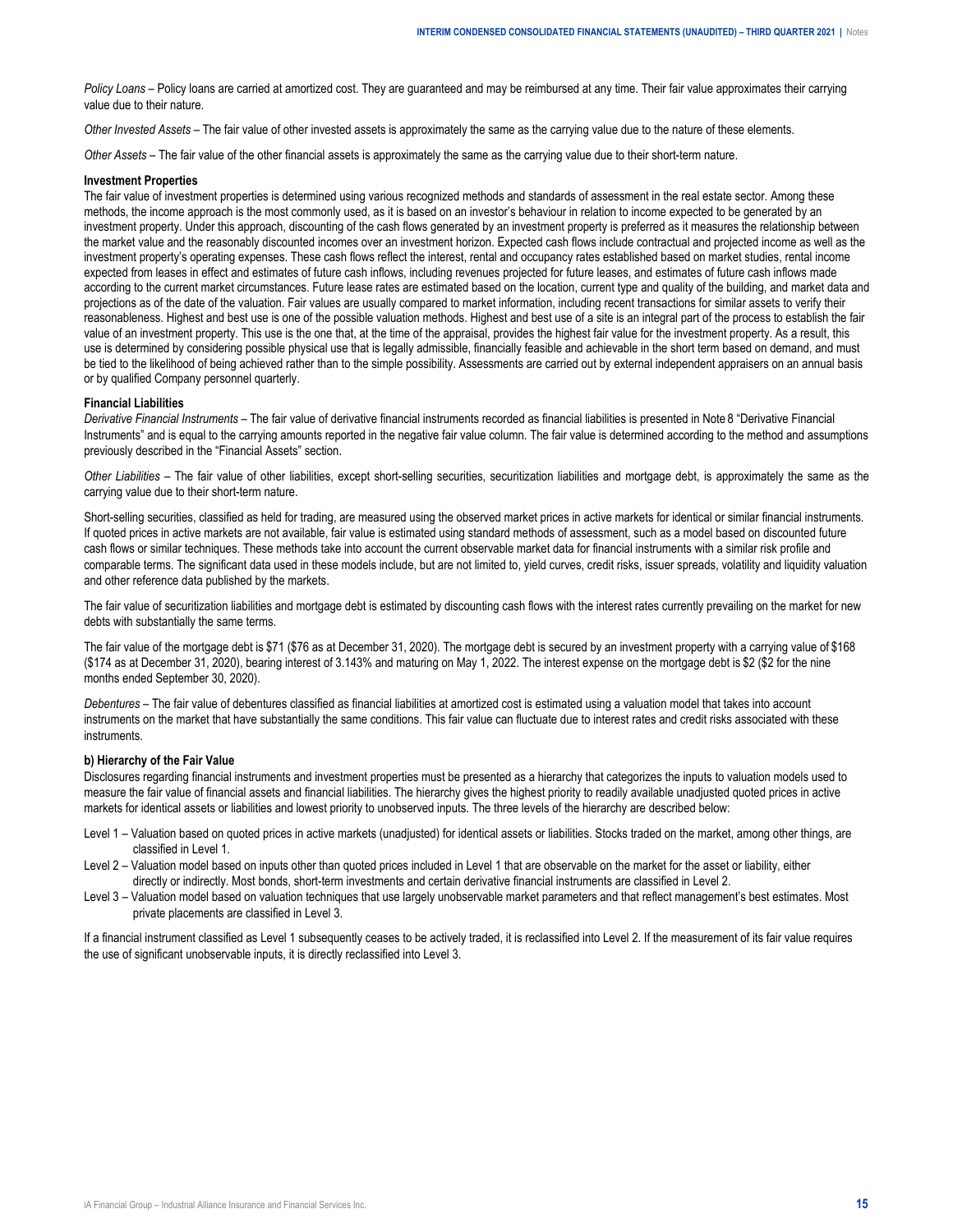|                                                                  |              | As at September 30, 2021 |              |              |
|------------------------------------------------------------------|--------------|--------------------------|--------------|--------------|
| (in millions of dollars)                                         | Level 1      | Level 2                  | Level 3      | Total        |
| Recurring fair value measurements                                |              |                          |              |              |
| Cash and short-term investments                                  |              |                          |              |              |
| Held for trading                                                 | \$           | \$<br>290                | \$           | \$<br>290    |
| <b>Bonds</b>                                                     |              |                          |              |              |
| Designated at fair value through profit or loss                  |              |                          |              |              |
| Governments                                                      | 837          | 10,991                   |              | 11,828       |
| Municipalities                                                   |              | 1,121                    |              | 1,121        |
| Corporate and other                                              |              | 11,338                   | 158          | 11,496       |
|                                                                  | 837          | 23,450                   | 158          | 24,445       |
| Available for sale                                               |              |                          |              |              |
| Governments                                                      | 282          | 1,507                    |              | 1,789        |
| Municipalities                                                   |              | 223                      |              | 223          |
| Corporate and other                                              |              | 1,998                    |              | 1,998        |
|                                                                  | 282          | 3,728                    |              | 4,010        |
|                                                                  | 1,119        | 27,178                   | 158          | 28,455       |
| <b>Stocks</b>                                                    |              |                          |              |              |
| Designated at fair value through profit or loss                  | 1,450        | —                        | 1,709        | 3,159        |
| Available for sale                                               | 72           | 304                      | 52           | 428          |
|                                                                  | 1,522        | 304                      | 1,761        | 3,587        |
| Mortgages and other loans                                        |              |                          |              |              |
| Designated at fair value through profit or loss                  | $\equiv$     | 66                       |              | 66           |
| Derivative financial instruments                                 |              |                          |              |              |
| Held for trading                                                 | 137          | 346                      | $\mathbf{2}$ | 485          |
| <b>Investment properties</b>                                     |              | —                        | 1,875        | 1,875        |
| General fund investments recognized at fair value                | 2,778        | 28,184                   | 3,796        | 34,758       |
| Segregated funds financial instruments and investment properties | 28,892       | 7,434                    | 358          | 36,684       |
| Total financial assets at fair value                             | \$<br>31,670 | \$<br>35,618             | \$<br>4,154  | \$<br>71,442 |

#### **Assets**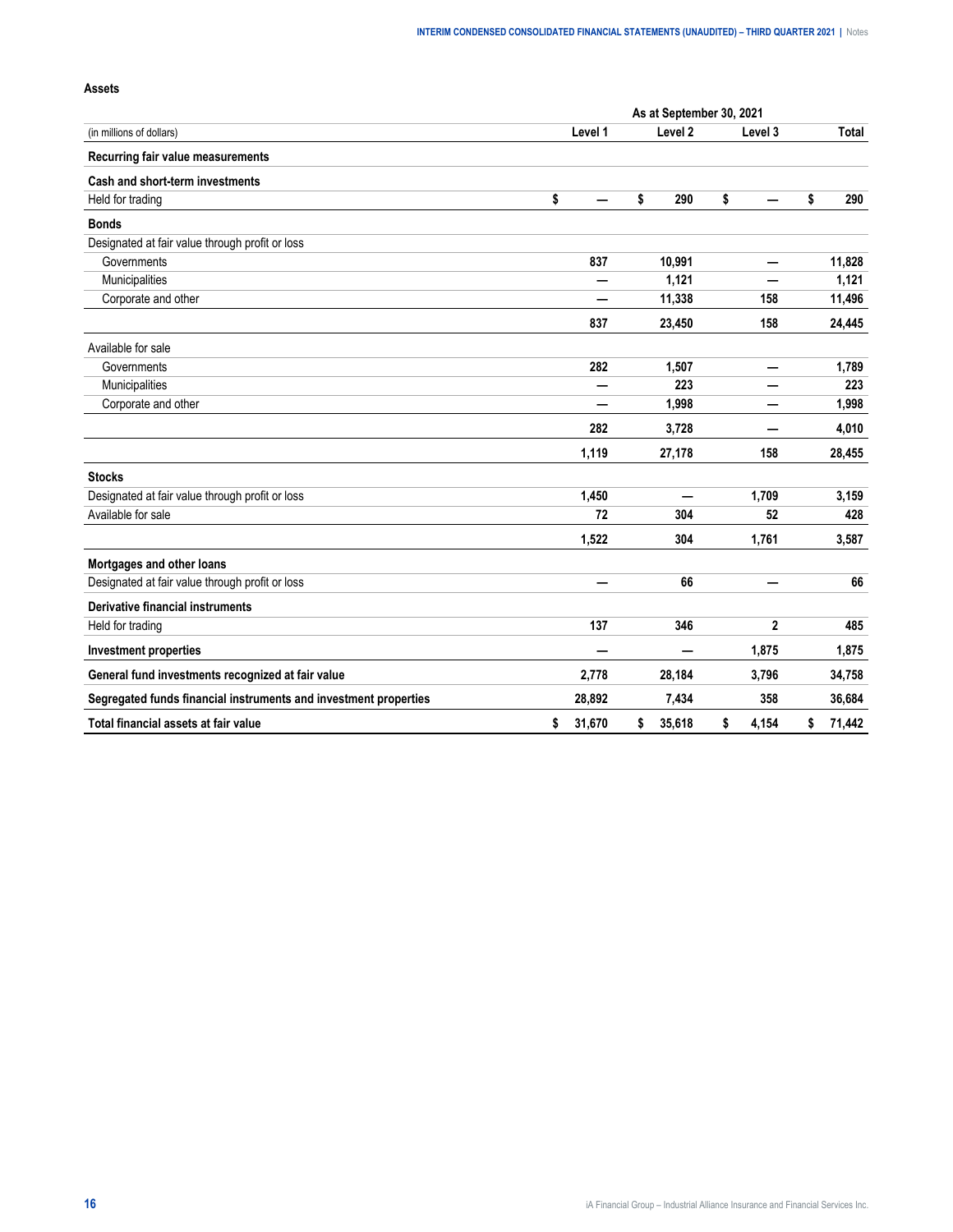|                                                                  | As at December 31, 2020 |         |    |                          |    |                   |    |        |  |
|------------------------------------------------------------------|-------------------------|---------|----|--------------------------|----|-------------------|----|--------|--|
| (in millions of dollars)                                         |                         | Level 1 |    | Level 2                  |    | Level 3           |    | Total  |  |
| Recurring fair value measurements                                |                         |         |    |                          |    |                   |    |        |  |
| Cash and short-term investments                                  |                         |         |    |                          |    |                   |    |        |  |
| Held for trading                                                 | \$                      |         | \$ | 601                      | \$ |                   | \$ | 601    |  |
| <b>Bonds</b>                                                     |                         |         |    |                          |    |                   |    |        |  |
| Designated at fair value through profit or loss                  |                         |         |    |                          |    |                   |    |        |  |
| Governments                                                      |                         | 420     |    | 12,309                   |    | $\qquad \qquad$   |    | 12,729 |  |
| Municipalities                                                   |                         |         |    | 1,306                    |    |                   |    | 1,306  |  |
| Corporate and other                                              |                         |         |    | 10,783                   |    | 140               |    | 10,923 |  |
|                                                                  |                         | 420     |    | 24,398                   |    | 140               |    | 24,958 |  |
| Available for sale                                               |                         |         |    |                          |    |                   |    |        |  |
| Governments                                                      |                         | 248     |    | 1,516                    |    | $\qquad \qquad -$ |    | 1,764  |  |
| Municipalities                                                   |                         |         |    | 191                      |    |                   |    | 191    |  |
| Corporate and other                                              |                         |         |    | 1,720                    |    |                   |    | 1,720  |  |
|                                                                  |                         | 248     |    | 3,427                    |    |                   |    | 3,675  |  |
|                                                                  |                         | 668     |    | 27,825                   |    | 140               |    | 28,633 |  |
| <b>Stocks</b>                                                    |                         |         |    |                          |    |                   |    |        |  |
| Designated at fair value through profit or loss                  |                         | 1,247   |    | $\overline{\phantom{0}}$ |    | 1,444             |    | 2,691  |  |
| Available for sale                                               |                         | 69      |    | 365                      |    | 43                |    | 477    |  |
|                                                                  |                         | 1,316   |    | 365                      |    | 1,487             |    | 3,168  |  |
| Mortgages and other loans                                        |                         |         |    |                          |    |                   |    |        |  |
| Designated at fair value through profit or loss                  |                         |         |    | 81                       |    |                   |    | 81     |  |
| <b>Derivative financial instruments</b>                          |                         |         |    |                          |    |                   |    |        |  |
| Held for trading                                                 |                         | 433     |    | 1,215                    |    | 3                 |    | 1,651  |  |
| <b>Investment properties</b>                                     |                         |         |    |                          |    | 1,916             |    | 1,916  |  |
| General fund investments recognized at fair value                |                         | 2,417   |    | 30,087                   |    | 3,546             |    | 36,050 |  |
| Segregated funds financial instruments and investment properties |                         | 25,076  |    | 7,365                    |    | 264               |    | 32,705 |  |
| Total financial assets at fair value                             | \$                      | 27,493  | \$ | 37,452                   | \$ | 3.810             | \$ | 68.755 |  |

There were no transfers from Level 1 to Level 2 during the nine months ended September 30, 2021 (\$564 for the year ended December 31, 2020). Transfers for the year ended December 31, 2020 were related to segregated funds financial instruments and resulted from the application of a fair value adjustment for events that took place after the market close but before the valuation date. There were no transfers from Level 2 to Level 1 during the nine months ended September 30, 2021 (\$564 for the year ended December 31, 2020). Transfers for the year ended December 31, 2020 were related to segregated funds financial instruments.

Transfers from Level 2 to Level 3 during the nine months ended September 30, 2021 amount to \$28 (\$10 for the year ended December 31, 2020). These transfers are from bonds designated at fair value through profit or loss. For some of these bonds the fair value is measured at the quoted market price obtained through brokers who estimate the fair value of these financial instruments. However, the price of these bonds has remained unchanged for more than 30 days which, according to the Company's internal policy, results in a transfer. For the remaining bonds, the fair value is now measured using unobservable inputs.

Transfers from Level 3 to Level 2 during the nine months ended September 30, 2021 amount to \$2 (\$7 for the year ended December 31, 2020). These transfers are from bonds designated at fair value through profit or loss. The fair value of these bonds is measured at the quoted market price obtained through brokers who estimate the fair value of these financial instruments. As at September 30, 2021 and as at December 31, 2020, the value of these bonds is based on a price obtained less than 30 days prior.

There were no transfers from Level 3 to Level 1 during the nine months ended September 30, 2021 (\$7 for the year ended December 31, 2020). Transfers for the year ended December 31, 2020 were related to segregated funds financial instruments. The fair value of the transferred financial instruments was previously determined using internal valuation models that required the use of assumptions, including one main assumption that was not observable in the market.

The Company uses unobservable inputs in the valuation of bonds and stocks classified into Level 3. Regarding bonds, unobservable inputs mainly correspond to credit and liquidity risk premiums ranging from 1.07% to 2.43% as at September 30, 2021 (1.30% to 2.43% as at December 31, 2020). Stocks classified into Level 3 are mainly valued from information available in the financial statements of companies using models based on discounting expected cash flows as well as the use of multiples.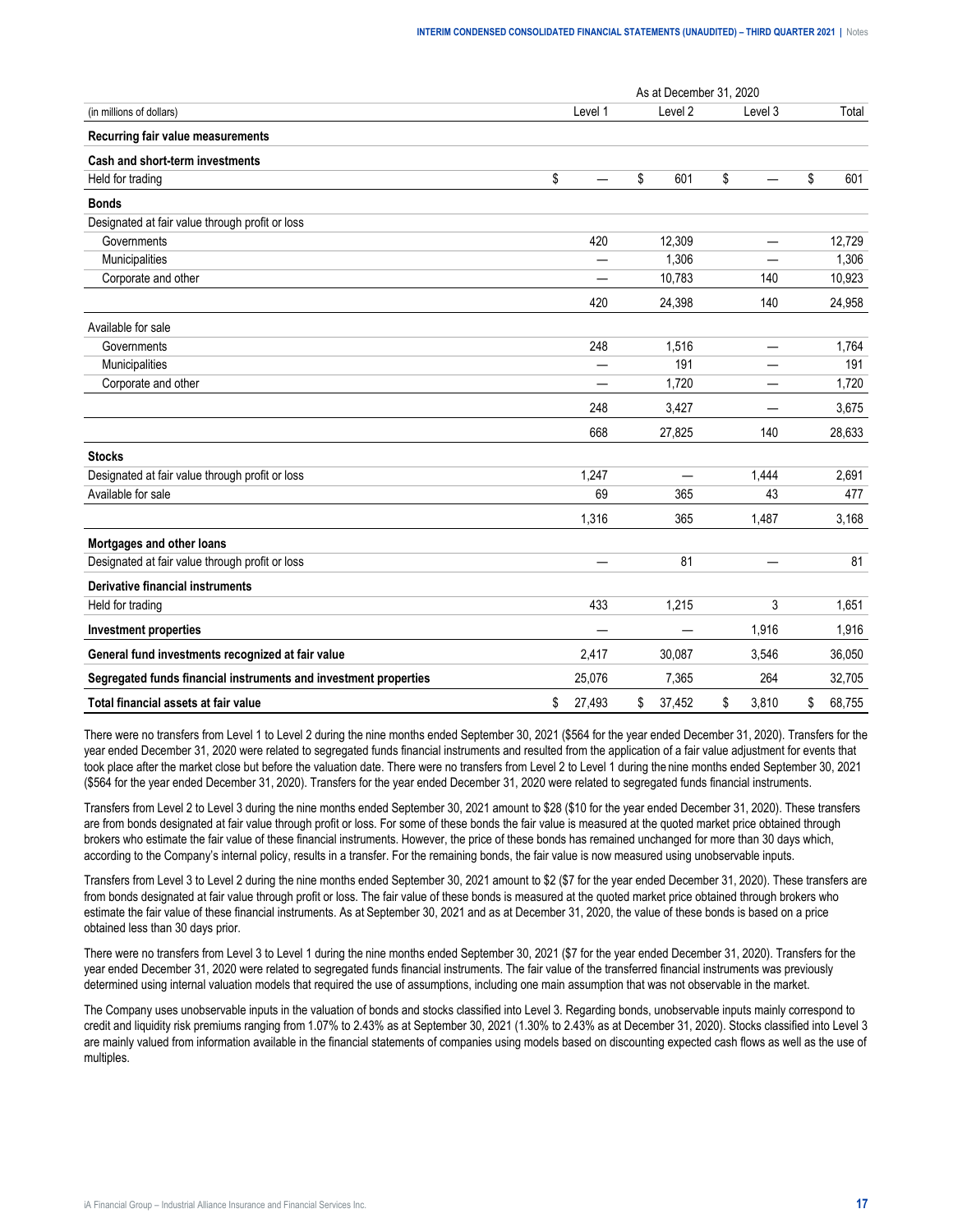The main unobservable inputs used in the valuation of the investment properties as at September 30, 2021 are the discount rate, which is between 5.25% and 8.00% (5.25% and 8.00% as at December 31, 2020) and the terminal capitalization rate, which is between 4.25% and 7.25% (4.25% and 7.25% as at December 31, 2020). The discount rate is based on market activity by type of building and the location and reflects the expected rate of return to be realized on investments over the next 10 years. The terminal capitalization rate is based on market activity by type of building and the location and reflects the expected rate of return to be realized on investments over the remaining life after the 10-year period. If all other factors remain constant, a decrease (increase) in the discount rate and terminal capitalization rate will lead to an increase (decrease) in fair value of investment properties.

Due to the unobservable nature of the main data used to measure bonds, stocks and investment properties classified in Level 3, the Company does not assess whether the application of other assumptions would have an impact on fair value. Also, the investment properties as well as the bonds and stocks classified as designated at fair value through profit or loss support the insurance contract liabilities. Consequently, changes in the fair value of these assets are offset by changes in the corresponding insurance contract liabilities under the Canadian Asset Liability Method (CALM). Even if the Company were to use possible alternative assumptions affecting fair value, this would not have a significant impact on the Financial Statements.

The following table presents assets recognized at fair value evaluated according to Level 3 parameters:

#### **Nine months ended September 30, 2021**

| (in millions of dollars)                                               | <b>Balance as at</b><br>December 31, | 2020  | unrealized<br>included in<br>net income | <b>Realized</b><br>and<br>gains<br>(losses) | <b>Realized and</b><br>unrealized<br>gains (losses)<br>included<br>in other<br>comprehensive<br>income |   | Purchases |     | settlements | Sales and | <b>Transfers</b> | into<br>(out of)<br>Level 3 | September 30, | Balance as at<br>2021 | gains (losses)<br>investments | Total<br>unrealized<br>included<br>in net<br>income on<br>still held |
|------------------------------------------------------------------------|--------------------------------------|-------|-----------------------------------------|---------------------------------------------|--------------------------------------------------------------------------------------------------------|---|-----------|-----|-------------|-----------|------------------|-----------------------------|---------------|-----------------------|-------------------------------|----------------------------------------------------------------------|
| <b>Bonds</b>                                                           |                                      |       |                                         |                                             |                                                                                                        |   |           |     |             |           |                  |                             |               |                       |                               |                                                                      |
| Designated at fair value through<br>profit or loss                     | \$                                   | 140   | \$                                      | (8)                                         | \$                                                                                                     |   | \$        | 3   | \$          | (3)       | \$               | 26                          | \$            | 158                   | \$                            | (10)                                                                 |
| <b>Stocks</b>                                                          |                                      |       |                                         |                                             |                                                                                                        |   |           |     |             |           |                  |                             |               |                       |                               |                                                                      |
| Designated at fair value through<br>profit or loss                     |                                      | 1,444 |                                         | 150                                         |                                                                                                        |   |           | 211 |             | (96)      |                  |                             |               | 1,709                 |                               | 161                                                                  |
| Available for sale                                                     |                                      | 43    |                                         | –                                           |                                                                                                        | 4 |           | 5   |             |           |                  |                             |               | 52                    |                               |                                                                      |
| Derivative financial instruments                                       |                                      |       |                                         |                                             |                                                                                                        |   |           |     |             |           |                  |                             |               |                       |                               |                                                                      |
| Held for trading                                                       |                                      | 3     |                                         | --                                          |                                                                                                        |   |           |     |             | (1)       |                  |                             |               | $\overline{2}$        |                               |                                                                      |
| <b>Investment properties</b>                                           |                                      | 1,916 |                                         | (13)                                        |                                                                                                        |   |           | 15  |             | (43)      |                  |                             |               | 1,875                 |                               | (13)                                                                 |
| <b>General fund investments</b><br>recognized at fair value            |                                      | 3,546 |                                         | 129                                         |                                                                                                        | 4 |           | 234 |             | (143)     |                  | 26                          |               | 3,796                 |                               | 138                                                                  |
| Segregated funds financial<br>instruments and investment<br>properties |                                      | 264   |                                         | 18                                          |                                                                                                        |   |           | 86  |             | (10)      |                  |                             |               | 358                   |                               | 18                                                                   |
| Total                                                                  | \$                                   | 3,810 | S                                       | 147                                         |                                                                                                        | 4 | \$        | 320 | s           | (153)     | S                | 26                          | S             | 4,154                 | S                             | 156                                                                  |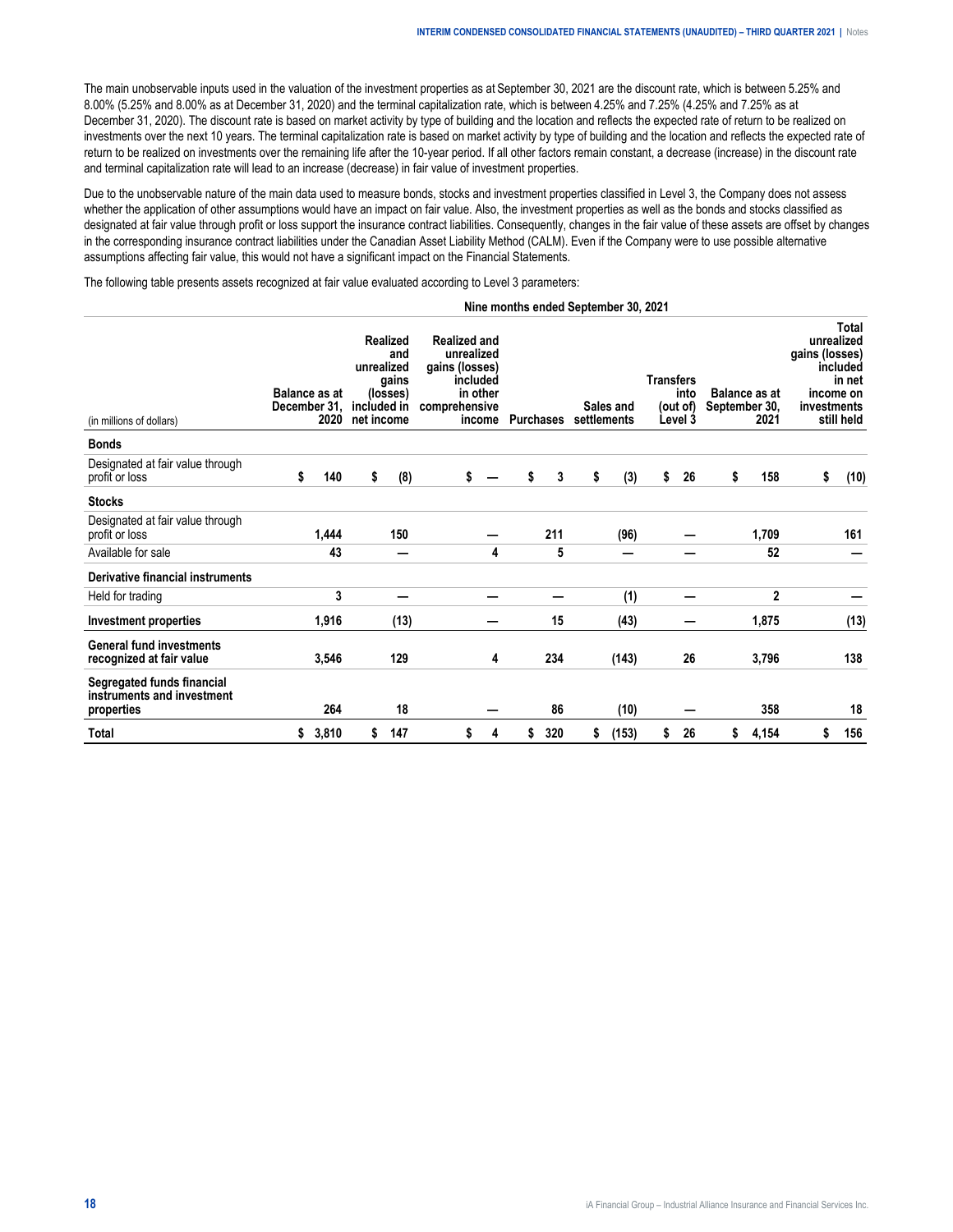| (in millions of dollars)                                               | Balance as at<br>December 31 | 2019  | net income | Realized<br>and<br>unrealized<br>gains<br>(losses)<br>included in | Realized and<br>unrealized<br>gains (losses)<br>comprehensive | included<br>in other<br>income | Purchases |     | Sales and<br>settlements | Transfers | into<br>(out of)<br>Level 3 | Balance as at<br>December 31.<br>2020 | gains (losses)<br>investments | Total<br>unrealized<br>included<br>in net<br>income on<br>still held |
|------------------------------------------------------------------------|------------------------------|-------|------------|-------------------------------------------------------------------|---------------------------------------------------------------|--------------------------------|-----------|-----|--------------------------|-----------|-----------------------------|---------------------------------------|-------------------------------|----------------------------------------------------------------------|
| <b>Bonds</b>                                                           |                              |       |            |                                                                   |                                                               |                                |           |     |                          |           |                             |                                       |                               |                                                                      |
| Designated at fair value through<br>profit or loss                     | \$                           | 129   | \$         | 11                                                                | \$                                                            |                                | \$        | 26  | \$<br>(29)               | \$        | 3                           | \$<br>140                             | \$                            | 11                                                                   |
| Available for sale                                                     |                              | 11    |            |                                                                   |                                                               |                                |           |     | (11)                     |           |                             |                                       |                               |                                                                      |
| <b>Stocks</b>                                                          |                              |       |            |                                                                   |                                                               |                                |           |     |                          |           |                             |                                       |                               |                                                                      |
| Designated at fair value through<br>profit or loss                     |                              | 1,291 |            | 48                                                                |                                                               |                                |           | 199 | (94)                     |           |                             | 1,444                                 |                               | 49                                                                   |
| Available for sale                                                     |                              | 31    |            | –                                                                 |                                                               | $\overline{2}$                 |           | 11  | (1)                      |           |                             | 43                                    |                               |                                                                      |
| Derivative financial instruments                                       |                              |       |            |                                                                   |                                                               |                                |           |     |                          |           |                             |                                       |                               |                                                                      |
| Held for trading                                                       |                              |       |            | 3                                                                 |                                                               |                                |           |     |                          |           |                             | 3                                     |                               | 3                                                                    |
| <b>Investment properties</b>                                           |                              | 2,077 |            | (129)                                                             |                                                               |                                |           | 28  | (60)                     |           |                             | 1,916                                 |                               | (129)                                                                |
| <b>General fund investments</b><br>recognized at fair value            |                              | 3,539 |            | (67)                                                              |                                                               | 2                              |           | 264 | (195)                    |           | 3                           | 3,546                                 |                               | (66)                                                                 |
| Segregated funds financial<br>instruments and investment<br>properties |                              | 90    |            | 10                                                                |                                                               |                                |           | 181 | (10)                     |           | (7)                         | 264                                   |                               | 10                                                                   |
| <b>Total</b>                                                           | \$                           | 3,629 | \$         | (57)                                                              | \$                                                            | 2                              | \$        | 445 | \$<br>(205)              | \$        | (4)                         | \$<br>3,810                           | \$                            | (56)                                                                 |

For the nine months ended September 30, 2021, an amount of \$11 (\$28 for the year ended December 31, 2020) presented in *Purchases* for investment properties corresponds to capitalizations to *Investment properties* and an amount of \$4 corresponds to the transfer of fixed assets to *Investment properties*. Also, *Sales and settlements* for investment properties do not include any transfers to fixed assets (none for the year ended December 31, 2020).

Realized and unrealized gains (losses) included in net income and Total unrealized gains (losses) included in net income on investments still held are presented in the *Investment income* in the Income Statement, except the value of segregated funds assets, which is not presented in the Income Statement, but is included in the change in segregated funds net assets in Note 9 "Segregated Funds Net Assets". *Realized and unrealized gains (losses) included in other comprehensive income* are presented in Note 12 "Accumulated Other Comprehensive Income" in *Unrealized gains (losses).*

#### **Fair Value Disclosed in the Notes**

The Company classifies certain financial instruments as held to maturity or as loans and receivables. These financial instruments are measured at amortized cost and fair value is disclosed in the notes. The following table shows the hierarchy level of such fair values:

|                                                                                                                                                                                                                                                                                                                    |         |   | As at September 30, 2021 |    |         |   |       |
|--------------------------------------------------------------------------------------------------------------------------------------------------------------------------------------------------------------------------------------------------------------------------------------------------------------------|---------|---|--------------------------|----|---------|---|-------|
| (in millions of dollars)                                                                                                                                                                                                                                                                                           | Level 1 |   | Level 2                  |    | Level 3 |   | Total |
| Classified as held to maturity<br><b>Bonds</b><br>Governments<br>Total of assets classified as held to maturity<br>Classified as loans and receivables<br><b>Bonds</b><br>Governments<br>Municipalities<br>Corporate and other<br>Mortgages and other loans<br>Total of assets classified as loans and receivables |         |   |                          |    |         |   |       |
|                                                                                                                                                                                                                                                                                                                    |         |   |                          |    |         |   |       |
|                                                                                                                                                                                                                                                                                                                    | \$      | S | 307                      | \$ |         | s | 307   |
|                                                                                                                                                                                                                                                                                                                    |         |   | 307                      |    |         |   | 307   |
|                                                                                                                                                                                                                                                                                                                    |         |   |                          |    |         |   |       |
|                                                                                                                                                                                                                                                                                                                    |         |   |                          |    |         |   |       |
|                                                                                                                                                                                                                                                                                                                    |         |   | 7                        |    | 135     |   | 142   |
|                                                                                                                                                                                                                                                                                                                    |         |   | 50                       |    |         |   | 50    |
|                                                                                                                                                                                                                                                                                                                    |         |   | 185                      |    | 2,690   |   | 2,875 |
|                                                                                                                                                                                                                                                                                                                    |         |   | 242                      |    | 2,825   |   | 3,067 |
|                                                                                                                                                                                                                                                                                                                    |         |   | 2,918                    |    |         |   | 2,918 |
|                                                                                                                                                                                                                                                                                                                    |         |   | 3,160                    |    | 2,825   |   | 5,985 |
| Total of assets whose fair value is disclosed in the notes                                                                                                                                                                                                                                                         | \$      | S | 3,467                    | 5  | 2,825   | S | 6,292 |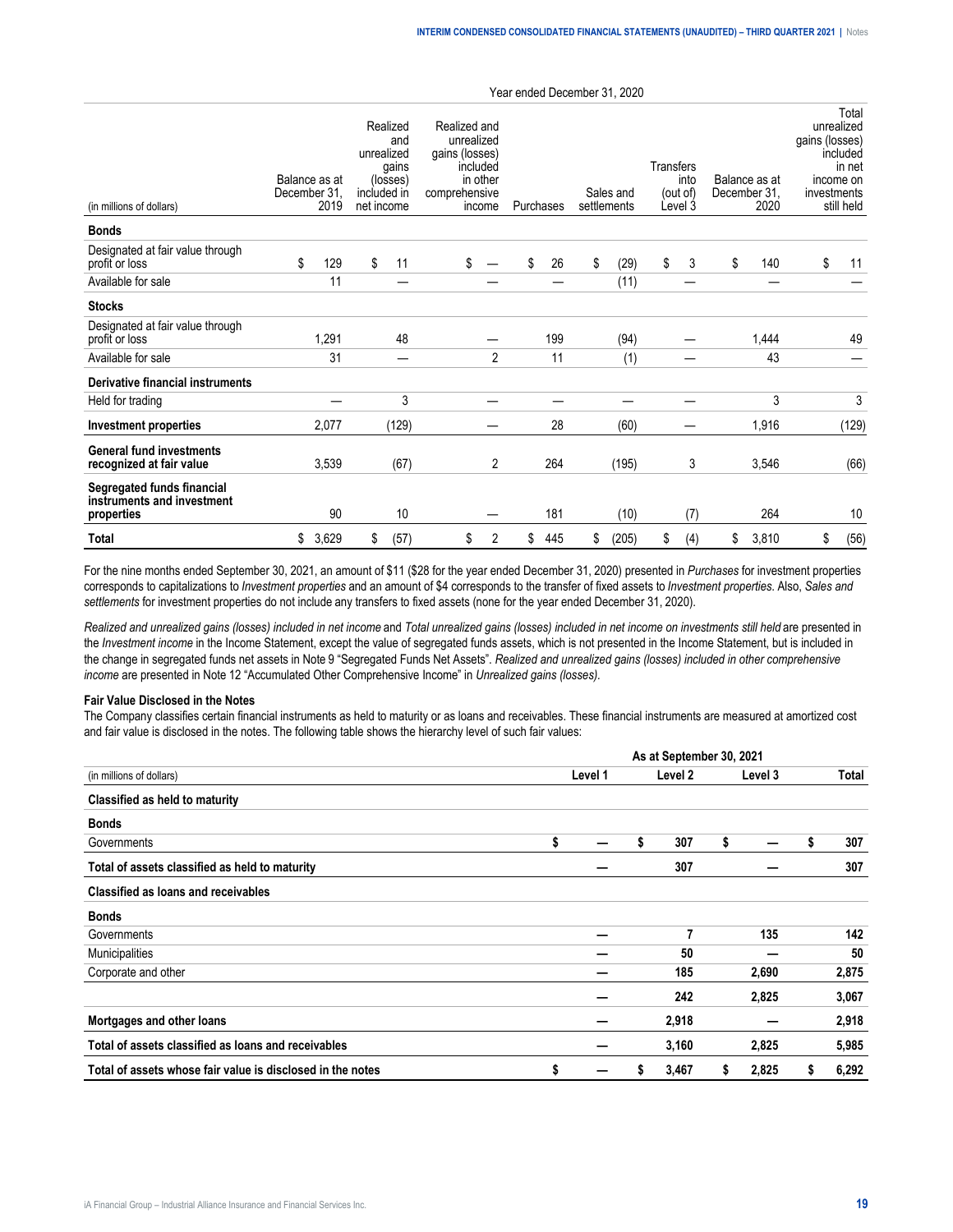|                                                            |         |    | As at December 31, 2020 |    |         |             |
|------------------------------------------------------------|---------|----|-------------------------|----|---------|-------------|
| (in millions of dollars)                                   | Level 1 |    | Level 2                 |    | Level 3 | Total       |
| Classified as held to maturity                             |         |    |                         |    |         |             |
| <b>Bonds</b>                                               |         |    |                         |    |         |             |
| Governments                                                | \$      | \$ | 497                     | \$ |         | \$<br>497   |
| Total of assets classified as held to maturity             |         |    | 497                     |    |         | 497         |
| Classified as loans and receivables                        |         |    |                         |    |         |             |
| <b>Bonds</b>                                               |         |    |                         |    |         |             |
| Governments                                                |         |    | 8                       |    | 148     | 156         |
| Municipalities                                             |         |    | 54                      |    |         | 54          |
| Corporate and other                                        |         |    | 187                     |    | 2,637   | 2,824       |
|                                                            |         |    | 249                     |    | 2,785   | 3,034       |
| Mortgages and other loans                                  |         |    | 2,854                   |    |         | 2,854       |
| Total of assets classified as loans and receivables        |         |    | 3,103                   |    | 2,785   | 5,888       |
| Total of assets whose fair value is disclosed in the notes | \$      | S  | 3,600                   | S  | 2,785   | \$<br>6,385 |

#### **Financial Liabilities**

The following table presents financial liabilities measured at fair value on a recurring basis and those whose fair value is disclosed in a note by hierarchy level:

|                                                     | As at September 30, 2021 |         |    |                         |    |         |    |              |  |  |
|-----------------------------------------------------|--------------------------|---------|----|-------------------------|----|---------|----|--------------|--|--|
| (in millions of dollars)                            |                          | Level 1 |    | Level <sub>2</sub>      |    | Level 3 |    | <b>Total</b> |  |  |
| Recurring fair value measurements                   |                          |         |    |                         |    |         |    |              |  |  |
| <b>Other liabilities</b>                            |                          |         |    |                         |    |         |    |              |  |  |
| Held for trading                                    | \$                       | 568     | \$ | 216                     | \$ |         | \$ | 784          |  |  |
| Derivative financial instruments                    |                          |         |    |                         |    |         |    |              |  |  |
| Held for trading                                    |                          | 32      |    | 740                     |    | 32      |    | 804          |  |  |
| Total of liabilities classified as held for trading |                          | 600     |    | 956                     |    | 32      |    | 1,588        |  |  |
| <b>Classified at amortized cost</b>                 |                          |         |    |                         |    |         |    |              |  |  |
| <b>Other liabilities</b>                            |                          |         |    |                         |    |         |    |              |  |  |
| Securitization liabilities                          |                          | —       |    | 917                     |    |         |    | 917          |  |  |
| Mortgage debt                                       |                          |         |    | 71                      |    |         |    | 71           |  |  |
| <b>Debentures</b>                                   |                          |         |    | 671                     |    |         |    | 671          |  |  |
| Total of liabilities classified at amortized cost   | \$                       |         | \$ | 1,659                   | \$ |         | \$ | 1,659        |  |  |
|                                                     |                          |         |    | As at December 31, 2020 |    |         |    |              |  |  |
| (in millions of dollars)                            |                          | Level 1 |    | Level 2                 |    | Level 3 |    | Total        |  |  |
| Recurring fair value measurements                   |                          |         |    |                         |    |         |    |              |  |  |
| <b>Other liabilities</b>                            |                          |         |    |                         |    |         |    |              |  |  |
| Held for trading                                    | \$                       | 65      | \$ | 208                     | \$ | ÷.      | \$ | 273          |  |  |
| <b>Derivative financial instruments</b>             |                          |         |    |                         |    |         |    |              |  |  |
| Held for trading                                    |                          | 220     |    | 310                     |    | 39      |    | 569          |  |  |
| Total of liabilities classified as held for trading |                          | 285     |    | 518                     |    | 39      |    | 842          |  |  |
| <b>Classified at amortized cost</b>                 |                          |         |    |                         |    |         |    |              |  |  |
| <b>Other liabilities</b>                            |                          |         |    |                         |    |         |    |              |  |  |
| Securitization liabilities                          |                          | —       |    | 1,009                   |    | -       |    | 1,009        |  |  |
| Mortgage debt                                       |                          |         |    | 76                      |    |         |    | 76           |  |  |
| <b>Debentures</b>                                   |                          |         |    | 682                     |    |         |    | 682          |  |  |
| Total of liabilities classified at amortized cost   | \$                       |         | \$ | 1,767                   | \$ |         | \$ | 1,767        |  |  |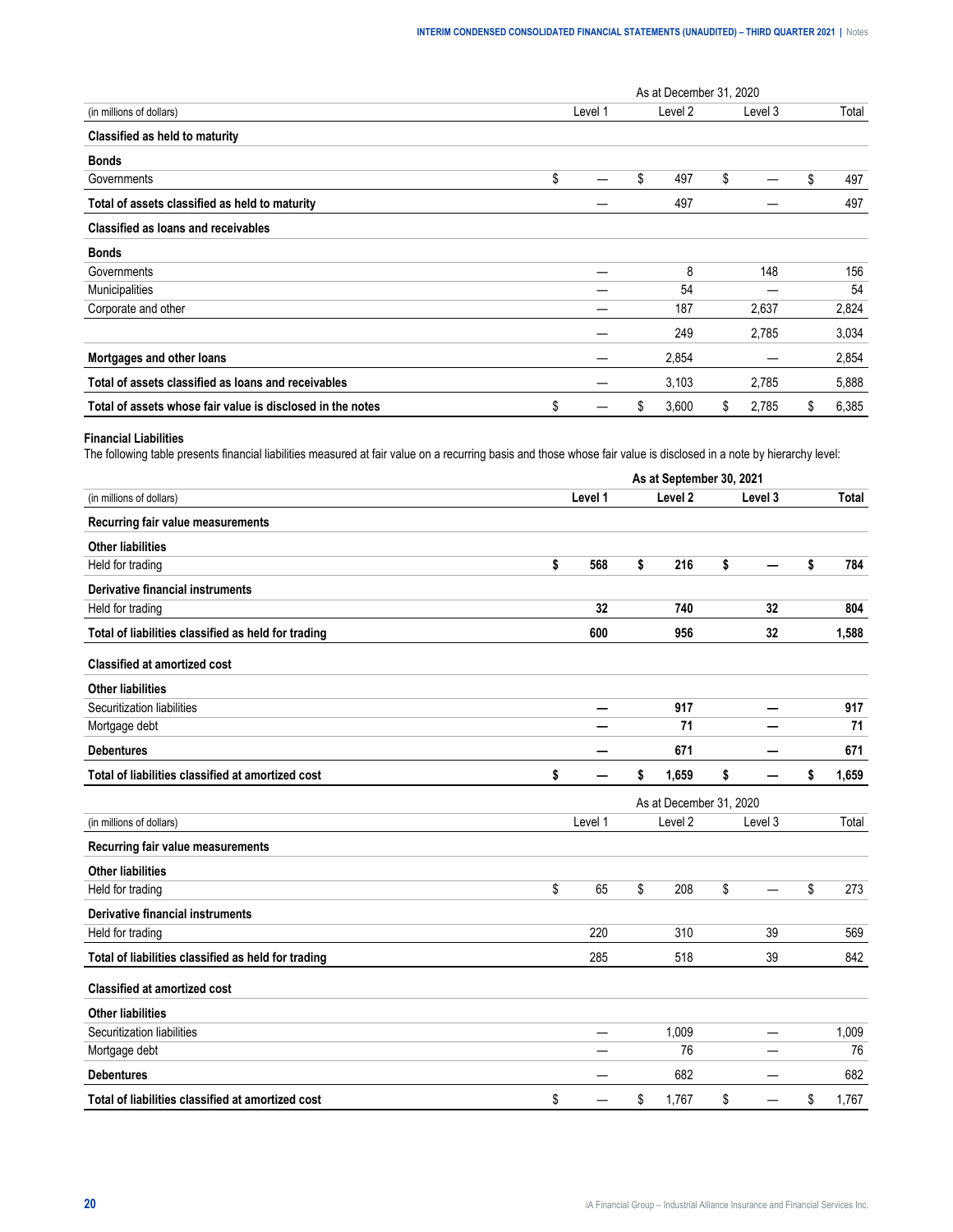#### <span id="page-20-0"></span>**7 › Management of Risks Associated with Financial Instruments**

#### **a) Impairment of Financial Assets Classified as Available for Sale**

During the nine months ended September 30, 2021 and the year ended December 31, 2020, the Company did not reclassify any unrealized losses on stocks classified as available for sale from *Other comprehensive income* to *Investment income* in the Income Statement.

Since the financial assets designated at fair value through profit or loss are matched, variations of fair value, other than those related to credit risk, are directly reflected in the *Increase (decrease) in insurance contract liabilities*, which prevents a disparity of the treatment in the net income. Only variations in the fair value related to credit events regarding cash flows would have an impact on the Company's net income.

The unrealized gains and losses on financial assets classified as available for sale and included in the *Accumulated other comprehensive income* are the following:

|                          |            | As at December 31, 2020 |  |                             |  |                            |   |            |                      |      |    |                     |
|--------------------------|------------|-------------------------|--|-----------------------------|--|----------------------------|---|------------|----------------------|------|----|---------------------|
| (in millions of dollars) | Fair value |                         |  | <b>Unrealized</b><br>losses |  | <b>Unrealized</b><br>gains |   | Fair value | Unrealized<br>losses |      |    | Unrealized<br>gains |
| <b>Bonds</b>             |            |                         |  |                             |  |                            |   |            |                      |      |    |                     |
| Governments              |            | 1.789                   |  | (23)                        |  | 47                         | S | 1.764      | S                    | (1)  | S. | 81                  |
| Municipalities           |            | 223                     |  | (1)                         |  | 6                          |   | 191        |                      |      |    | 10                  |
| Corporate and other      |            | 1.998                   |  | (9)                         |  | 44                         |   | 1,720      |                      |      |    | 86                  |
|                          |            | 4.010                   |  | (33)                        |  | 97                         |   | 3.675      |                      | (1)  |    | 177                 |
| <b>Stocks</b>            |            | 428                     |  | (1)                         |  | 34                         |   | 477        |                      | (10) |    | 15                  |
| Total                    | s          | 4.438                   |  | (34)                        |  | 131                        | S | 4.152      | \$                   | 11)  |    | 192                 |

#### **b) Credit Risk**

Credit risk corresponds to the possibility that the Company will sustain a financial loss if a counterparty or a debtor does not meet its commitments.

#### **b) i) Credit Quality Indicators Bonds by Investment Grade**

| (in millions of dollars) | 2021  | December                    | As at<br>2020 |
|--------------------------|-------|-----------------------------|---------------|
| AAA                      |       |                             | 916           |
| AA                       | 3.605 | --------------------------- | 085           |
| Α                        |       |                             |               |
| <b>BBB</b>               |       | --------------------------- |               |
| <b>BB</b> and lower      |       |                             | 317           |
|                          |       |                             | .762          |

The Company prepares an assessment of the quality of the investment if the evaluation is not available from a credit rating agency. Bonds that have been internally evaluated represent an amount of \$2,110 as at September 30, 2021 (\$2,114 as at December 31, 2020).

#### **Mortgages and Other Loans**

| (in millions of dollars) | As at<br>ptember 30, 2021 | As at<br>December 31, 2020 |
|--------------------------|---------------------------|----------------------------|
| Insured mortgages        | .348                      | .384                       |
| Conventional mortgages   | 514                       | 507                        |
| Other loans              | .035                      | 910                        |
| Total                    | 2,897                     | 2.801                      |

The credit quality of mortgages and other loans is assessed internally, on a regular basis, when the review of the portfolio is made.

#### **b) ii) Past Due or Impaired Financial Assets**

#### **Past Due Bonds, Mortgages and Other Loans**

Bonds, mortgages and other loans are considered in arrears when the counterparty has not made a payment at a contractual date. Any loan on which contractual payments are in arrears for 90 days or more in the case of mortgages and 120 days or more in the case of other loans and which is not subject to a measure deployed by the Company to support its clients or in foreclosure is assumed to be impaired. Any loan in default which is not insured and fully guaranteed is generally impaired.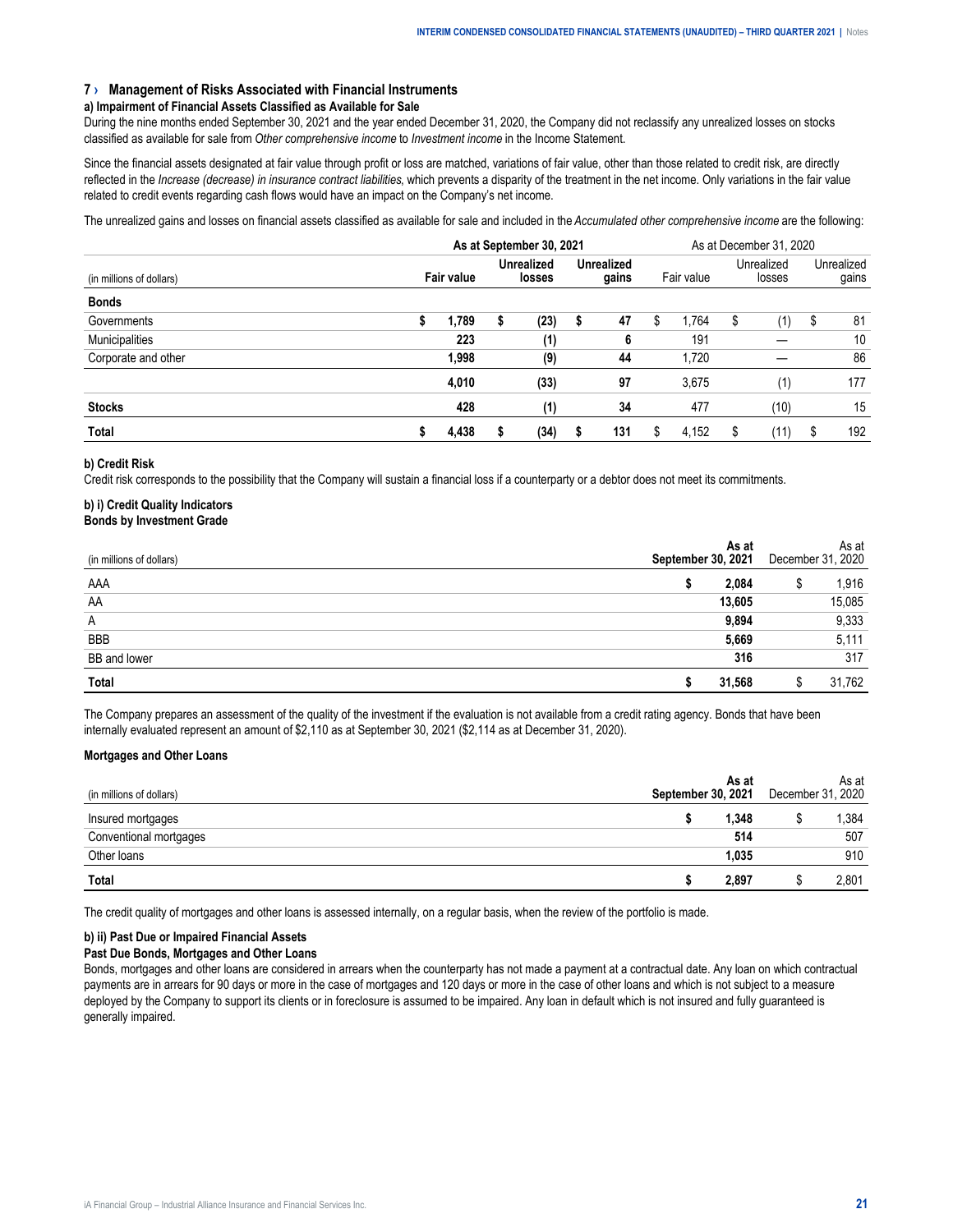|                                  | As at September 30, 2021 |                                                   |    |                                                        |    |                                                            |             |       |    |       |  |
|----------------------------------|--------------------------|---------------------------------------------------|----|--------------------------------------------------------|----|------------------------------------------------------------|-------------|-------|----|-------|--|
| (in millions of dollars)         |                          | <b>Bonds classified</b><br>as held to<br>maturity |    | <b>Bonds classified</b><br>as loans and<br>receivables |    | <b>Mortgages</b><br>classified as loans<br>and receivables | Other loans |       |    | Total |  |
| Gross values                     |                          |                                                   |    |                                                        |    |                                                            |             |       |    |       |  |
| Not past due and not impaired    | \$                       | 307                                               | \$ | 2,789                                                  | \$ | 1,796                                                      | s           | 1,024 |    | 5,916 |  |
| Past due and not impaired        |                          |                                                   |    |                                                        |    |                                                            |             |       |    |       |  |
| 30 - 89 days in arrears          |                          |                                                   |    |                                                        |    |                                                            |             | 31    |    | 31    |  |
| 90 - 119 days in arrears         |                          |                                                   |    |                                                        |    |                                                            |             | 5     |    | 5     |  |
| 120 days or more in arrears      |                          |                                                   |    |                                                        |    |                                                            |             |       |    |       |  |
| Impaired                         |                          |                                                   |    | 23                                                     |    |                                                            |             |       |    | 23    |  |
| Total of gross values            | \$                       | 307                                               | s  | 2,812                                                  | s  | 1,796                                                      | Ъ.          | 1,061 | æ. | 5,976 |  |
| Specific provisions for losses   |                          |                                                   |    | 6                                                      |    |                                                            |             |       |    | 6     |  |
|                                  |                          | 307                                               |    | 2,806                                                  |    | 1,796                                                      |             | 1,061 |    | 5,970 |  |
| Collective provisions for losses |                          |                                                   |    |                                                        |    |                                                            |             | 26    |    | 26    |  |
| <b>Total of net values</b>       | \$                       | 307                                               | S  | 2,806                                                  |    | 1,796                                                      |             | 1,035 |    | 5,944 |  |

|                                  | As at December 31, 2020                    |     |                  |                             |                     |                              |    |             |    |       |  |
|----------------------------------|--------------------------------------------|-----|------------------|-----------------------------|---------------------|------------------------------|----|-------------|----|-------|--|
| (in millions of dollars)         | Bonds classified<br>as held to<br>maturity |     | Bonds classified | as loans and<br>receivables | classified as loans | Mortgages<br>and receivables |    | Other loans |    | Total |  |
| <b>Gross values</b>              |                                            |     |                  |                             |                     |                              |    |             |    |       |  |
| Not past due and not impaired    | \$                                         | 494 | S.               | 2,604                       | \$                  | 1,786                        | S  | 903         | \$ | 5,787 |  |
| Past due and not impaired        |                                            |     |                  |                             |                     |                              |    |             |    |       |  |
| 30 - 89 days in arrears          |                                            |     |                  |                             |                     | 24                           |    | 29          |    | 53    |  |
| 90 - 119 days in arrears         |                                            |     |                  |                             |                     |                              |    | 4           |    | 4     |  |
| 120 days or more in arrears      |                                            |     |                  |                             |                     |                              |    |             |    |       |  |
| Impaired                         |                                            |     |                  | 45                          |                     |                              |    |             |    | 45    |  |
| Total of gross values            | \$                                         | 494 | \$               | 2,649                       | \$                  | 1.810                        | \$ | 937         | \$ | 5,890 |  |
| Specific provisions for losses   |                                            |     |                  | 14                          |                     |                              |    |             |    | 14    |  |
|                                  |                                            | 494 |                  | 2,635                       |                     | 1.810                        |    | 937         |    | 5,876 |  |
| Collective provisions for losses |                                            |     |                  |                             |                     |                              |    | 27          |    | 27    |  |
| <b>Total of net values</b>       | \$                                         | 494 | \$               | 2,635                       | \$                  | 1,810                        | Æ  | 910         | S  | 5,849 |  |

#### **Foreclosed Properties**

During the nine months ended September 30, 2021, the Company did not take possession of any properties it held as collateral on mortgages (less than \$1 for the year ended December 31, 2020). Foreclosed properties that the Company still held at the end of the period are presented as real estate held for resale in *Other Assets.*

#### **Specific Provisions for Losses**

|                                             | As at<br>ptember 30, 2021                              | As at<br>December 31, 2020 |                            |  |  |  |
|---------------------------------------------|--------------------------------------------------------|----------------------------|----------------------------|--|--|--|
| dollars)                                    | <b>Bonds classified</b><br>as loans and<br>receivables | Bonds classified           | as loans and<br>eceivables |  |  |  |
| Balance at beginning                        | 14                                                     |                            | 10                         |  |  |  |
| Variation in specific provisions for losses | 18                                                     |                            |                            |  |  |  |
| <b>Balance at end</b>                       |                                                        |                            | 14                         |  |  |  |

During the nine months ended September 30, 2021, the specific provisions for losses did not vary for bonds classified as held to maturity, mortgages classified as loans and receivables and other loans (nor for the year ended December 31, 2020).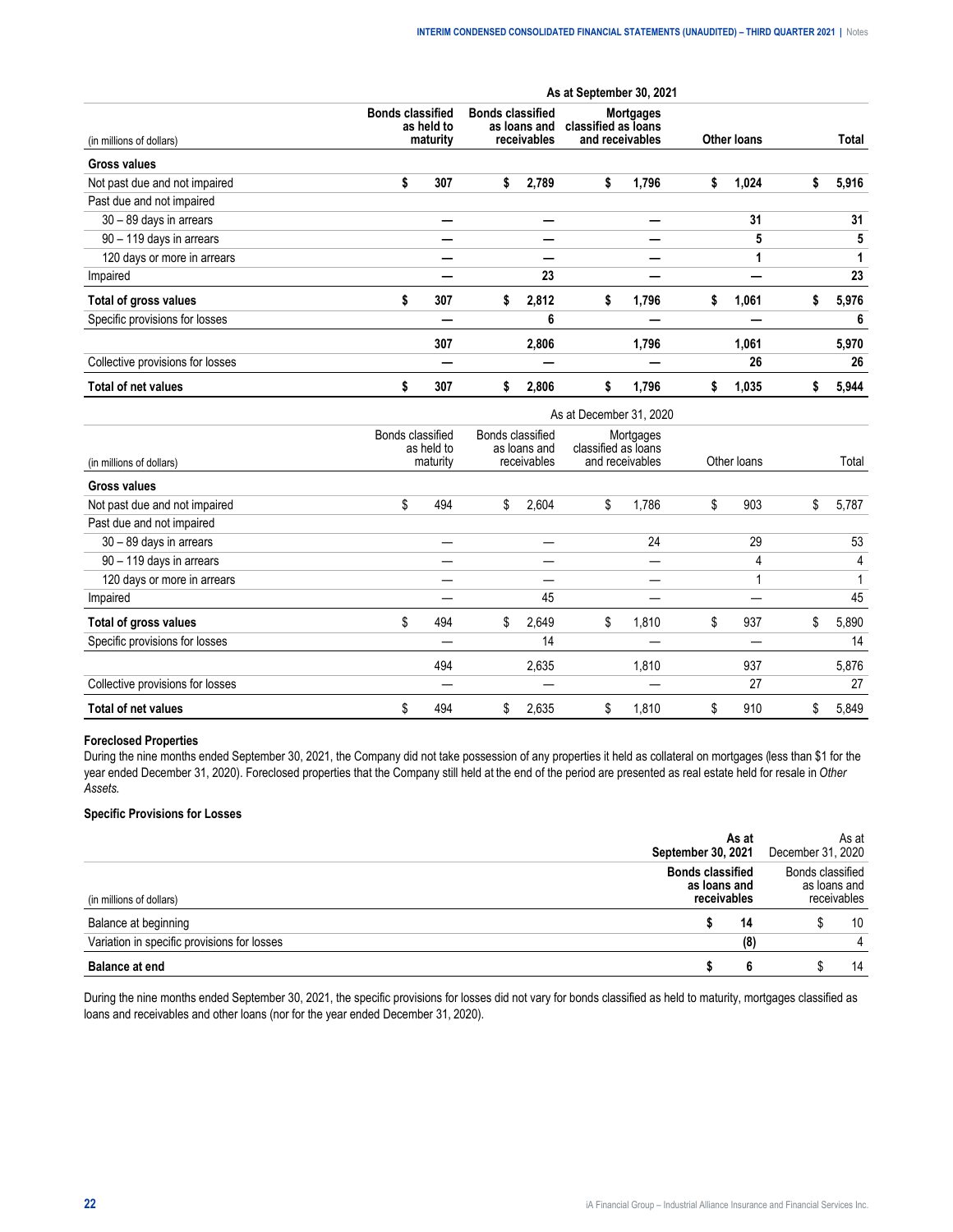#### <span id="page-22-0"></span>**8 › Derivative Financial Instruments**

The Company is an end user of derivative financial instruments in the normal course of managing exposure to fluctuations in interest rates, currency exchange rates and fair values of invested assets. Derivative financial instruments are financial contracts whose value is derived from underlying interest rates, exchange rates, other financial instruments or indexes.

The notional amount represents the amount to which a rate or price is applied to determine the cash flows to be exchanged periodically and does not represent direct credit exposure. Maximum credit risk is the estimated cost of replacing derivative financial instruments that have a positive value should the counterparty default. The maximum credit risk of derivative financial instruments as at September 30, 2021 is \$466 (\$1,647 as at December 31, 2020). The Company's exposure at the end of each reporting period is limited to the risk that a counterparty does not honour the terms of a derivative financial instrument.

|                            | As at September 30, 2021 |                        |              |             |                    |                 |  |  |  |  |  |  |
|----------------------------|--------------------------|------------------------|--------------|-------------|--------------------|-----------------|--|--|--|--|--|--|
|                            |                          | <b>Notional amount</b> |              |             |                    |                 |  |  |  |  |  |  |
| (in millions of dollars)   | Less than 1 year         | 1 to 5 years           | Over 5 years | Total       | <b>Positive</b>    | <b>Negative</b> |  |  |  |  |  |  |
| <b>Equity contracts</b>    |                          |                        |              |             |                    |                 |  |  |  |  |  |  |
| Swap contracts             | \$<br>907                | \$<br>244              | \$<br>87     | \$<br>1,238 | \$<br>$\mathbf{2}$ | \$<br>(26)      |  |  |  |  |  |  |
| Futures contracts          | 494                      |                        |              | 494         | 17                 |                 |  |  |  |  |  |  |
| Options                    | 4,289                    |                        |              | 4,289       | 128                | (35)            |  |  |  |  |  |  |
| <b>Currency contracts</b>  |                          |                        |              |             |                    |                 |  |  |  |  |  |  |
| Swap contracts             | 529                      | 342                    | 4,008        | 4,879       | 44                 | (301)           |  |  |  |  |  |  |
| Forward contracts          | 3,363                    | 512                    |              | 3,875       | 27                 | (53)            |  |  |  |  |  |  |
| Interest rate contracts    |                          |                        |              |             |                    |                 |  |  |  |  |  |  |
| Swap contracts             | 1,712                    | 2,175                  | 3,800        | 7,687       | 198                | (228)           |  |  |  |  |  |  |
| Forward contracts          | 1,099                    | 1,557                  |              | 2,656       | 67                 | (129)           |  |  |  |  |  |  |
| Other derivative contracts | $\mathbf 2$              | 5                      | 267          | 274         | $\mathbf{2}$       | (32)            |  |  |  |  |  |  |
| Total                      | \$12,395                 | 4,835<br>s             | \$<br>8,162  | \$25,392    | 485<br>s           | (804)<br>\$     |  |  |  |  |  |  |

As at December 31, 2020

|                              |                  | $10$ at DUUCHING VI, LULU |              |             |             |             |  |  |  |  |  |
|------------------------------|------------------|---------------------------|--------------|-------------|-------------|-------------|--|--|--|--|--|
|                              |                  | Notional amount           |              |             |             |             |  |  |  |  |  |
| (in millions of dollars)     | Less than 1 year | 1 to 5 years              | Over 5 years | Total       | Positive    | Negative    |  |  |  |  |  |
| <b>Equity contracts</b>      |                  |                           |              |             |             |             |  |  |  |  |  |
| Swap contracts               | \$<br>735        | \$<br>460                 | \$<br>87     | \$<br>1,282 | \$<br>35    | \$<br>(3)   |  |  |  |  |  |
| Futures contracts            | 660              |                           |              | 660         |             | (8)         |  |  |  |  |  |
| Options                      | 7,632            |                           |              | 7,632       | 439         | (215)       |  |  |  |  |  |
| <b>Currency contracts</b>    |                  |                           |              |             |             |             |  |  |  |  |  |
| Swap contracts               | 510              | 367                       | 3,345        | 4,222       | 136         | (137)       |  |  |  |  |  |
| Forward contracts            | 4,252            | 536                       |              | 4,788       | 128         | (18)        |  |  |  |  |  |
| Interest rate contracts      |                  |                           |              |             |             |             |  |  |  |  |  |
| Swap contracts               | 1,093            | 3,169                     | 4,845        | 9,107       | 538         | (148)       |  |  |  |  |  |
| Forward contracts            | 1,597            | 2,456                     |              | 4,053       | 371         | (1)         |  |  |  |  |  |
| <b>Credit risk contracts</b> |                  |                           |              |             |             |             |  |  |  |  |  |
| Swap contracts               |                  | $\overline{2}$            |              | 2           |             |             |  |  |  |  |  |
| Other derivative contracts   | 3                | 5                         | 340          | 348         | 3           | (39)        |  |  |  |  |  |
| Total                        | \$16,482         | \$<br>6,995               | \$<br>8,617  | \$ 32,094   | 1,651<br>\$ | \$<br>(569) |  |  |  |  |  |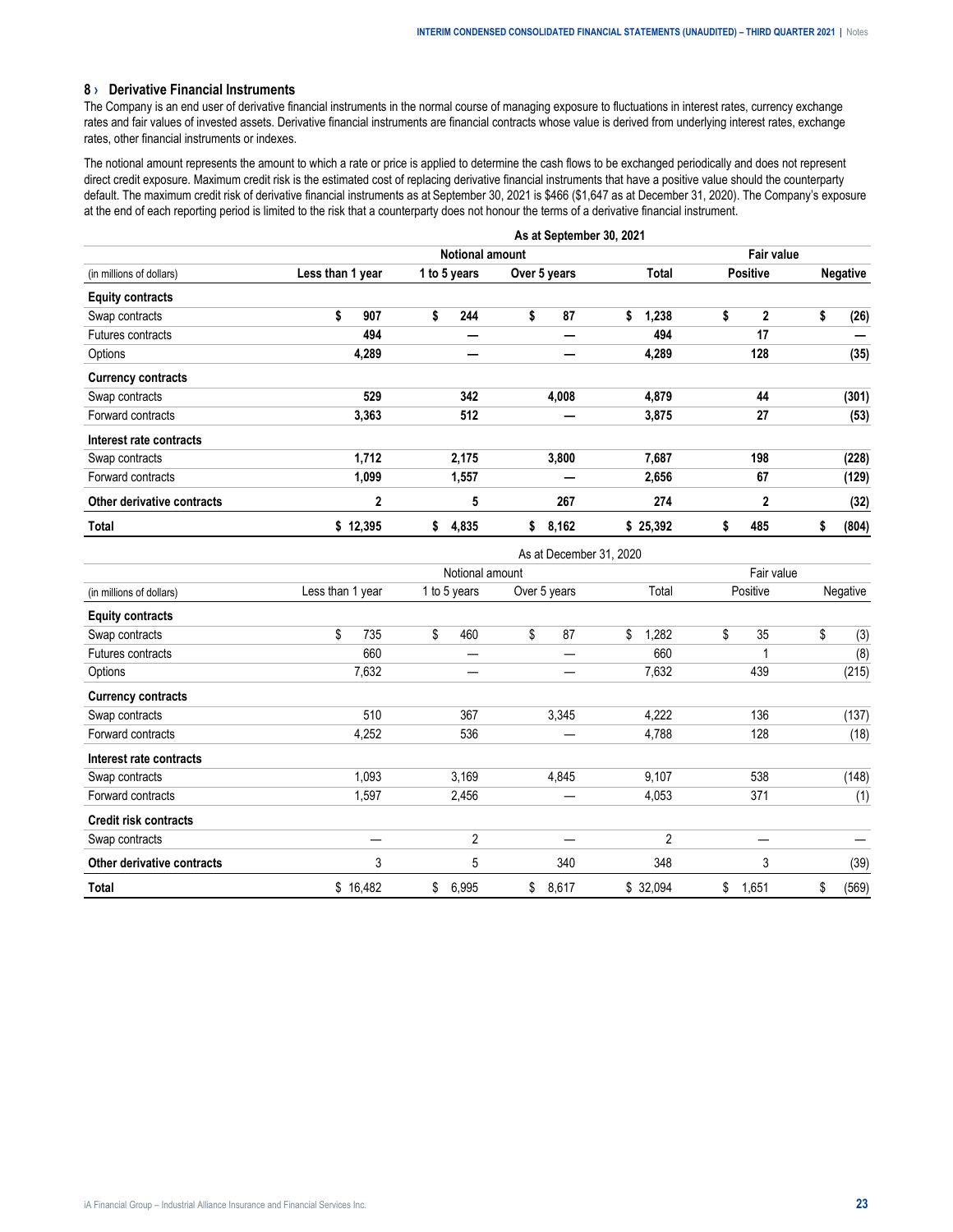|                                                                     | As at September 30, 2021 |                 |            |  |                 |  |  |  |  |
|---------------------------------------------------------------------|--------------------------|-----------------|------------|--|-----------------|--|--|--|--|
|                                                                     | <b>Notional amount</b>   |                 | Fair value |  |                 |  |  |  |  |
| (in millions of dollars)                                            |                          | <b>Positive</b> |            |  | <b>Negative</b> |  |  |  |  |
| Derivative financial instruments not designated as hedge accounting | \$22.845                 |                 | 475        |  | 762)            |  |  |  |  |
| Net investment hedge                                                | 1.585                    |                 |            |  | (37)            |  |  |  |  |
| Fair value hedges                                                   |                          |                 |            |  |                 |  |  |  |  |
| Interest risk                                                       | 810                      |                 |            |  | (5)             |  |  |  |  |
| Currency risk                                                       | 38                       |                 |            |  |                 |  |  |  |  |
| Cash flow hedges                                                    |                          |                 |            |  |                 |  |  |  |  |
| Currency risk                                                       | 114                      |                 |            |  |                 |  |  |  |  |
| Total of derivative financial instruments                           | 25,392                   |                 | 485        |  | (804)           |  |  |  |  |

|                                                                     | As at December 31, 2020 |             |            |  |          |  |  |  |  |
|---------------------------------------------------------------------|-------------------------|-------------|------------|--|----------|--|--|--|--|
|                                                                     | Notional amount         |             | Fair value |  |          |  |  |  |  |
| (in millions of dollars)                                            |                         | Positive    |            |  | Negative |  |  |  |  |
| Derivative financial instruments not designated as hedge accounting | \$29.509                | 1.579<br>S. |            |  | (540)    |  |  |  |  |
| Net investment hedge                                                | .555                    |             | 56         |  |          |  |  |  |  |
| Fair value hedges                                                   |                         |             |            |  |          |  |  |  |  |
| Interest risk                                                       | 860                     |             | 10         |  | (28)     |  |  |  |  |
| Currency risk                                                       | 30                      |             |            |  |          |  |  |  |  |
| Cash flow hedges                                                    |                         |             |            |  |          |  |  |  |  |
| Currency risk                                                       | 140                     |             | .5         |  |          |  |  |  |  |
| Total of derivative financial instruments                           | -32.094                 | .651        |            |  | (569)    |  |  |  |  |

#### **Embedded Derivative Financial Instruments**

The Company owns perpetual preferred shares with call options that give the issuer the right to redeem the shares at a predetermined price. Accounting standards require that the value of the call options be measured separately from the preferred shares. The value of the call options for embedded derivative financial instruments is determined using a valuation that relies predominantly on the volatility, quoted price on markets and characteristics of the underlying preferred shares. Embedded derivative financial instruments are presented as *Other derivative contracts*.

#### **Net Investment Hedge**

Forward contracts, designated as hedges of net investments in foreign operations with a functional currency other than the functional currency of the Company, have maturities of less than 1 year as at September 30, 2021 (less than 1 year as at December 31, 2020). The effective portion of changes in fair value is recorded in *Other comprehensive income*, as is the foreign currency translation of the net investment in a foreign operation. For the nine months ended September 30, 2021 and 2020, the Company did not recognize any ineffectiveness.

#### **Fair Value Hedges**

#### *Interest rate risk hedging*

The Company entered into a hedging relationship in order to reduce its exposure to interest rate risk related to financial assets classified as available for sale. The Company entered into interest rate swap contracts with maturities ranging from less than 1 year to 13 years as at September 30, 2021 (from 1 year to 14 years as at December 31, 2020).

The Company entered into a hedging relationship in order to reduce its exposure to interest rate risk on financial liabilities classified as financial liabilities at amortized cost. The Company entered into interest rate swap contracts with maturities of less than 1 year to 7 years as at September 30, 2021 (less than 1 year to 8 years as at December 31, 2020).

For the nine months ended September 30, 2021, the Company has recognized a gain of \$17 on the hedging instruments (loss of \$23 for the nine months ended September 30, 2020) and a loss of \$20 on the hedged items (gain of \$22 for the nine months ended September 30, 2020). For the nine months ended September 30, 2021, the Company has recognized an ineffectiveness of \$3 (\$1 for the nine months ended September 30, 2020).

#### *Currency rate risk hedging*

The Company entered into a fair value hedge to manage its exposure to changes in currency rate risk related to financial assets classified as available for sale. The Company entered into forward contracts with maturities of less than 1 year as at September 30, 2021 (less than 2 years as at December 31, 2020). For the nine months ended September 30, 2021 and 2020, the Company did not recognize any ineffectiveness.

#### **Cash Flow Hedges**

The Company entered into a cash flow hedging relationship in order to manage its exposure to changes in currency rate risk on financial assets denominated in foreign currency. The Company entered into swap contracts that have maturities from less than 1 year to 8 years as at September 30, 2021 (from 2 years to 9 years as at December 31, 2020). For the nine months ended September 30, 2021 and 2020, the Company did not recognize any ineffectiveness.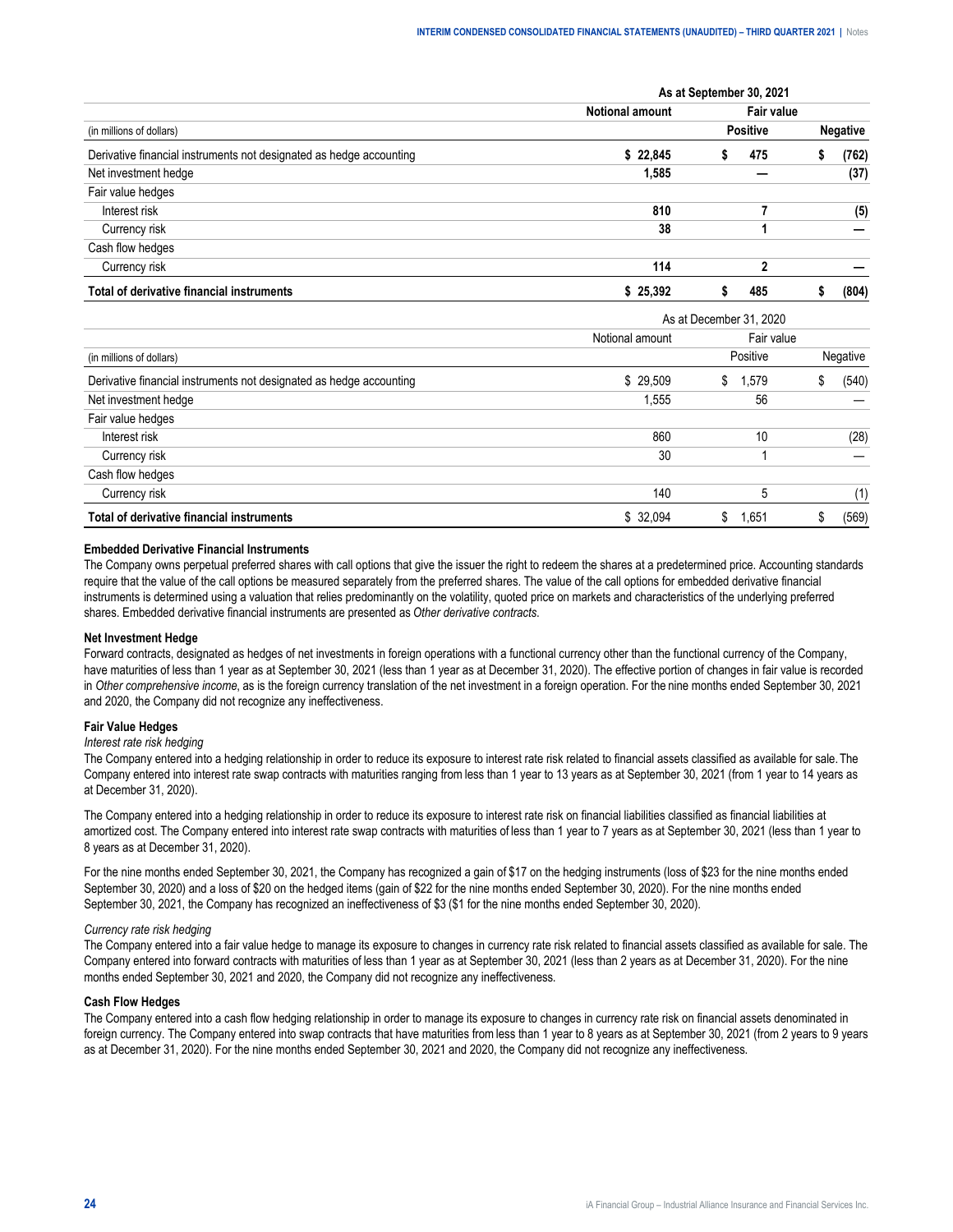#### <span id="page-24-0"></span>**9 › Segregated Funds Net Assets**

| (in millions of dollars)              | As at<br>September 30, 2021 | As at<br>December 31, 2020 |
|---------------------------------------|-----------------------------|----------------------------|
| <b>Assets</b>                         |                             |                            |
| Cash and short-term investments       | \$<br>1,407                 | \$<br>1,077                |
| <b>Bonds</b>                          | 6,357                       | 6,481                      |
| Stocks and investment funds           | 29,106                      | 25,219                     |
| Mortgages                             | 32                          | 27                         |
| Investment properties                 | 15                          | 16                         |
| Derivative financial instruments      | 4                           | 26                         |
| Other assets                          | 324                         | 155                        |
|                                       | 37,245                      | 33,001                     |
| Liabilities                           |                             |                            |
| Accounts payable and accrued expenses | 345                         | 186                        |
| Derivative financial instruments      | 14                          |                            |
|                                       | 359                         | 186                        |
| <b>Net assets</b>                     | 36,886<br>\$                | 32,815<br>\$               |

The following table presents the change in segregated funds net assets:

|                                       |   | Nine months ended |              |   |        |    |        |
|---------------------------------------|---|-------------------|--------------|---|--------|----|--------|
| (in millions of dollars)              |   | 2021              | 2020         |   | 2021   |    | 2020   |
| Balance at beginning                  | s | 35,837            | \$<br>28,505 | s | 32,815 | \$ | 27,868 |
| Add:                                  |   |                   |              |   |        |    |        |
| Amounts received from policyholders   |   | 1,924             | 1.178        |   | 5,988  |    | 4,002  |
| Interest and dividends                |   | 244               | 73           |   | 456    |    | 352    |
| Net realized gains                    |   | 393               | 373          |   | 1,131  |    | 586    |
| Net increase (decrease) in fair value |   | (359)             | 700          |   | 832    |    | (104)  |
|                                       |   | 38,039            | 30,829       |   | 41,222 |    | 32,704 |
| Less:                                 |   |                   |              |   |        |    |        |
| Amounts withdrawn by policyholders    |   | 978               | 564          |   | 3,851  |    | 2,189  |
| Operating expenses                    |   | 175               | 134          |   | 485    |    | 384    |
|                                       |   | 1,153             | 698          |   | 4,336  |    | 2,573  |
| <b>Balance at end</b>                 | S | 36,886            | \$<br>30,131 | s | 36,886 | \$ | 30,131 |

#### **10 › Debentures**

The outstanding debentures issued by the Company are guaranteed by iA Financial Corporation following the change in company structure as at January 1, 2019.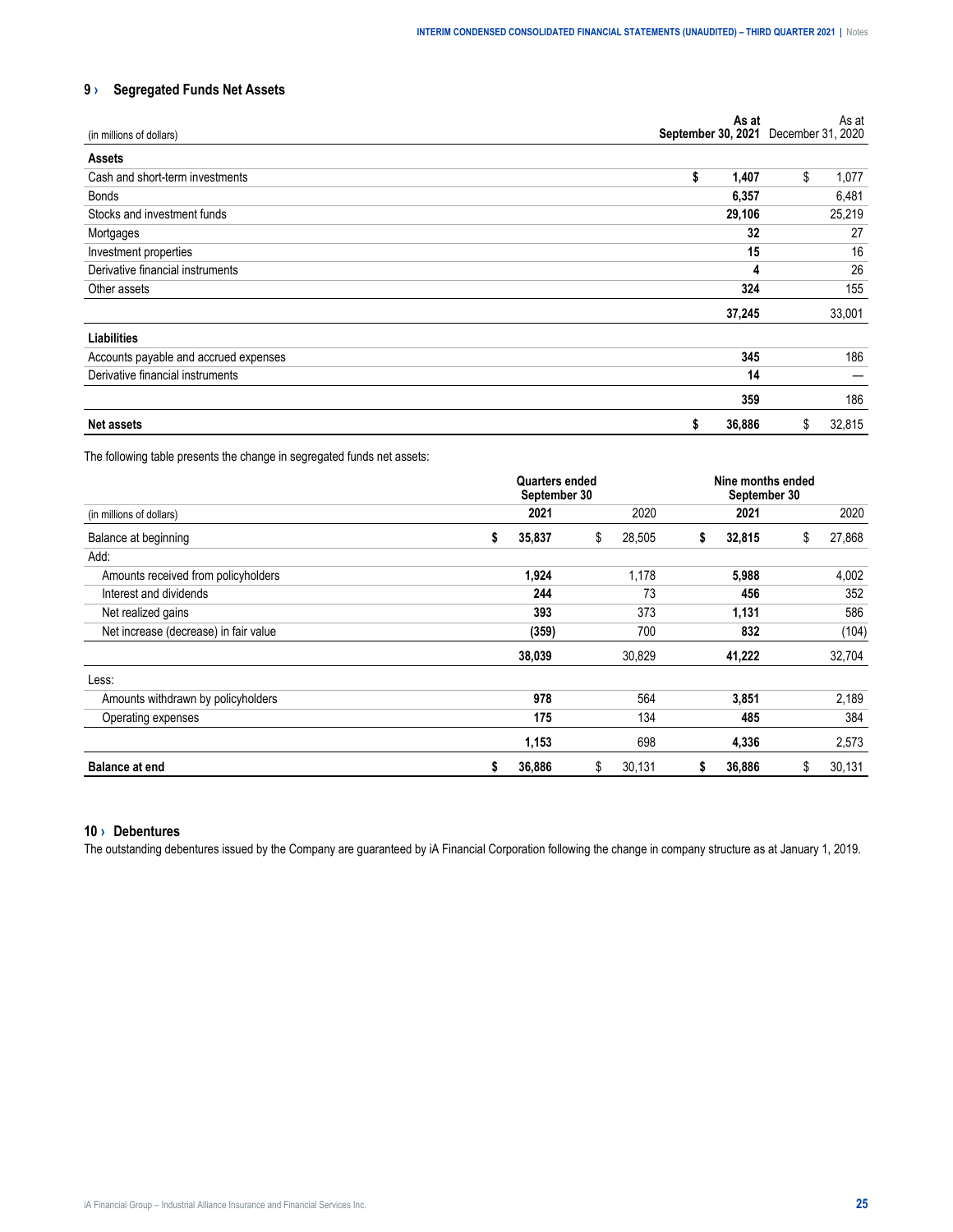#### <span id="page-25-0"></span>**11 › Share Capital**

The share capital issued by the Company is as follows:

|                                                      | As at September 30, 2021           | As at December 31, 2020 |       |         |  |        |
|------------------------------------------------------|------------------------------------|-------------------------|-------|---------|--|--------|
| (in millions of dollars, unless otherwise indicated) | Number of shares<br>(in thousands) | Amount                  |       |         |  | Amount |
| <b>Common shares</b>                                 |                                    |                         |       |         |  |        |
| Balance at beginning and at end                      | 108.575                            |                         | 1.655 | 108.575 |  | .655   |
| <b>Preferred shares, Class A</b>                     |                                    |                         |       |         |  |        |
| Balance at beginning and at end                      | 21.000                             |                         | 525   | 21.000  |  | 525    |
| Total of share capital                               |                                    |                         | 2.180 |         |  | .180   |

#### **Preferred Shares, Class A**

The issued and outstanding preferred shares are issued by the Company and are guaranteed by iA Financial Corporation following the change in company structure as at January 1, 2019.

#### **Dividends**

|                                                      |  | <b>Quarters ended September 30</b> |  |                           |  |       |                           |      | Nine months ended September 30 |       |                           |      |      |       |    |                           |  |
|------------------------------------------------------|--|------------------------------------|--|---------------------------|--|-------|---------------------------|------|--------------------------------|-------|---------------------------|------|------|-------|----|---------------------------|--|
|                                                      |  | 2021                               |  |                           |  | 2020  |                           |      |                                | 2021  |                           |      | 2020 |       |    |                           |  |
| (in millions of dollars, unless otherwise indicated) |  | Total                              |  | Per share<br>(in dollars) |  | Total | Per share<br>(in dollars) |      |                                | Total | Per share<br>(in dollars) |      |      | Total |    | Per share<br>(in dollars) |  |
| <b>Common shares</b>                                 |  |                                    |  |                           |  |       |                           |      |                                | 250   | s                         | 2.30 | \$.  | 671   | \$ | 6.18                      |  |
| <b>Preferred shares</b>                              |  |                                    |  |                           |  |       |                           |      |                                |       |                           |      |      |       |    |                           |  |
| Class A - Series B                                   |  |                                    |  | 0.29                      |  |       |                           | 0.29 |                                | 4     |                           | 0.86 |      | 4     |    | 0.86                      |  |
| Class A - Series G                                   |  | 3                                  |  | 0.24                      |  | 2     |                           | 0.24 |                                |       |                           | 0.71 |      |       |    | 0.71                      |  |
| Class A - Series I                                   |  | 2                                  |  | 0.30                      |  | 3     |                           | 0.30 |                                | 6     |                           | 0.90 |      | 6     |    | 0.90                      |  |
|                                                      |  | 6                                  |  |                           |  | 6     |                           |      |                                | 17    |                           |      |      | 17    |    |                           |  |
| <b>Total</b>                                         |  |                                    |  |                           |  |       |                           |      |                                | 267   |                           |      |      | 688   |    |                           |  |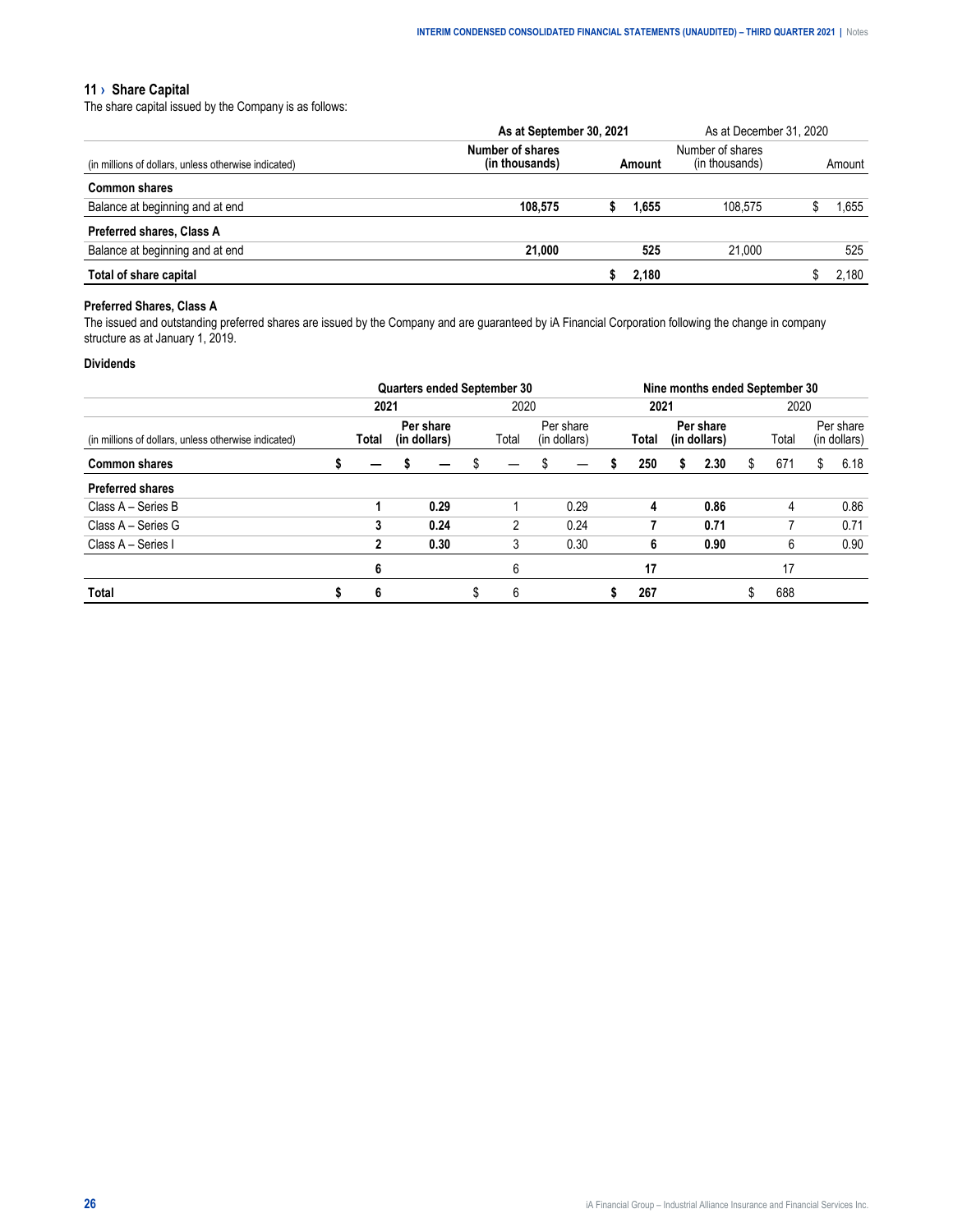### <span id="page-26-0"></span>**12 › Accumulated Other Comprehensive Income**

| (in millions of dollars)                  | <b>Bonds</b>   | <b>Stocks</b>            | <b>Currency</b><br>translation | Hedging    | Total     |
|-------------------------------------------|----------------|--------------------------|--------------------------------|------------|-----------|
| Balance as at December 31, 2020           | \$<br>134      | \$<br>5                  | \$<br>40                       | \$<br>(29) | \$<br>150 |
| Unrealized gains (losses)                 | (81)           | 26                       |                                |            | (55)      |
| Income taxes on unrealized gains (losses) | 20             | (6)                      |                                |            | 14        |
| Other                                     |                |                          | (7)                            | 3          | (4)       |
|                                           | (61)           | 20                       | (7)                            | 3          | (45)      |
| Realized losses (gains)                   | (29)           | 1                        |                                |            | (28)      |
| Income taxes on realized losses (gains)   | 8              |                          |                                |            | 8         |
|                                           | (21)           | 1                        |                                |            | (20)      |
| Balance as at September 30, 2021          | 52             | 26                       | 33                             | (26)       | 85        |
| Balance as at December 31, 2019           | 73             | (8)                      | 73                             | (61)       | 77        |
| Unrealized gains (losses)                 | 114            | 15                       |                                |            | 129       |
| Income taxes on unrealized gains (losses) | (30)           | (3)                      |                                |            | (33)      |
| Other                                     | —              | —                        | (33)                           | 38         | 5         |
| Income taxes on other                     |                | —                        | $\overline{\phantom{0}}$       | (6)        | (6)       |
|                                           | 84             | 12                       | (33)                           | 32         | 95        |
| Realized losses (gains)                   | (30)           | 1                        |                                |            | (29)      |
| Income taxes on realized losses (gains)   | $\overline{7}$ | —                        |                                | —          | 7         |
|                                           | (23)           | 1                        |                                |            | (22)      |
| Balance as at December 31, 2020           | 134            | 5                        | 40                             | (29)       | 150       |
| Balance as at December 31, 2019           | 73             | (8)                      | 73                             | (61)       | 77        |
| Unrealized gains (losses)                 | 101            | (3)                      |                                |            | 98        |
| Income taxes on unrealized gains (losses) | (26)           | 1                        |                                |            | (25)      |
| Other                                     |                |                          | 37                             | (33)       | 4         |
| Income taxes on other                     |                | $\overline{\phantom{0}}$ |                                | 5          | 5         |
|                                           | 75             | (2)                      | 37                             | (28)       | 82        |
| Realized losses (gains)                   | (19)           | (2)                      |                                |            | (21)      |
| Income taxes on realized losses (gains)   | 4              | 1                        |                                |            | 5         |
|                                           | (15)           | (1)                      |                                |            | (16)      |
| Balance as at September 30, 2020          | \$<br>133      | \$<br>(11)               | \$<br>110                      | \$<br>(89) | \$<br>143 |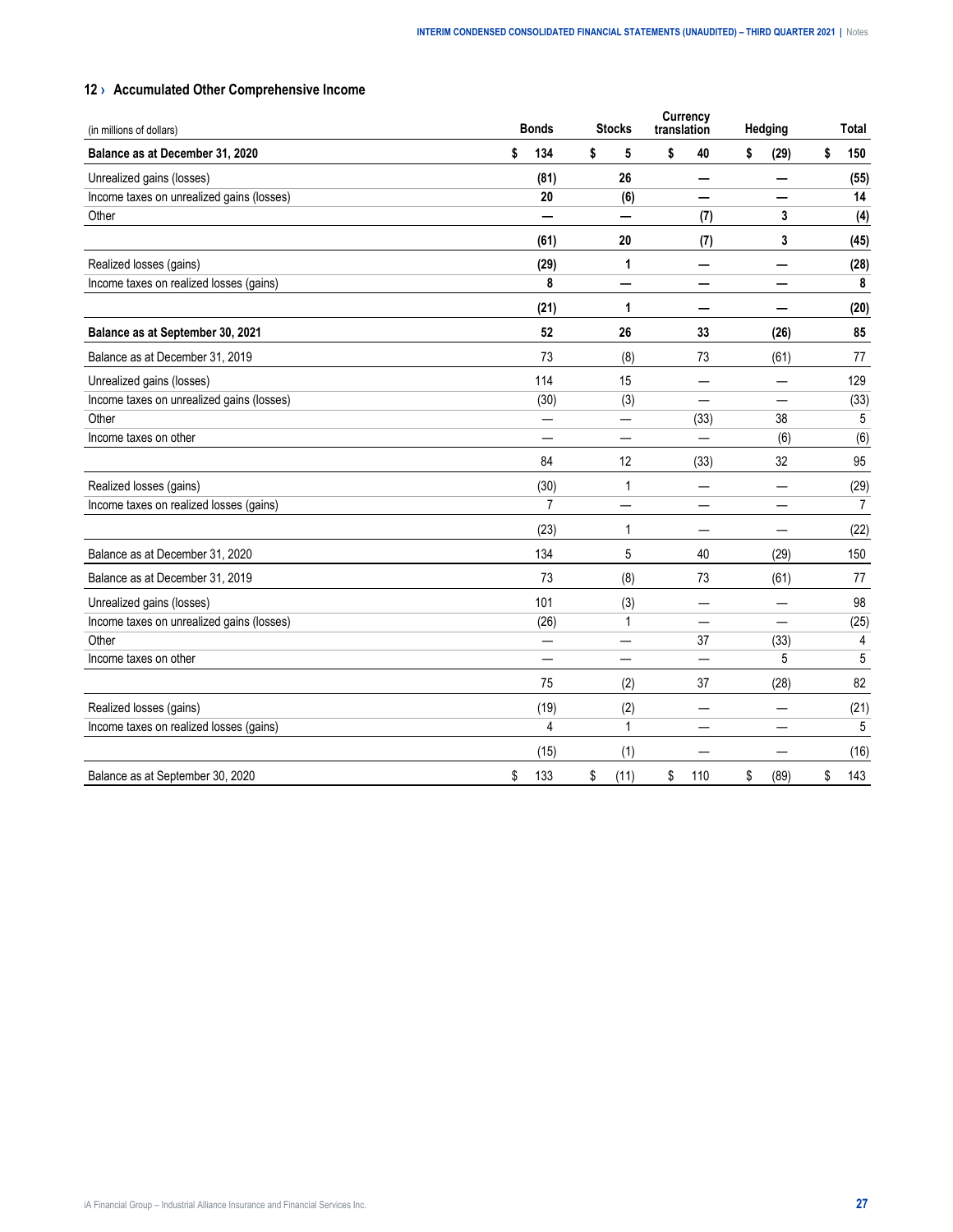#### <span id="page-27-0"></span>**13 › Capital Management**

#### **Regulatory Requirements and Solvency Ratio**

The Company manages its capital jointly with iA Financial Corporation.

The Company's capital adequacy requirements are regulated according to the guideline on capital adequacy requirements for life insurers (CARLI).

According to CARLI, many items are included in the solvency ratio:

The available capital represents the total Tier 1 and Tier 2 capital, less other deductions prescribed by the AMF.

Tier 1 capital contains more permanent equity items and is primarily composed of equity attributable to the common shareholder and to preferred shares. Goodwill and other intangible assets are deducted from this category.

Tier 2 capital is primarily composed of subordinated debentures.

The surplus allowance is the value of specific provisions for adverse deviations included in insurance contract liabilities.

The eligible deposits are amounts related to unregistered reinsurance agreements, which are deposited in guarantee instruments.

The base solvency buffer is determined according to five risk categories, namely credit risk, market risk, insurance risk, segregated funds guarantee risk and operational risk. These risk components are calculated using various methods and consider the risks associated to asset and liability elements that are on and off the Statement of Financial Position. The base solvency buffer represents the sum of risk components minus some credits (for example, between-risk diversification and adjustable products) multiplied by a scalar of 1.05.

The CARLI total ratio is calculated by dividing the sum of the available capital, the surplus allowance and the eligible deposits by the base solvency buffer.

According to the AMF guideline, the Company must set a target level of available capital that exceeds the minimum requirements. The guideline also stipulates that most of the available capital must be Tier 1, which absorbs the losses related to current operations.

As at September 30, 2021, the Company maintains a ratio that satisfies the regulatory requirements.

| (in millions of dollars, unless otherwise indicated)       | . 2021 |  |
|------------------------------------------------------------|--------|--|
| Available capital, surplus allowance and eligible deposits |        |  |
| Base solvency buffer                                       |        |  |
|                                                            | 21%    |  |

As at December 31, 2020, the solvency ratio was 122% and the Company maintained a ratio that satisfied the regulatory requirements.

#### **14 › General Expenses**

#### **Impairment of Goodwill**

As at March 31, 2020, as a result of the COVID-19 pandemic described in Note 2, the Company reviewed the financial projections of PPI Management Inc. Further to this review, an impairment test was performed with respect to PPI Management Inc.'s operations included in the Individual Insurance sector cash-generating units (CGU). This led the Company to recognize an impairment of goodwill of \$24. This amount was recognized in the Income Statement in *General expenses*. The recoverable amount of the CGU is determined by the higher of value in use and fair value less costs of sale which, as of March 31, 2020, was the value in use, determined using cash flow projections before tax based on future financial projections approved by management covering a five-year period.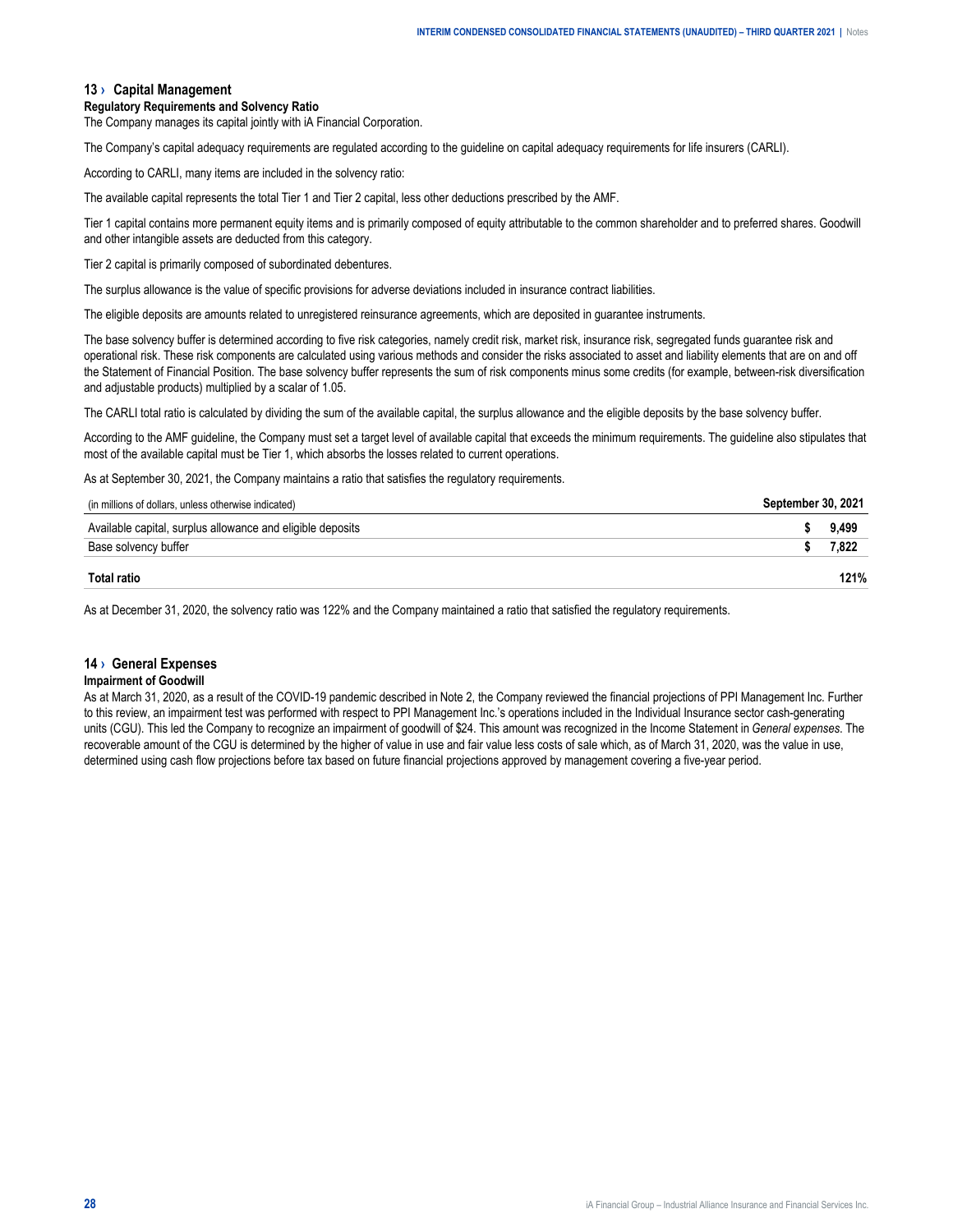#### <span id="page-28-0"></span>**15 › Income Taxes**

The effective income tax rate differs from the Canadian statutory tax rate due to the following items:

|                                                                                              |         |       | <b>Quarters ended September 30</b> |         |           |       | Nine months ended September 30 |       |
|----------------------------------------------------------------------------------------------|---------|-------|------------------------------------|---------|-----------|-------|--------------------------------|-------|
| (in millions of dollars, unless otherwise indicated)                                         | 2021    |       | 2020                               |         | 2021      |       | 2020                           |       |
| Income before income taxes                                                                   | 292     |       | \$274                              |         | 824<br>S. |       | \$<br>581                      |       |
| Income tax expense at Canadian statutory tax rate                                            | 76      | 26 %  | 72                                 | 27%     | 217       | 26%   | 154                            | 27%   |
| Increase (decrease) in income taxes due to:                                                  |         |       |                                    |         |           |       |                                |       |
| Differences in tax rates on income not subject to tax in Canada                              | (1)     | $-$ % | (2)                                | $(1)\%$ | (3)       | $-$ % | (3)                            | (1)%  |
| Tax-exempt investment income                                                                 | (12)    | (4)%  | (21)                               | (8)%    | (36)      | (4)%  | (50)                           | (8)%  |
| Non-deductible (non-taxable) portion of the change in fair value<br>of investment properties |         | — %   |                                    | $-$ %   |           | $-$ % |                                | 1%    |
| Adjustments of previous years                                                                | 3       | 1%    |                                    | $-$ %   | 8         | 1%    | (11)                           | (2)%  |
| Variation in tax rates                                                                       |         | $-$ % |                                    | $-$ %   | 1         | —%    | (1)                            | $-$ % |
| Other                                                                                        |         | $-$ % |                                    | $-$ %   | 3         | -%    | 8                              | 1%    |
| Income tax expense (recovery) and effective income tax rate                                  | 67<br>S | 23%   | 50<br>S                            | 18 %    | 191       | 23%   | 104<br>S.                      | 18 %  |

#### **16 › Segmented Information**

The Company operates and manages its activities according to five main reportable operating segments, which reflect its company structure for decision making. Management makes judgments in the aggregation of business units into the Company's operating segments. Its products and services are offered to retail customers, businesses and groups. The Company primarily operates in Canada and the United States. The main products and services offered by each segment are the following:

*Individual Insurance* – Life, health, disability and mortgage insurance products.

*Individual Wealth Management* – Individual products and services for savings plans, retirement funds and segregated funds, in addition to securities brokerage, trust operations and mutual funds.

*Group Insurance* – Life, health, accidental death and dismemberment, dental care and short and long-term disability insurance products for employee plans; creditor insurance, replacement insurance, replacement warranties, extended warranties and other ancillary products for dealer services; and specialized products for special markets.

*Group Savings and Retirement* – Group products and services for savings plans, retirement funds and segregated funds.

*US Operations* – Miscellaneous insurance products sold in the United States such as life insurance products and extended warranties relating to dealer services.

*Other* – Auto and home insurance products, services supporting the activities that have no link with key segments such as asset management and financing, Company capital and some adjustments related to consolidation.

The Company makes judgments and uses assumptions and methodologies to allocate general expenses that are not directly attributable to a business segment. The allocation of other activities is mainly performed according to a formula based on equity and is uniformly applied to each operating segment.

The other assets and other liabilities, except mainly for derivative financial instruments, are classified in their entirety in the *Other* column since they are used for the operational support of the Company's activities.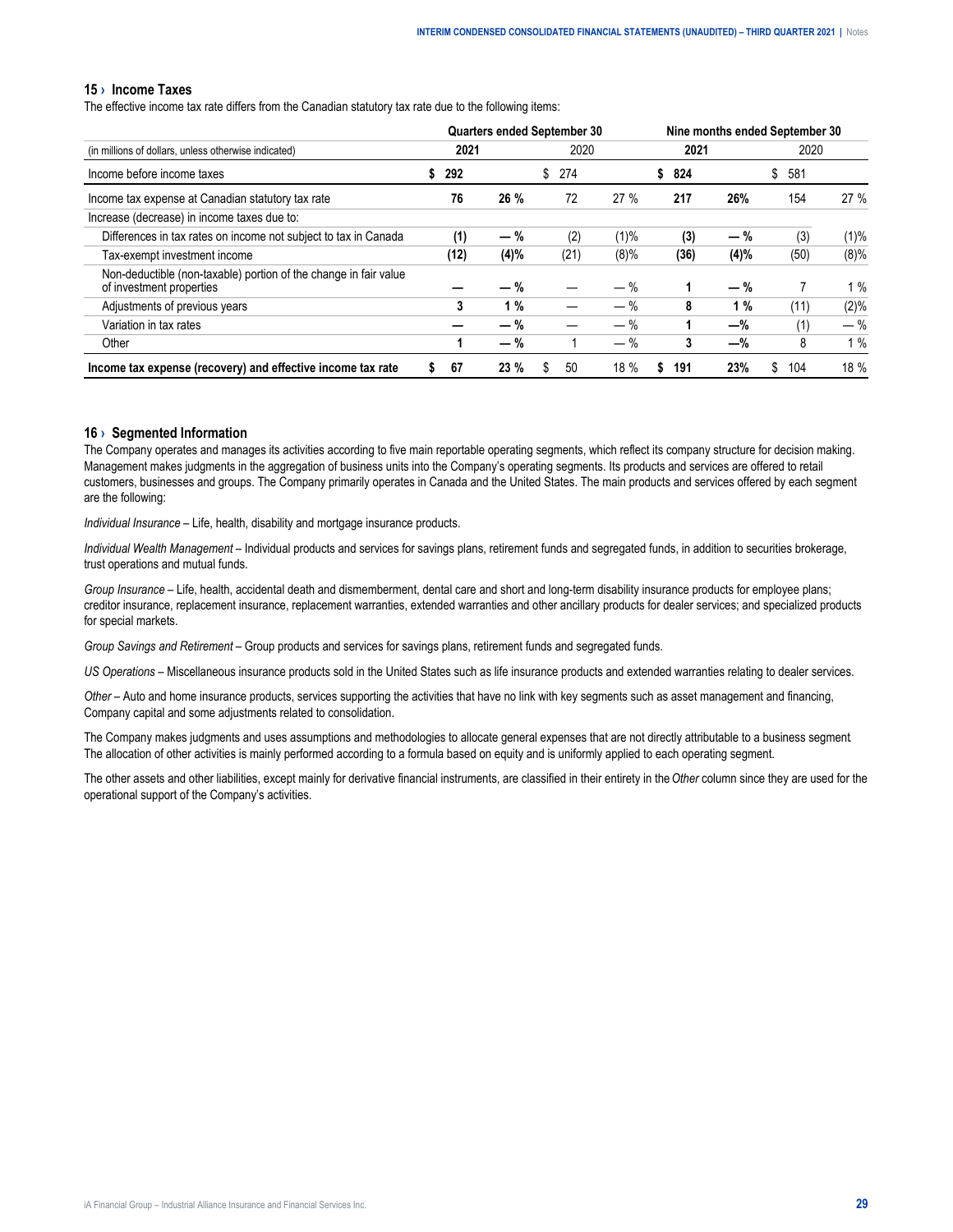#### **Segmented Income Statements**

|                                                                  | Quarter ended September 30, 2021 |           |                   |                      |    |                          |    |                                     |    |                         |    |              |    |              |
|------------------------------------------------------------------|----------------------------------|-----------|-------------------|----------------------|----|--------------------------|----|-------------------------------------|----|-------------------------|----|--------------|----|--------------|
|                                                                  |                                  |           | <b>Individual</b> |                      |    | Group                    |    |                                     |    |                         |    |              |    |              |
| (in millions of dollars)                                         |                                  | Insurance |                   | Wealth<br>Management |    | Insurance                |    | <b>Savings</b><br>and<br>Retirement |    | US<br><b>Operations</b> |    | Other        |    | <b>Total</b> |
| <b>Revenues</b>                                                  |                                  |           |                   |                      |    |                          |    |                                     |    |                         |    |              |    |              |
| Net premiums                                                     | \$                               | 433       | \$                | 1,359                | \$ | 439                      | \$ | 804                                 | \$ | 155                     | \$ | 103          | \$ | 3,293        |
| Investment income                                                |                                  | (114)     |                   | (2)                  |    | 31                       |    | (5)                                 |    | 6                       |    | 37           |    | (47)         |
| Other revenues                                                   |                                  | 31        |                   | 458                  |    | 14                       |    | 29                                  |    | 40                      |    | (57)         |    | 515          |
|                                                                  |                                  | 350       |                   | 1,815                |    | 484                      |    | 828                                 |    | 201                     |    | 83           |    | 3,761        |
| <b>Operating expenses</b>                                        |                                  |           |                   |                      |    |                          |    |                                     |    |                         |    |              |    |              |
| Gross benefits and claims on contracts                           |                                  | 219       |                   | 553                  |    | 295                      |    | 361                                 |    | 152                     |    | 16           |    | 1,596        |
| Ceded benefits and claims on contracts                           |                                  | (77)      |                   |                      |    | (14)                     |    | (6)                                 |    | (105)                   |    | 27           |    | (175)        |
| Net transfer to segregated funds                                 |                                  |           |                   | 842                  |    | $\overline{\phantom{0}}$ |    | 176                                 |    |                         |    |              |    | 1,018        |
| Increase (decrease) in insurance contract liabilities            |                                  | (108)     |                   | (66)                 |    | 15                       |    | 258                                 |    | (3)                     |    | —            |    | 96           |
| Increase (decrease) in investment contract liabilities           |                                  |           |                   |                      |    | 1                        |    |                                     |    |                         |    |              |    | 1            |
| Decrease (increase) in reinsurance assets                        |                                  | (46)      |                   | —                    |    | (1)                      |    | 1                                   |    | 7                       |    | —            |    | (39)         |
| Commissions, general and other expenses                          |                                  | 251       |                   | 404                  |    | 150                      |    | 33                                  |    | 131                     |    | (12)         |    | 957          |
| Financing charges                                                |                                  | 4         |                   | 1                    |    | 8                        |    |                                     |    | —                       |    | $\mathbf{2}$ |    | 15           |
|                                                                  |                                  | 243       |                   | 1,734                |    | 454                      |    | 823                                 |    | 182                     |    | 33           |    | 3,469        |
| Income before income taxes and allocation of other<br>activities |                                  | 107       |                   | 81                   |    | 30                       |    | 5                                   |    | 19                      |    | 50           |    | 292          |
| Allocation of other activities                                   |                                  | 33        |                   | 9                    |    | 4                        |    | $\mathbf{2}$                        |    | $\mathbf{2}$            |    | (50)         |    |              |
| Income before income taxes                                       |                                  | 140       |                   | 90                   |    | 34                       |    | 7                                   |    | 21                      |    |              |    | 292          |
| Income taxes                                                     |                                  | 25        |                   | 26                   |    | 9                        |    | $\mathbf{2}$                        |    | 5                       |    | –            |    | 67           |
| Net income                                                       |                                  | 115       |                   | 64                   |    | 25                       |    | 5                                   |    | 16                      |    |              |    | 225          |
| Net income attributed to participating policyholders             |                                  | 3         |                   | -                    |    | $\overline{\phantom{0}}$ |    |                                     |    |                         |    |              |    | 3            |
| Net income attributed to shareholders                            | \$                               | 112       | \$                | 64                   | \$ | 25                       | \$ | 5                                   | \$ | 16                      | \$ |              | \$ | 222          |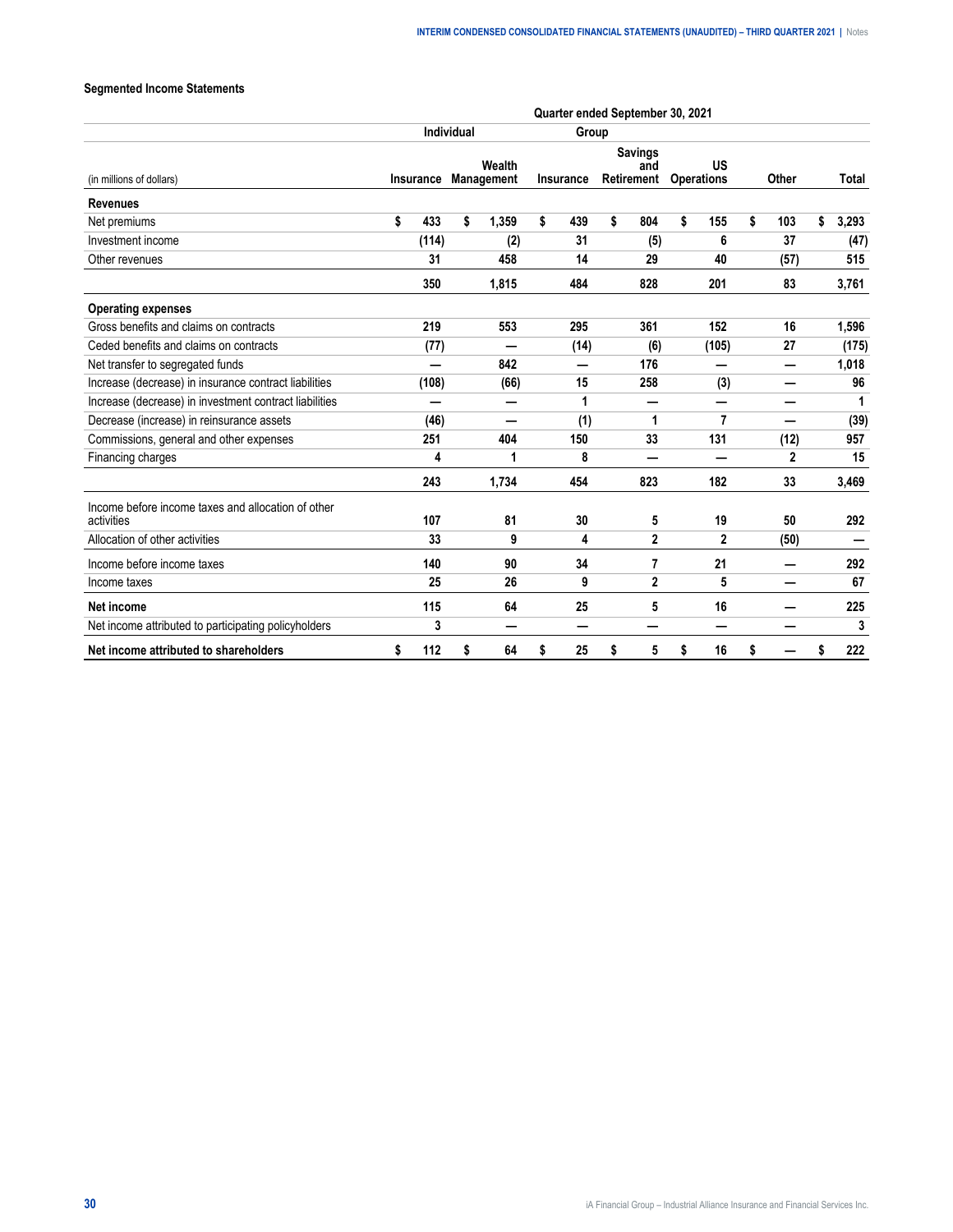|                                                                  |                          | Quarter ended September 30, 2020 |                      |           |                              |                  |          |             |
|------------------------------------------------------------------|--------------------------|----------------------------------|----------------------|-----------|------------------------------|------------------|----------|-------------|
|                                                                  |                          | Individual                       |                      | Group     |                              |                  |          |             |
| (in millions of dollars)                                         | Insurance                |                                  | Wealth<br>Management | Insurance | Savings<br>and<br>Retirement | US<br>Operations | Other    | Total       |
| <b>Revenues</b>                                                  |                          |                                  |                      |           |                              |                  |          |             |
| Net premiums                                                     | \$<br>412                | \$                               | 933                  | \$<br>411 | \$<br>1,168                  | \$<br>156        | \$<br>91 | \$<br>3,171 |
| Investment income                                                | 257                      |                                  | (32)                 | 42        | 71                           | 14               | 42       | 394         |
| Other revenues                                                   | 27                       |                                  | 370                  | 15        | 26                           | 36               | (52)     | 422         |
|                                                                  | 696                      |                                  | 1,271                | 468       | 1,265                        | 206              | 81       | 3,987       |
| <b>Operating expenses</b>                                        |                          |                                  |                      |           |                              |                  |          |             |
| Gross benefits and claims on contracts                           | 178                      |                                  | 480                  | 281       | 341                          | 145              | 14       | 1,439       |
| Ceded benefits and claims on contracts                           | (51)                     |                                  |                      | (13)      | (7)                          | (86)             | 28       | (129)       |
| Net transfer to segregated funds                                 |                          |                                  | 381                  | —         | 241                          |                  |          | 622         |
| Increase (decrease) in insurance contract liabilities            | 269                      |                                  | 15                   | 17        | 652                          | 1                | (4)      | 950         |
| Increase (decrease) in investment contract liabilities           | $\overline{\phantom{0}}$ |                                  | —                    | 3         |                              | —                |          | 3           |
| Decrease (increase) in reinsurance assets                        | (37)                     |                                  |                      | 3         | $\mathbf 1$                  | 11               | 4        | (18)        |
| Commissions, general and other expenses                          | 221                      |                                  | 325                  | 143       | 28                           | 127              | (10)     | 834         |
| Financing charges                                                | 3                        |                                  | 1                    | 8         |                              |                  |          | 12          |
|                                                                  | 583                      |                                  | 1,202                | 442       | 1,256                        | 198              | 32       | 3,713       |
| Income before income taxes and allocation of other<br>activities | 113                      |                                  | 69                   | 26        | 9                            | 8                | 49       | 274         |
| Allocation of other activities                                   | 31                       |                                  | $\overline{7}$       | 3         | 2                            | 6                | (49)     |             |
| Income before income taxes                                       | 144                      |                                  | 76                   | 29        | 11                           | 14               |          | 274         |
| Income taxes                                                     | 27                       |                                  |                      | 14        | $\overline{7}$               | 2                |          | 50          |
| <b>Net income</b>                                                | 117                      |                                  | 76                   | 15        | 4                            | 12               |          | 224         |
| Net income attributed to participating policyholders             | (4)                      |                                  | —                    |           |                              | —                |          | (4)         |
| Net income attributed to shareholders                            | \$<br>121                | \$                               | 76                   | \$<br>15  | \$<br>4                      | \$<br>12         | \$       | \$<br>228   |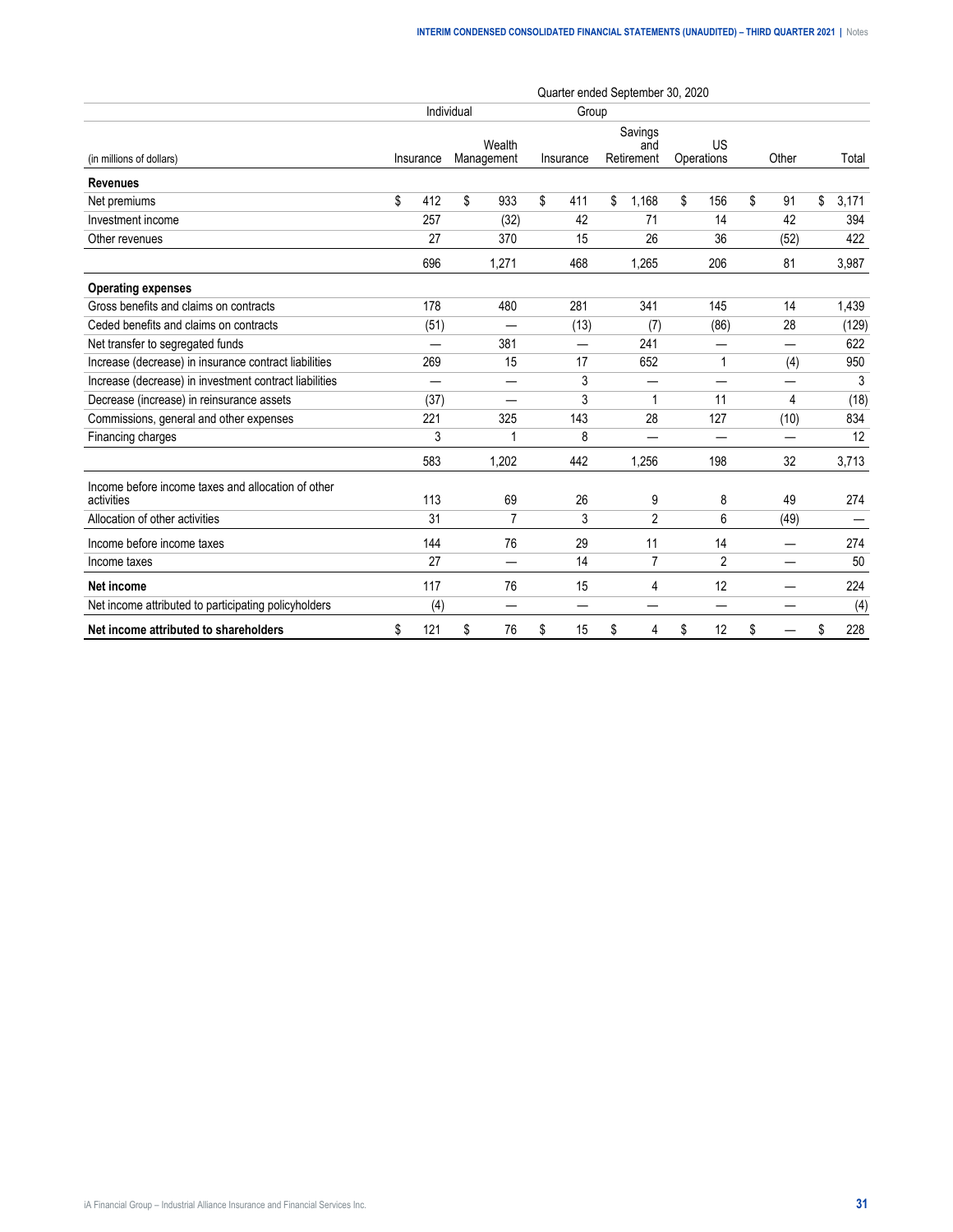|                                                                  |                  |            | Nine months ended September 30, 2021 |                  |                                     |                         |           |    |          |
|------------------------------------------------------------------|------------------|------------|--------------------------------------|------------------|-------------------------------------|-------------------------|-----------|----|----------|
|                                                                  |                  | Individual |                                      | Group            |                                     |                         |           |    |          |
| (in millions of dollars)                                         | <b>Insurance</b> | Management | Wealth                               | <b>Insurance</b> | <b>Savings</b><br>and<br>Retirement | US<br><b>Operations</b> | Other     |    | Total    |
| <b>Revenues</b>                                                  |                  |            |                                      |                  |                                     |                         |           |    |          |
| Net premiums                                                     | 1,297<br>\$      | \$         | 4,231                                | \$<br>1,267      | \$<br>2,132                         | \$<br>456               | \$<br>294 | \$ | 9,677    |
| Investment income                                                | (1,757)          |            | (157)                                | 69               | (102)                               | (34)                    | 106       |    | (1, 875) |
| Other revenues                                                   | 93               |            | 1,306                                | 37               | 86                                  | 110                     | (164)     |    | 1,468    |
|                                                                  | (367)            |            | 5,380                                | 1,373            | 2,116                               | 532                     | 236       |    | 9,270    |
| <b>Operating expenses</b>                                        |                  |            |                                      |                  |                                     |                         |           |    |          |
| Gross benefits and claims on contracts                           | 669              |            | 1,774                                | 897              | 2,016                               | 426                     | 41        |    | 5,823    |
| Ceded benefits and claims on contracts                           | (236)            |            |                                      | (38)             | (18)                                | (295)                   | 81        |    | (506)    |
| Net transfer to segregated funds                                 |                  |            | 2,489                                | ═                | (215)                               |                         |           |    | 2,274    |
| Increase (decrease) in insurance contract liabilities            | (1,732)          |            | (292)                                | (19)             | 209                                 | (102)                   | 1         |    | (1, 935) |
| Increase (decrease) in investment contract liabilities           |                  |            |                                      | (6)              |                                     | ÷.                      |           |    | (6)      |
| Decrease (increase) in reinsurance assets                        | (119)            |            |                                      |                  | 4                                   | 59                      | (1)       |    | (57)     |
| Commissions, general and other expenses                          | 737              |            | 1,184                                | 433              | 100                                 | 384                     | (26)      |    | 2,812    |
| Financing charges                                                | 7                |            | $\mathbf{2}$                         | 25               |                                     | 1                       | 6         |    | 41       |
|                                                                  | (674)            |            | 5,157                                | 1,292            | 2,096                               | 473                     | 102       |    | 8,446    |
| Income before income taxes and allocation of other<br>activities | 307              |            | 223                                  | 81               | 20                                  | 59                      | 134       |    | 824      |
| Allocation of other activities                                   | 87               |            | 22                                   | 9                | 8                                   | 8                       | (134)     |    |          |
| Income before income taxes                                       | 394              |            | 245                                  | 90               | 28                                  | 67                      |           |    | 824      |
| Income taxes                                                     | 78               |            | 66                                   | 25               | 7                                   | 15                      |           |    | 191      |
| Net income                                                       | 316              |            | 179                                  | 65               | 21                                  | 52                      |           |    | 633      |
| Net income attributed to participating policyholders             | (3)              |            |                                      |                  |                                     | -                       |           |    | (3)      |
| Net income attributed to shareholders                            | \$<br>319        | \$         | 179                                  | \$<br>65         | \$<br>21                            | \$<br>52                | \$        | S  | 636      |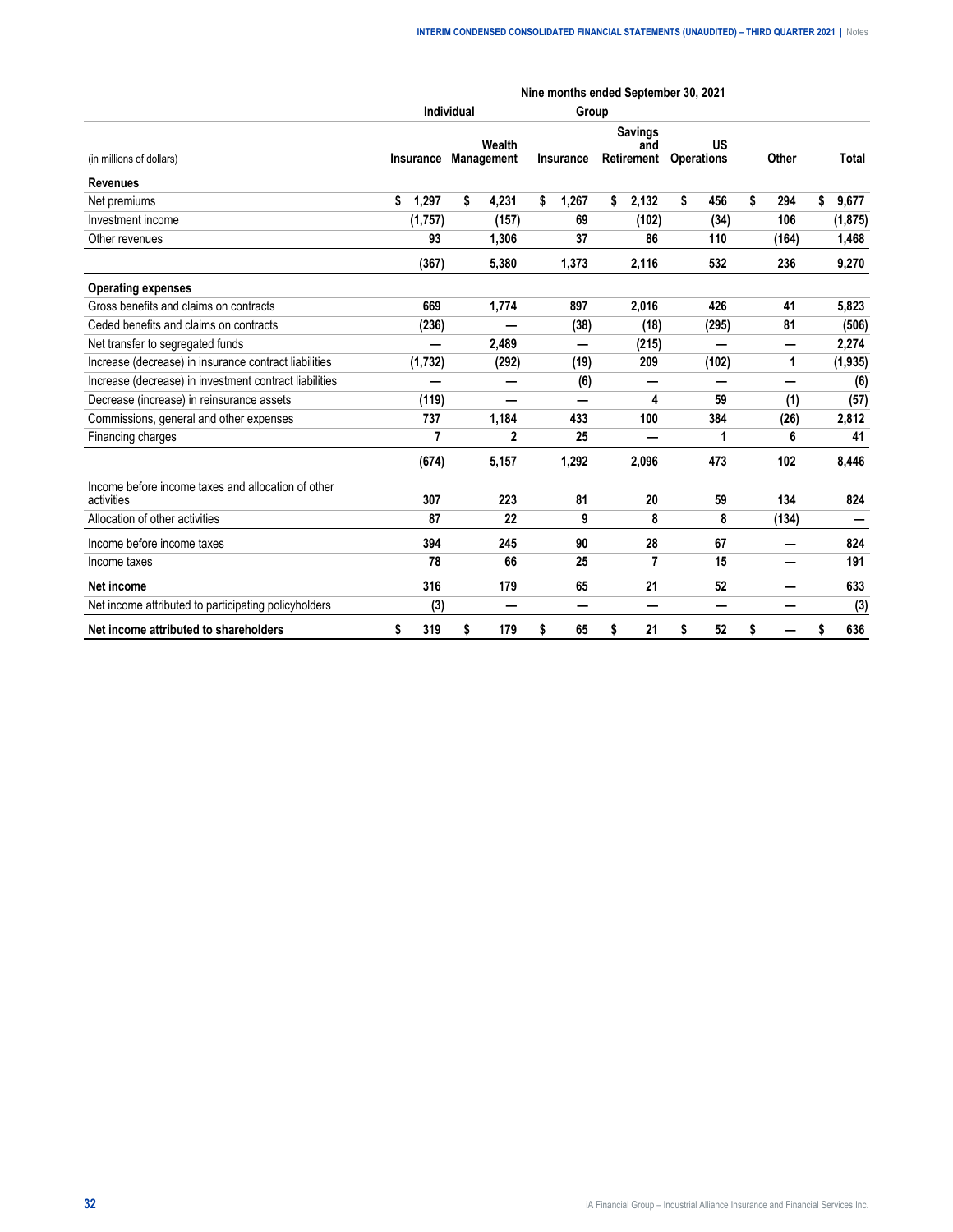|                                                                  |    |           | Individual |                      |    | Group          |    |                              |    |                  |    |       |             |
|------------------------------------------------------------------|----|-----------|------------|----------------------|----|----------------|----|------------------------------|----|------------------|----|-------|-------------|
| (in millions of dollars)                                         |    | Insurance |            | Wealth<br>Management |    | Insurance      |    | Savings<br>and<br>Retirement |    | US<br>Operations |    | Other | Total       |
| <b>Revenues</b>                                                  |    |           |            |                      |    |                |    |                              |    |                  |    |       |             |
| Net premiums                                                     | \$ | 1.203     | \$         | 2,785                | \$ | 1,183          | \$ | 2,155                        | \$ | 444              | \$ | 251   | \$<br>8,021 |
| Investment income                                                |    | 2.738     |            | 223                  |    | 150            |    | 300                          |    | 160              |    | 120   | 3,691       |
| Other revenues                                                   |    | 84        |            | 1,116                |    | 43             |    | 78                           |    | 103              |    | (146) | 1,278       |
|                                                                  |    | 4.025     |            | 4,124                |    | 1.376          |    | 2,533                        |    | 707              |    | 225   | 12,990      |
| <b>Operating expenses</b>                                        |    |           |            |                      |    |                |    |                              |    |                  |    |       |             |
| Gross benefits and claims on contracts                           |    | 605       |            | 1,376                |    | 846            |    | 999                          |    | 402              |    | 39    | 4,267       |
| Ceded benefits and claims on contracts                           |    | (178)     |            |                      |    | (39)           |    | (20)                         |    | (237)            |    | 74    | (400)       |
| Net transfer to segregated funds                                 |    |           |            | 1.229                |    |                |    | 605                          |    |                  |    |       | 1,834       |
| Increase (decrease) in insurance contract liabilities            |    | 2,766     |            | 419                  |    | 49             |    | 838                          |    | 197              |    | (3)   | 4,266       |
| Increase (decrease) in investment contract liabilities           |    |           |            | —                    |    | 25             |    | —                            |    | —                |    |       | 25          |
| Decrease (increase) in reinsurance assets                        |    | (76)      |            |                      |    | $\overline{7}$ |    | 3                            |    | (49)             |    | 3     | (112)       |
| Commissions, general and other expenses                          |    | 669       |            | 996                  |    | 405            |    | 82                           |    | 359              |    | (21)  | 2,490       |
| Financing charges                                                |    | 11        |            | $\overline{2}$       |    | 24             |    |                              |    |                  |    | 2     | 39          |
|                                                                  |    | 3,797     |            | 4,022                |    | 1,317          |    | 2,507                        |    | 672              |    | 94    | 12,409      |
| Income before income taxes and allocation of other<br>activities |    | 228       |            | 102                  |    | 59             |    | 26                           |    | 35               |    | 131   | 581         |
| Allocation of other activities                                   |    | 87        |            | 15                   |    | 8              |    | 4                            |    | 17               |    | (131) |             |
| Income before income taxes                                       |    | 315       |            | 117                  |    | 67             |    | 30                           |    | 52               |    |       | 581         |
| Income taxes                                                     |    | 47        |            | 26                   |    | 15             |    | 6                            |    | 10               |    | —     | 104         |
| Net income                                                       |    | 268       |            | 91                   |    | 52             |    | 24                           |    | 42               |    |       | 477         |
| Net income attributed to participating policyholders             |    | 4         |            | —                    |    |                |    | _                            |    | —                |    |       | 4           |
| Net income attributed to shareholders                            | \$ | 264       | \$         | 91                   | \$ | 52             | \$ | 24                           | \$ | 42               | \$ |       | \$<br>473   |

#### **Segmented Premiums**

|                              |   |       |            |                                | Quarter ended September 30, 2021 |   |                                     |   |                         |   |       |       |
|------------------------------|---|-------|------------|--------------------------------|----------------------------------|---|-------------------------------------|---|-------------------------|---|-------|-------|
|                              |   |       | Individual |                                | Group                            |   |                                     |   |                         |   |       |       |
| (in millions of dollars)     |   |       |            | Wealth<br>Insurance Management | Insurance                        |   | <b>Savings</b><br>and<br>Retirement |   | US<br><b>Operations</b> |   | Other | Total |
| Gross premiums               |   |       |            |                                |                                  |   |                                     |   |                         |   |       |       |
| Invested in general fund     | ъ | 547   | s          | 213                            | 469                              | S | 332                                 | 5 | 317                     | 5 | 41    | 1,919 |
| Invested in segregated funds |   |       |            | 1,146                          |                                  |   | 478                                 |   |                         |   |       | 1,624 |
|                              |   | 547   |            | 1,359                          | 469                              |   | 810                                 |   | 317                     |   | 41    | 3,543 |
| <b>Premiums ceded</b>        |   |       |            |                                |                                  |   |                                     |   |                         |   |       |       |
| Invested in general fund     |   | (114) |            |                                | (30)                             |   | (6)                                 |   | (162)                   |   | 62    | (250) |
| Net premiums                 |   | 433   |            | 1,359                          | 439                              |   | 804                                 |   | 155                     |   | 103   | 3,293 |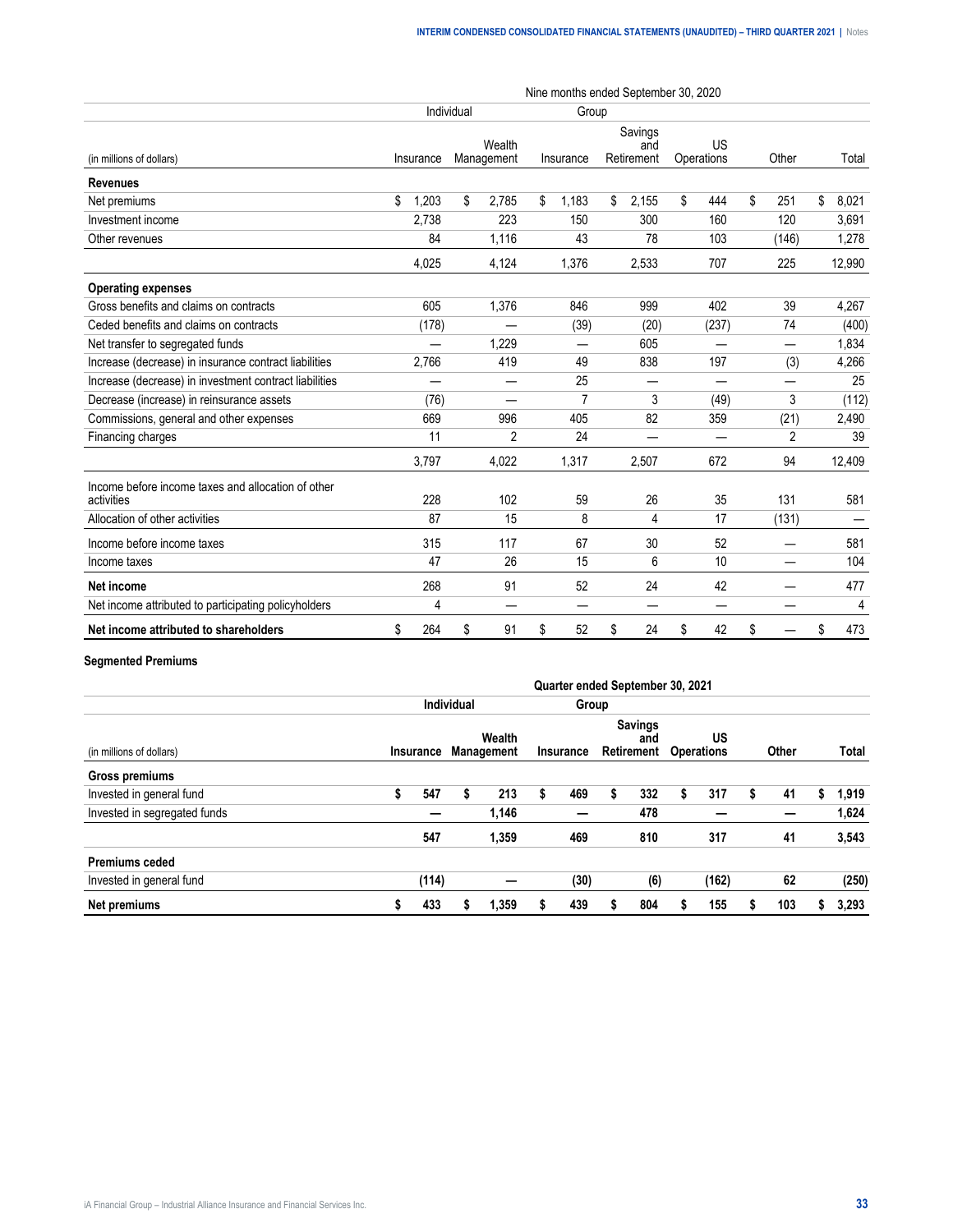|                              |     |           |            |                      |    |           | Quarter ended September 30, 2020 |    |                  |    |       |     |       |
|------------------------------|-----|-----------|------------|----------------------|----|-----------|----------------------------------|----|------------------|----|-------|-----|-------|
|                              |     |           | Individual |                      |    | Group     |                                  |    |                  |    |       |     |       |
| (in millions of dollars)     |     | Insurance |            | Wealth<br>Management |    | Insurance | Savings<br>and<br>Retirement     |    | US<br>Operations |    | Other |     | Total |
| Gross premiums               |     |           |            |                      |    |           |                                  |    |                  |    |       |     |       |
| Invested in general fund     | \$. | 514       | S          | 209                  | \$ | 442       | \$<br>666                        | S. | 290              | \$ | 34    | \$. | 2.155 |
| Invested in segregated funds |     |           |            | 724                  |    |           | 508                              |    |                  |    |       |     | 1,232 |
|                              |     | 514       |            | 933                  |    | 442       | 1.174                            |    | 290              |    | 34    |     | 3,387 |
| <b>Premiums ceded</b>        |     |           |            |                      |    |           |                                  |    |                  |    |       |     |       |
| Invested in general fund     |     | (102)     |            |                      |    | (31)      | (6)                              |    | (134)            |    | 57    |     | (216) |
| Net premiums                 |     | 412       | \$         | 933                  | S  | 411       | \$<br>1.168                      | S  | 156              | S  | 91    | S.  | 3.171 |

|                              | Nine months ended September 30, 2021 |           |                   |                             |    |                                      |    |                                     |    |                                |    |              |             |
|------------------------------|--------------------------------------|-----------|-------------------|-----------------------------|----|--------------------------------------|----|-------------------------------------|----|--------------------------------|----|--------------|-------------|
|                              |                                      |           | <b>Individual</b> |                             |    | Group                                |    |                                     |    |                                |    |              |             |
| (in millions of dollars)     | <b>Insurance</b>                     |           |                   | Wealth<br><b>Management</b> |    | Insurance                            |    | <b>Savings</b><br>and<br>Retirement |    | <b>US</b><br><b>Operations</b> |    | <b>Other</b> | Total       |
| Gross premiums               |                                      |           |                   |                             |    |                                      |    |                                     |    |                                |    |              |             |
| Invested in general fund     | \$                                   | 1,618     | \$                | 662                         | \$ | 1,352                                | \$ | 583                                 | \$ | 912                            | \$ | 118          | \$<br>5,245 |
| Invested in segregated funds |                                      |           |                   | 3,569                       |    |                                      |    | 1,568                               |    | _                              |    |              | 5,137       |
|                              |                                      | 1,618     |                   | 4,231                       |    | 1,352                                |    | 2,151                               |    | 912                            |    | 118          | 10,382      |
| <b>Premiums ceded</b>        |                                      |           |                   |                             |    |                                      |    |                                     |    |                                |    |              |             |
| Invested in general fund     |                                      | (321)     |                   |                             |    | (85)                                 |    | (19)                                |    | (456)                          |    | 176          | (705)       |
| Net premiums                 | \$                                   | 1,297     | \$                | 4,231                       | \$ | 1,267                                | \$ | 2,132                               | \$ | 456                            | \$ | 294          | \$<br>9,677 |
|                              |                                      |           |                   |                             |    | Nine months ended September 30, 2020 |    |                                     |    |                                |    |              |             |
|                              |                                      |           | Individual        |                             |    | Group                                |    |                                     |    |                                |    |              |             |
| (in millions of dollars)     |                                      | Insurance |                   | Wealth<br>Management        |    | Insurance                            |    | Savings<br>and<br>Retirement        |    | US<br>Operations               |    | Other        | Total       |
| Gross premiums               |                                      |           |                   |                             |    |                                      |    |                                     |    |                                |    |              |             |
| Invested in general fund     | \$                                   | 1,494     | \$                | 589                         | \$ | 1,271                                | \$ | 786                                 | \$ | 827                            | \$ | 86           | \$<br>5,053 |
| Invested in segregated funds |                                      |           |                   | 2,196                       |    |                                      |    | 1,389                               |    |                                |    |              | 3,585       |
|                              |                                      | 1,494     |                   | 2,785                       |    | 1,271                                |    | 2,175                               |    | 827                            |    | 86           | 8,638       |
| <b>Premiums ceded</b>        |                                      |           |                   |                             |    |                                      |    |                                     |    |                                |    |              |             |
| Invested in general fund     |                                      | (291)     |                   | --                          |    | (88)                                 |    | (20)                                |    | (383)                          |    | 165          | (617)       |
| Net premiums                 | \$                                   | 1,203     | \$                | 2,785                       | \$ | 1,183                                | \$ | 2,155                               | \$ | 444                            | \$ | 251          | \$<br>8,021 |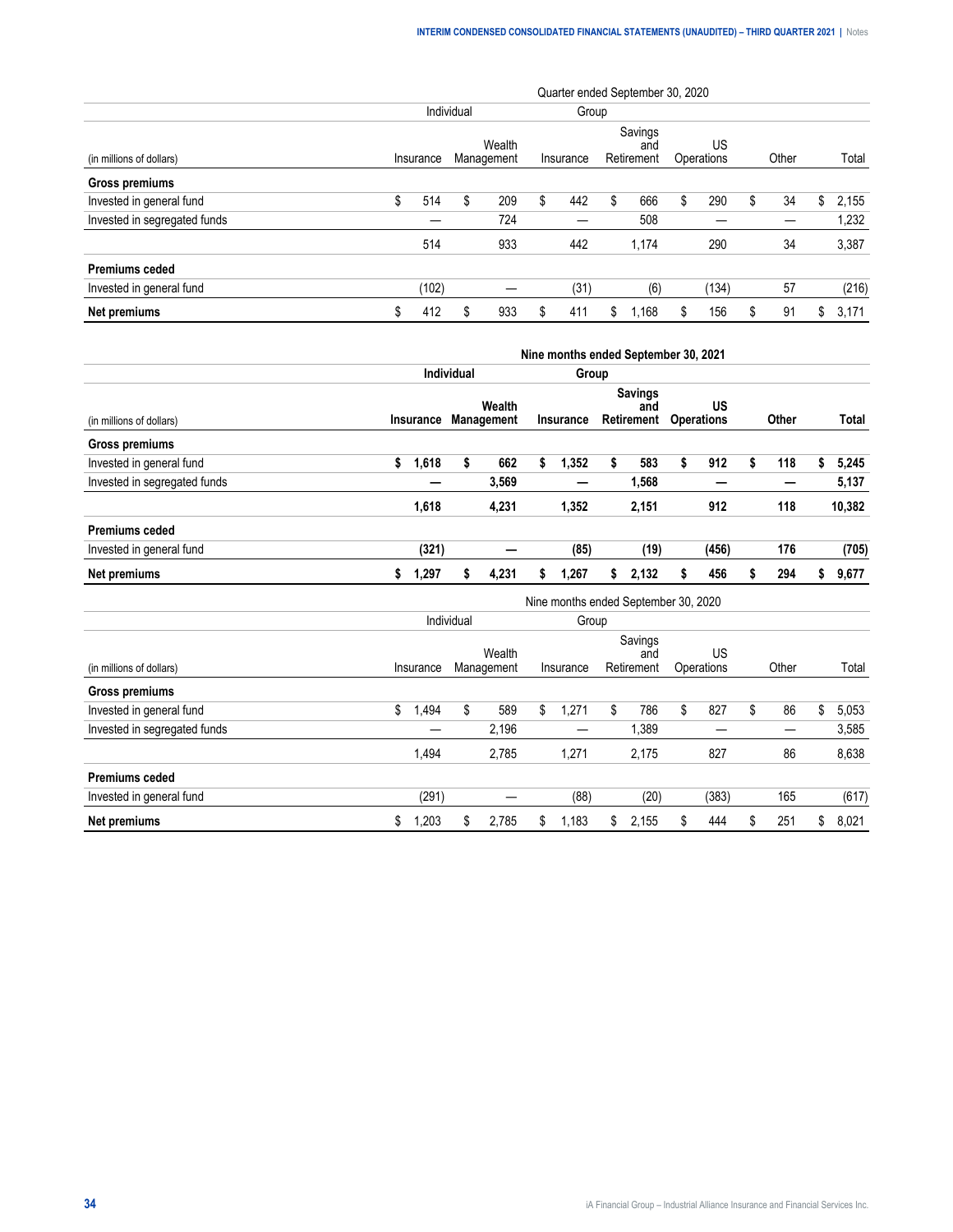#### <span id="page-34-0"></span>**Segmented Assets and Liabilities**

|                                                                       | As at September 30, 2021 |            |                             |    |                          |    |                                            |    |                                |    |              |          |       |
|-----------------------------------------------------------------------|--------------------------|------------|-----------------------------|----|--------------------------|----|--------------------------------------------|----|--------------------------------|----|--------------|----------|-------|
|                                                                       |                          | Individual |                             |    | Group                    |    |                                            |    |                                |    |              |          |       |
| (in millions of dollars)                                              | Insurance                |            | Wealth<br><b>Management</b> |    | <b>Insurance</b>         |    | <b>Savings</b><br>and<br><b>Retirement</b> |    | <b>US</b><br><b>Operations</b> |    | <b>Other</b> |          | Total |
| <b>Assets</b>                                                         |                          |            |                             |    |                          |    |                                            |    |                                |    |              |          |       |
| Invested assets                                                       | \$25,037                 | \$         | 1,928                       | \$ | 1,986                    | \$ | 5,137                                      | \$ | 1,228                          | \$ | 7,934        | \$43,250 |       |
| Segregated funds net assets                                           |                          |            | 22,862                      |    | —                        |    | 14,024                                     |    |                                |    |              | 36,886   |       |
| Reinsurance assets                                                    | 85                       |            |                             |    | 225                      |    | 127                                        |    | 1,698                          |    | (125)        |          | 2,010 |
| Other                                                                 | 110                      |            | 1,135                       |    |                          |    |                                            |    | 32                             |    | 4,463        |          | 5,740 |
| <b>Total assets</b>                                                   | \$25,232                 | \$         | 25,925                      | \$ | 2,211                    |    | \$19,288                                   | \$ | 2,958                          |    | \$12,272     | \$87,886 |       |
| Liabilities                                                           |                          |            |                             |    |                          |    |                                            |    |                                |    |              |          |       |
| Insurance contract liabilities and<br>investment contract liabilities | \$23,956                 | \$         | 1,964                       | \$ | 2,261                    | \$ | 5,240                                      | \$ | 1,892                          | \$ | (111)        | \$35,202 |       |
| Liabilities related to segregated funds net assets                    |                          |            | 22,862                      |    |                          |    | 14,024                                     |    |                                |    |              | 36,886   |       |
| Other                                                                 | 680                      |            | 51                          |    | 3                        |    | 14                                         |    |                                |    | 9,331        | 10,079   |       |
| <b>Total liabilities</b>                                              | \$24,636                 | \$         | 24,877                      | \$ | 2,264                    |    | \$19,278                                   | \$ | 1,892                          | \$ | 9,220        | \$82,167 |       |
|                                                                       |                          |            |                             |    |                          |    | As at December 31, 2020                    |    |                                |    |              |          |       |
|                                                                       |                          | Individual |                             |    | Group                    |    |                                            |    |                                |    |              |          |       |
|                                                                       |                          |            | Wealth                      |    |                          |    | Savings                                    |    | US                             |    |              |          |       |
| (in millions of dollars)                                              | Insurance                |            | Management                  |    | Insurance                |    | and<br>Retirement                          |    | Operations                     |    | Other        |          | Total |
| Assets                                                                |                          |            |                             |    |                          |    |                                            |    |                                |    |              |          |       |
| Invested assets                                                       | \$25,922                 | \$         | 2,145                       | \$ | 1,969                    | \$ | 4,949                                      | \$ | 1,211                          | \$ | 8,029        | \$44,225 |       |
| Segregated funds net assets                                           |                          |            | 19,240                      |    | $\overline{\phantom{0}}$ |    | 13,575                                     |    |                                |    | —            | 32,815   |       |
| Reinsurance assets                                                    | (36)                     |            |                             |    | 222                      |    | 130                                        |    | 1.615                          |    | (123)        |          | 1,808 |
| Other                                                                 | 109                      |            | 1.096                       |    | —                        |    |                                            |    | 32                             |    | 3,383        |          | 4,620 |
| <b>Total assets</b>                                                   | \$25,995                 | \$         | 22,481                      | \$ | 2,191                    |    | \$18,654                                   | \$ | 2,858                          |    | \$11,289     | \$83,468 |       |
| Liabilities                                                           |                          |            |                             |    |                          |    |                                            |    |                                |    |              |          |       |
| Insurance contract liabilities and<br>investment contract liabilities | \$25,661                 | \$         | 2,246                       | \$ | 2,272                    | \$ | 5,030                                      | \$ | 2,003                          | \$ | (110)        | \$37,102 |       |
| Liabilities related to segregated funds net assets                    |                          |            | 19,240                      |    | —                        |    | 13,575                                     |    | —                              |    | —            | 32,815   |       |
| Other                                                                 | 441                      |            | 47                          |    | 3                        |    | 8                                          |    | —                              |    | 7,817        |          | 8,316 |
| <b>Total liabilities</b>                                              | \$26.102                 | \$         | 21,533                      | \$ | 2.275                    | \$ | 18,613                                     | \$ | 2.003                          | \$ | 7,707        | \$78,233 |       |

#### **17 › Basic Earnings Per Common Share**

Basic earnings per share are calculated by dividing the net income attributed to the common shareholder by the weighted average number of outstanding common shares during the period.

|                                                                   | ember 30 | ers ended |     |     | 'ns ended<br>er 30 |     |
|-------------------------------------------------------------------|----------|-----------|-----|-----|--------------------|-----|
| ions of dollars, unless otherwise indicated)                      | 202      |           |     | 202 |                    |     |
| income attributed to common shareholder<br>Net:                   | 216      |           | フクツ | 619 |                    | 456 |
| 'hted average number of outstanding shares (in millions of units) | 109      |           |     | ۱09 |                    | 109 |
| Basic earnings per share (in dollars)                             | .99      |           | 114 |     |                    |     |

There was no transaction on common shares that could affect these calculations after the closing date and before the date of authorization for issue of these Financial Statements.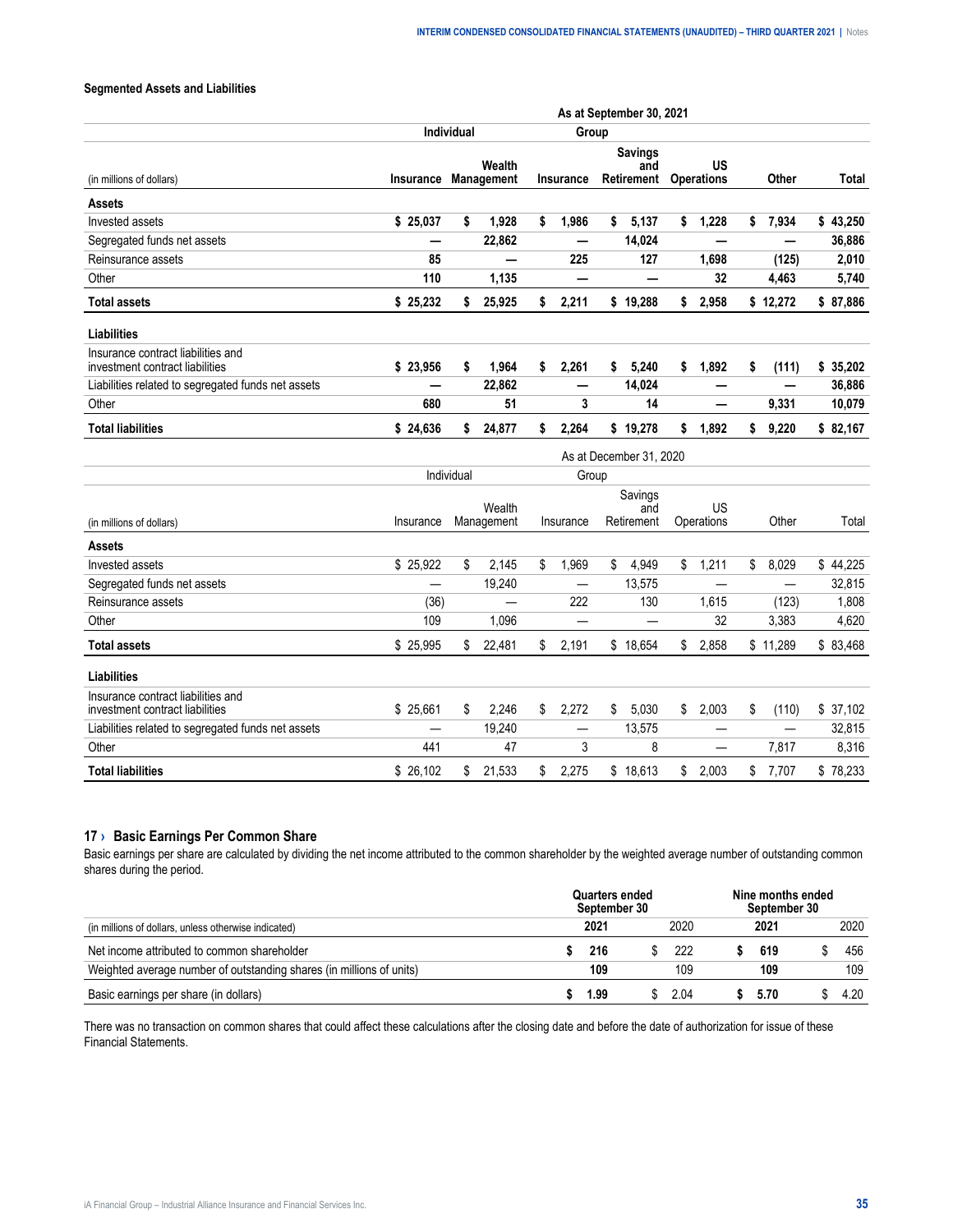#### <span id="page-35-0"></span>**18 › Post-Employment Benefits**

The Company maintains a funded defined benefit plan and a number of unfunded plans that provide pension benefits and defined contribution plans.

The Company also provides other post-retirement benefits. These include additional health care benefits, life insurance and dental benefits. The Company also provides post-employment benefits such as salary continuation for short-term disabilities.

#### **Amounts Recognized in Net Income and Other Comprehensive Income**

|                                                                                                          |                      |      |             |     | <b>Quarters ended September 30</b> |      |             |  |
|----------------------------------------------------------------------------------------------------------|----------------------|------|-------------|-----|------------------------------------|------|-------------|--|
|                                                                                                          |                      | 2021 |             |     |                                    | 2020 |             |  |
| (in millions of dollars)                                                                                 | <b>Pension plans</b> |      | Other plans |     | Pension plans                      |      | Other plans |  |
| Current service cost                                                                                     |                      | 17   | S           |     | \$                                 | 16   |             |  |
| Net interest                                                                                             |                      |      |             |     |                                    | 2    |             |  |
| Components of the cost of defined benefits recognized in the net income                                  |                      | 19   |             |     |                                    | 18   |             |  |
| Remeasurement of net liabilities (assets) as defined benefits <sup>1</sup>                               |                      |      |             |     |                                    |      |             |  |
| Rate of return on assets (excluding amounts included in the net interest above)                          |                      | 12   |             |     |                                    | (18) |             |  |
| Actuarial losses (gains) on financial assumption changes                                                 |                      | (48) |             | (4) |                                    | 36   |             |  |
| Losses (gains) on components of the cost of defined benefits recognized in other<br>comprehensive income |                      | (36) |             | (4) |                                    | 18   |             |  |
| Total of defined benefit cost components                                                                 |                      | (17) |             | (3) | S                                  | 36   |             |  |

<sup>1</sup> Changes in financial assumptions and assumptions on rate of return on assets, which represent market-based assumptions, are reviewed on a quarterly basis. All other assumptions are reviewed on an annual basis.

| (in millions of dollars)                                                                                 | Nine months ended September 30 |       |             |     |               |      |             |   |  |
|----------------------------------------------------------------------------------------------------------|--------------------------------|-------|-------------|-----|---------------|------|-------------|---|--|
|                                                                                                          | 2021                           |       |             |     | 2020          |      |             |   |  |
|                                                                                                          | Pension plans                  |       | Other plans |     | Pension plans |      | Other plans |   |  |
| Current service cost                                                                                     |                                | 51    | 5           |     | S             | 46   | S           | 3 |  |
| Net interest                                                                                             |                                |       |             |     |               | 6    |             |   |  |
| Administrative expense                                                                                   |                                |       |             |     |               |      |             |   |  |
| Components of the cost of defined benefits recognized in the net income                                  |                                | 59    |             |     |               | 53   |             |   |  |
| Remeasurement of net liabilities (assets) as defined benefits <sup>1</sup>                               |                                |       |             |     |               |      |             |   |  |
| Rate of return on assets (excluding amounts included in the net interest above)                          |                                | 39    |             |     |               | (37) |             |   |  |
| Actuarial losses (gains) on financial assumption changes                                                 |                                | (281) |             | (7) |               | 130  |             | 3 |  |
| Losses (gains) on components of the cost of defined benefits recognized in other<br>comprehensive income |                                | (242) |             | (7) |               | 93   |             |   |  |
| Total of defined benefit cost components                                                                 |                                | (183) |             | (4) |               | 146  |             |   |  |

<sup>1</sup>Changes in financial assumptions and assumptions on rate of return on assets, which represent market-based assumptions, are reviewed on a quarterly basis. All other assumptions are reviewed on an annual basis.

#### **Items that will not be reclassified subsequently to net income**

|                                                                                                          | <b>Quarters ended September 30</b> |               |  |             |               |    |             |  |  |  |
|----------------------------------------------------------------------------------------------------------|------------------------------------|---------------|--|-------------|---------------|----|-------------|--|--|--|
|                                                                                                          | 2021                               |               |  |             | 2020          |    |             |  |  |  |
| (in millions of dollars)                                                                                 |                                    | Pension plans |  | Other plans | Pension plans |    | Other plans |  |  |  |
| Losses (gains) on components of the cost of defined benefits recognized in other<br>comprehensive income |                                    |               |  |             |               |    |             |  |  |  |
| Remeasurement of post-employment benefits                                                                |                                    | '36'          |  |             |               | 18 |             |  |  |  |
| Income taxes on remeasurement of post-employment benefits                                                |                                    | 10            |  |             |               |    |             |  |  |  |
| Total of other comprehensive income                                                                      |                                    |               |  |             |               | 14 |             |  |  |  |